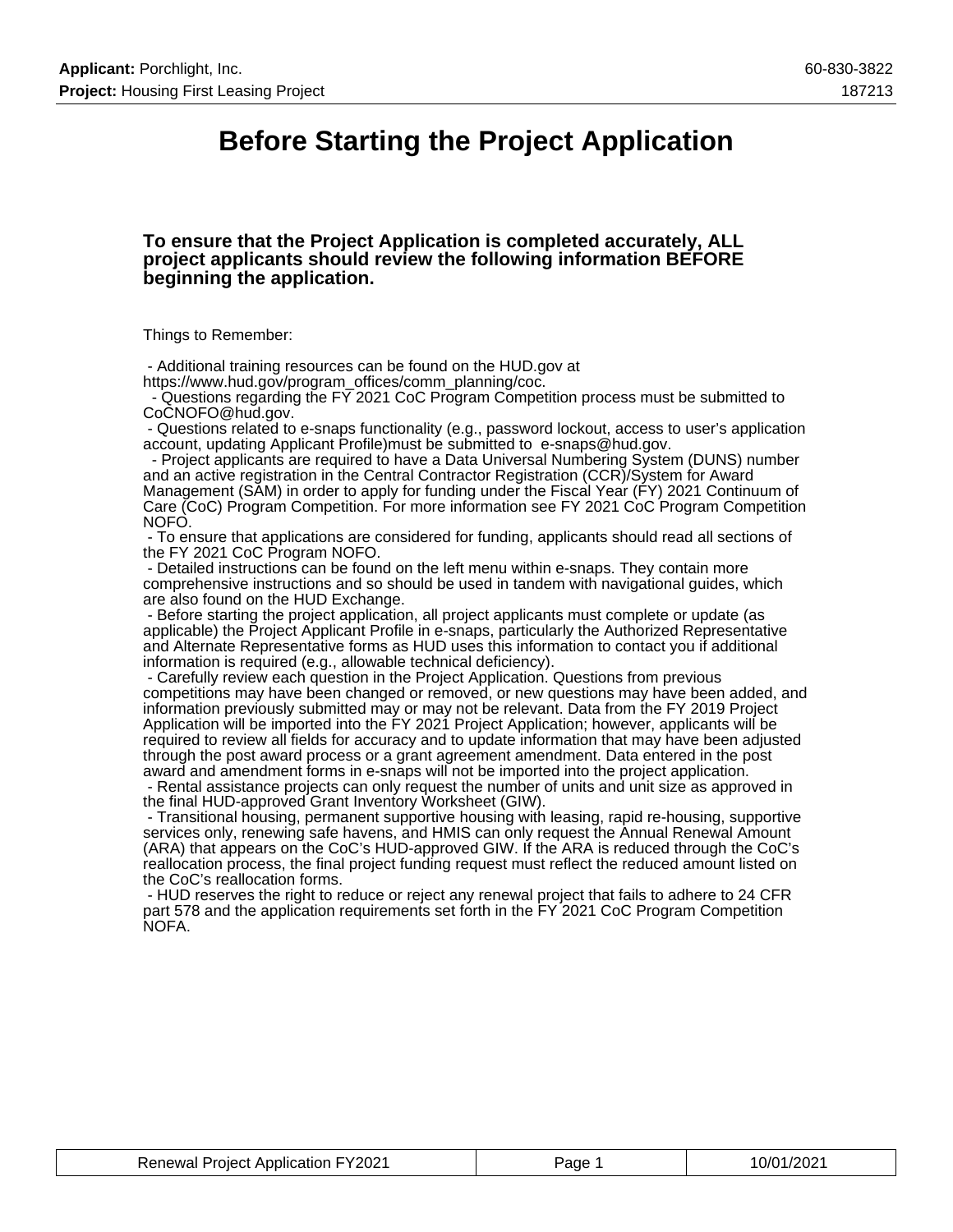# **1A. SF-424 Application Type**

| <b>1. Type of Submission:</b> Application                                                                                                                                                                                                                                                            |                                                     |
|------------------------------------------------------------------------------------------------------------------------------------------------------------------------------------------------------------------------------------------------------------------------------------------------------|-----------------------------------------------------|
|                                                                                                                                                                                                                                                                                                      | 2. Type of Application: Renewal Project Application |
| If "Revision", select appropriate letter(s):                                                                                                                                                                                                                                                         |                                                     |
| If "Other", specify:                                                                                                                                                                                                                                                                                 |                                                     |
| <b>3. Date Received: 10/01/2021</b>                                                                                                                                                                                                                                                                  |                                                     |
| 4. Applicant Identifier:                                                                                                                                                                                                                                                                             |                                                     |
| 5a. Federal Entity Identifier:                                                                                                                                                                                                                                                                       |                                                     |
| 5b. Federal Award Identifier:<br>This is the first 6 digits of the Grant Number,<br>known as the PIN, that will also be indicated<br>on Screen 3A Project Detail. This number<br>must match the first 6 digits of the grant<br>number on the HUD approved Grant Inventory<br><b>Worksheet (GIW).</b> | WI0091                                              |
| <b>Check to confrim that the Federal Award</b><br>Identifier has been updated to reflect the<br>most recently awarded grant number                                                                                                                                                                   | $\mathsf{X}$                                        |
| 6. Date Received by State:                                                                                                                                                                                                                                                                           |                                                     |
| 7. State Application Identifier:                                                                                                                                                                                                                                                                     |                                                     |

| <b>Renewal Project Application FY2021</b> | Page 2 | 10/01/2021 |
|-------------------------------------------|--------|------------|
|-------------------------------------------|--------|------------|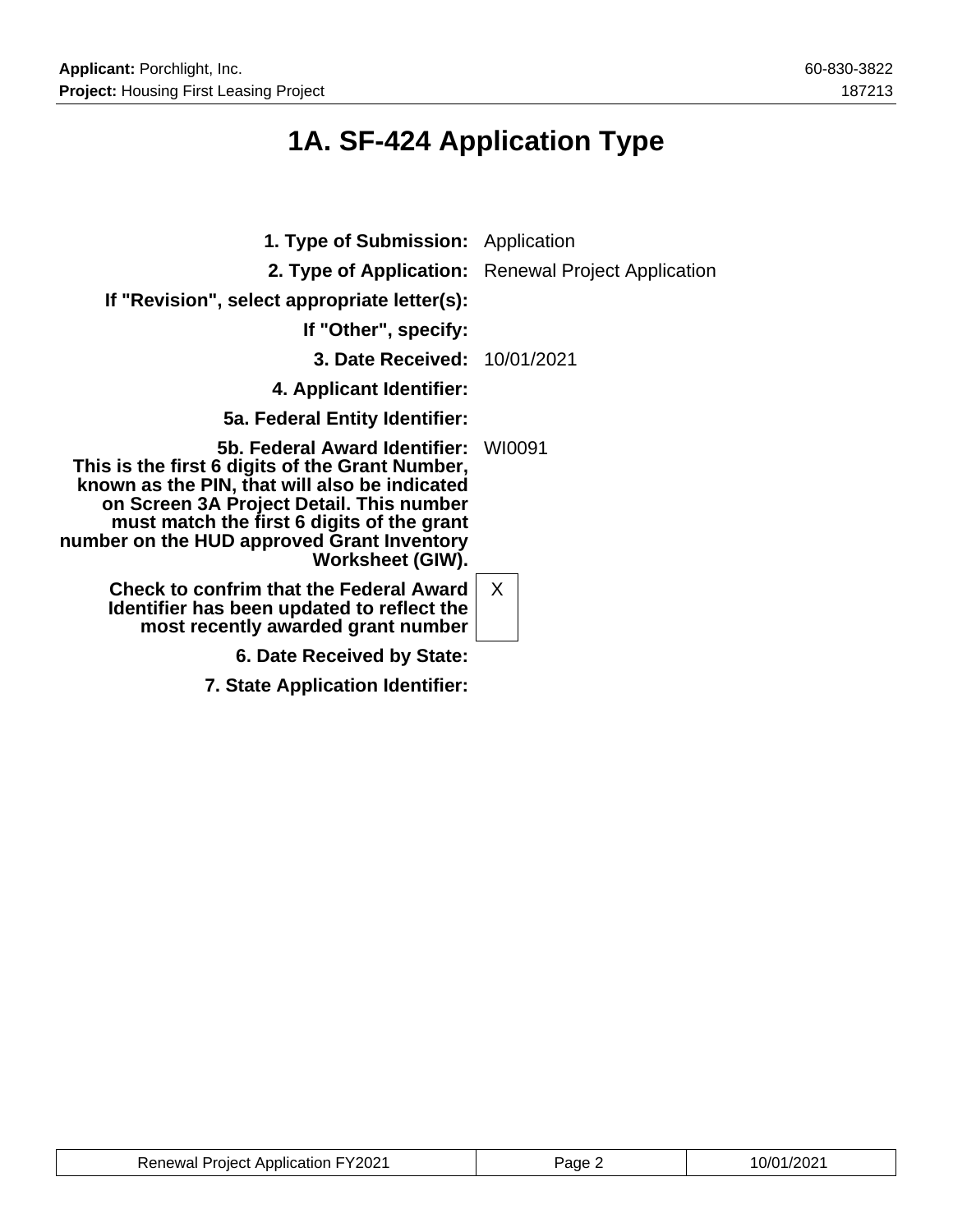# **1B. SF-424 Legal Applicant**

### **8. Applicant a. Legal Name:** Porchlight, Inc. **b. Employer/Taxpayer Identification Number** 39-1579521 **(EIN/TIN):**

| c. Organizational DUNS:                            |         | 608303822                      | PLUS <sub>4</sub> |  |
|----------------------------------------------------|---------|--------------------------------|-------------------|--|
|                                                    |         |                                |                   |  |
| d. Address                                         |         |                                |                   |  |
|                                                    |         | Street 1: 306 N. Brooks Street |                   |  |
| <b>Street 2:</b>                                   |         |                                |                   |  |
| City:                                              | Madison |                                |                   |  |
| <b>County:</b>                                     | Dane    |                                |                   |  |
| <b>State: Wisconsin</b>                            |         |                                |                   |  |
| <b>Country: United States</b>                      |         |                                |                   |  |
| Zip / Postal Code: 53715                           |         |                                |                   |  |
|                                                    |         |                                |                   |  |
| e. Organizational Unit (optional)                  |         |                                |                   |  |
| <b>Department Name:</b>                            |         |                                |                   |  |
| <b>Division Name:</b>                              |         |                                |                   |  |
|                                                    |         |                                |                   |  |
| f. Name and contact information of person to<br>be |         |                                |                   |  |
| contacted on matters involving this                |         |                                |                   |  |
| application                                        |         |                                |                   |  |
| Prefix:                                            | Ms.     |                                |                   |  |
| First Name: Kim                                    |         |                                |                   |  |
| <b>Middle Name:</b>                                |         |                                |                   |  |
| <b>Last Name: Sutter</b>                           |         |                                |                   |  |
| Suffix: MSW                                        |         |                                |                   |  |
| Title:                                             |         | <b>Director of Services</b>    |                   |  |
| Organizational Affiliation: Porchlight, Inc.       |         |                                |                   |  |
| Telephone Number: (608) 257-2534                   |         |                                |                   |  |

| <b>Renewal Project Application FY2021</b> | Page 3 | 10/01/2021 |
|-------------------------------------------|--------|------------|
|-------------------------------------------|--------|------------|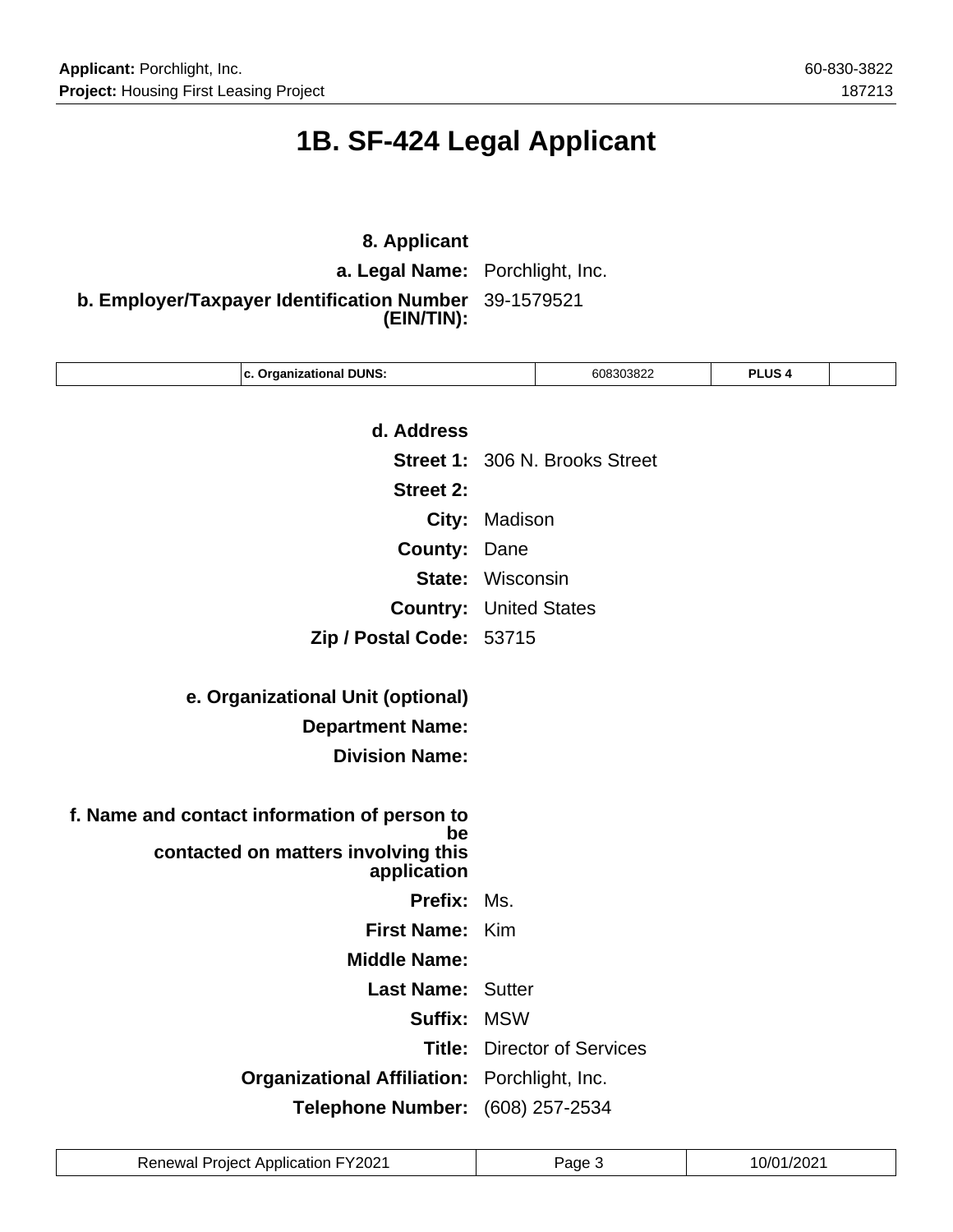**Extension:** 39 **Fax Number:** (608) 257-2507 **Email:** ksutter@porchlightinc.org

| <b>Renewal Project Application FY2021</b> | Page 4 | 10/01/2021 |
|-------------------------------------------|--------|------------|
|-------------------------------------------|--------|------------|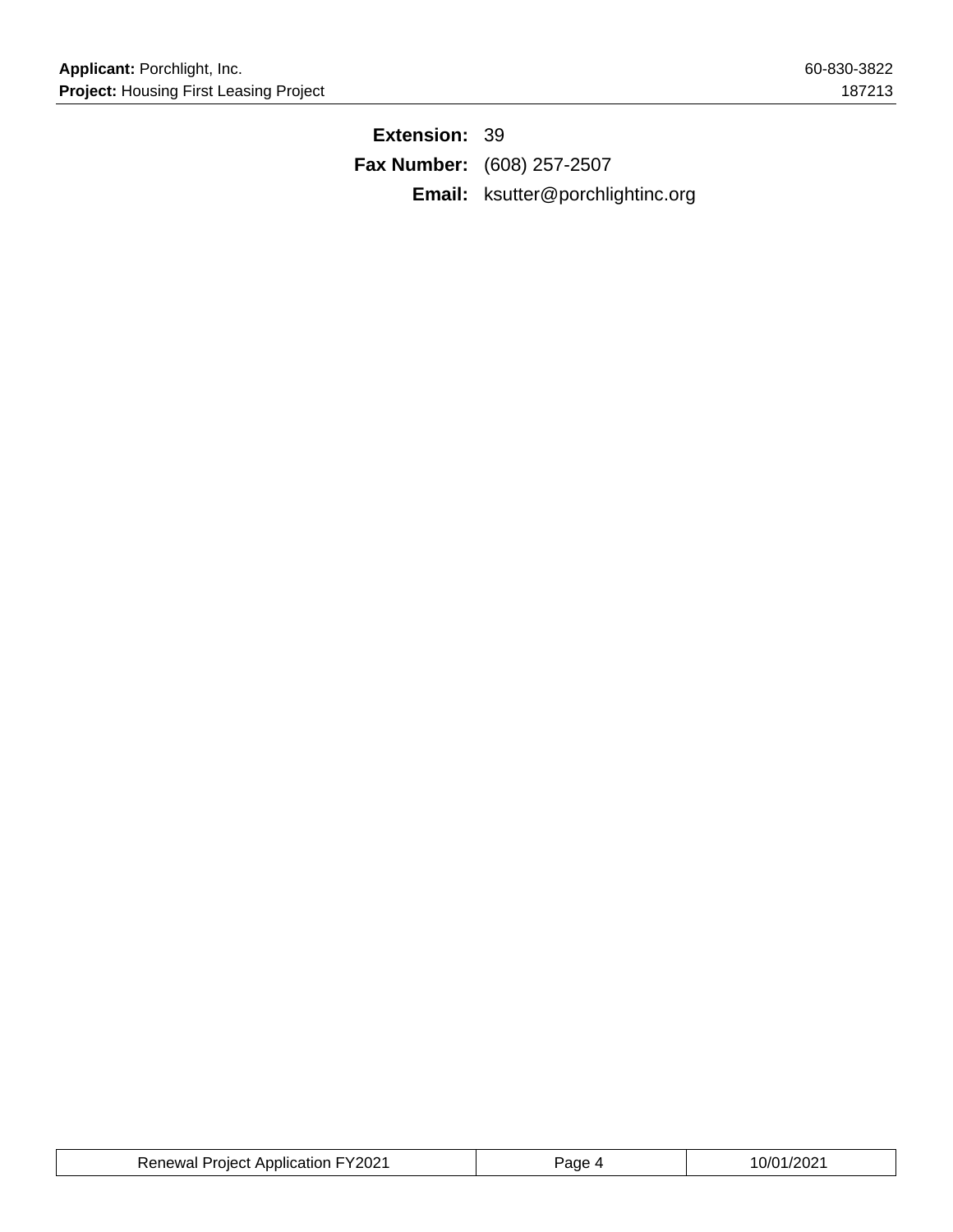# **1C. SF-424 Application Details**

|                                                                  | <b>9. Type of Applicant:</b> M. Nonprofit with 501C3 IRS Status         |  |
|------------------------------------------------------------------|-------------------------------------------------------------------------|--|
|                                                                  | 10. Name of Federal Agency: Department of Housing and Urban Development |  |
| 11. Catalog of Federal Domestic Assistance CoC Program<br>Title: |                                                                         |  |
| CFDA Number: 14.267                                              |                                                                         |  |
| 12. Funding Opportunity Number: FR-6500-N25                      |                                                                         |  |
|                                                                  | <b>Title: Continuum of Care Homeless Assistance</b><br>Competition      |  |
| <b>13. Competition Identification Number:</b>                    |                                                                         |  |

**Title:**

| <b>Renewal Project Application FY2021</b> | Page : | $\sim$ $\sim$ $\sim$ |
|-------------------------------------------|--------|----------------------|
|-------------------------------------------|--------|----------------------|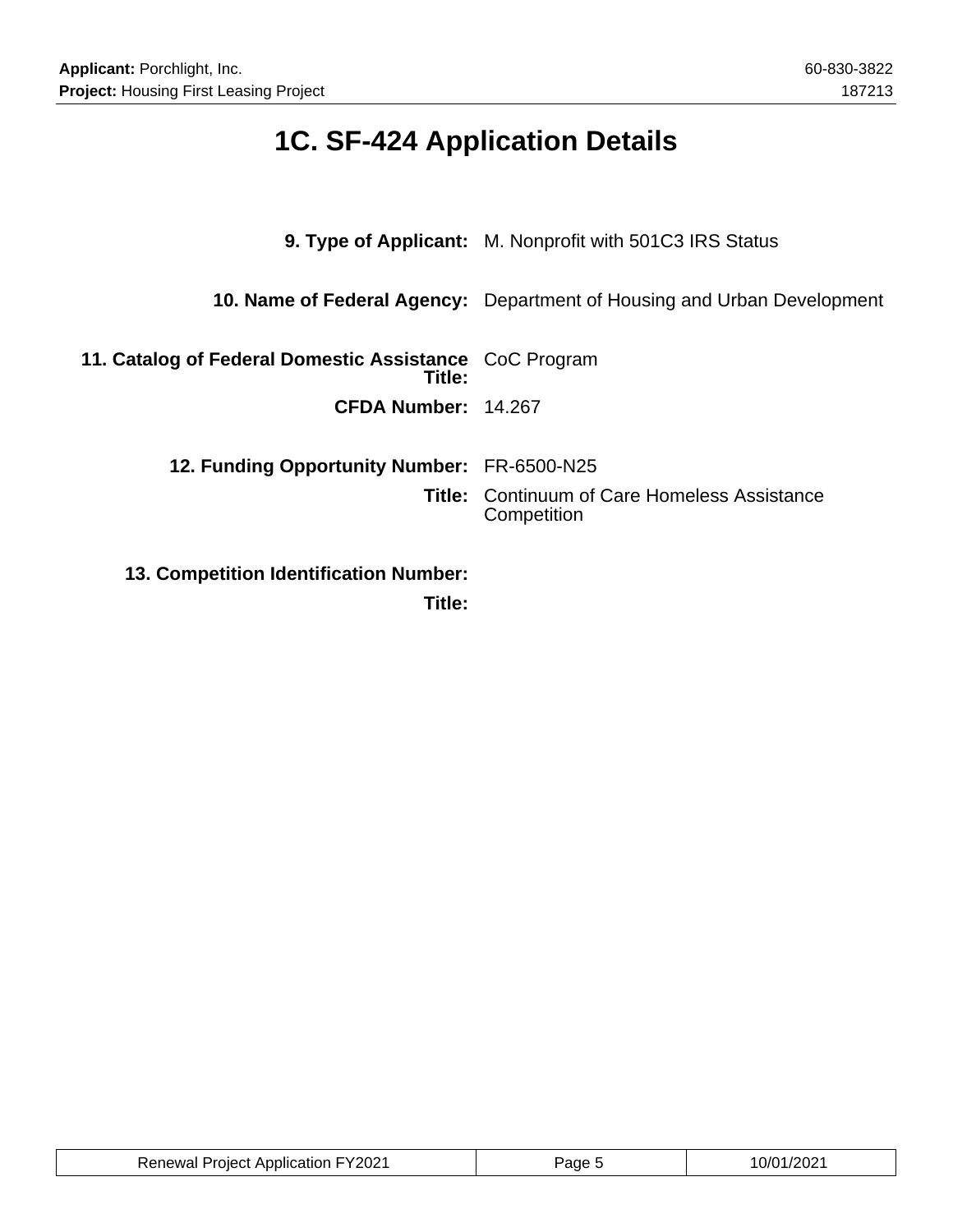# **1D. SF-424 Congressional District(s)**

**14. Area(s) affected by the project (State(s)** Wisconsin **only): (for multiple selections hold CTRL key) 15. Descriptive Title of Applicant's Project:** Housing First Leasing Project **16. Congressional District(s): a. Applicant:** WI-002 **(for multiple selections hold CTRL key) b. Project: (for multiple selections hold CTRL key)** WI-002 **17. Proposed Project a. Start Date:** 08/01/2022 **b. End Date:** 07/31/2023 **18. Estimated Funding (\$) a. Federal: b. Applicant: c. State: d. Local: e. Other: f. Program Income: g. Total:**

| <b>Renewal Project Application FY2021</b> | Page 6 | 10/01/2021 |
|-------------------------------------------|--------|------------|
|-------------------------------------------|--------|------------|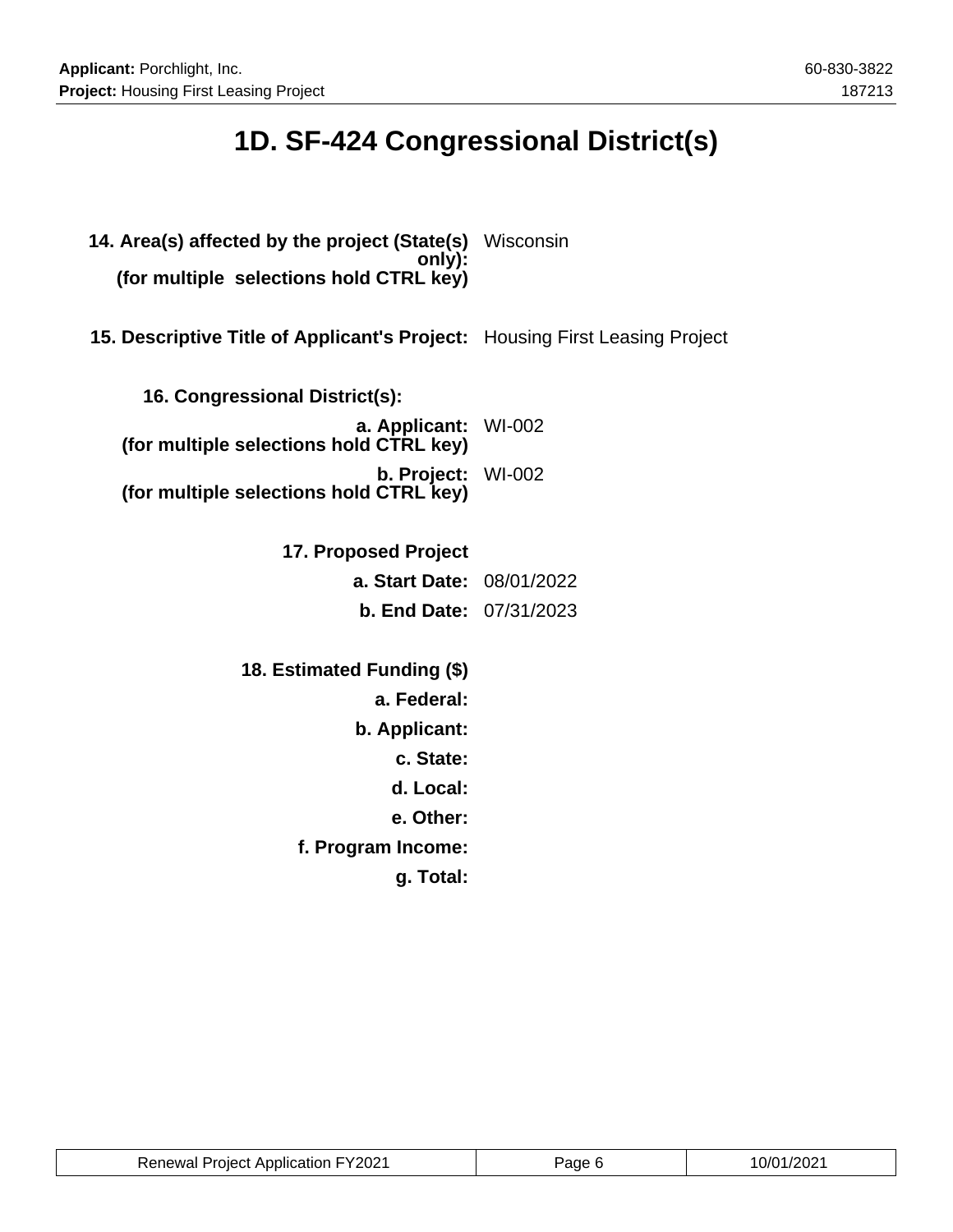## **1E. SF-424 Compliance**

**State Executive Order 12372 Process?** been selected by the State for review.

**19. Is the Application Subject to Review By** b. Program is subject to E.O. 12372 but has not

**If "YES", enter the date this application was made available to the State for review:**

**20. Is the Applicant delinquent on any Federal** No **debt?**

**If "YES," provide an explanation:**

| <b>Renewal Project Application FY2021</b> | Page | 10/01/2021 |
|-------------------------------------------|------|------------|
|-------------------------------------------|------|------------|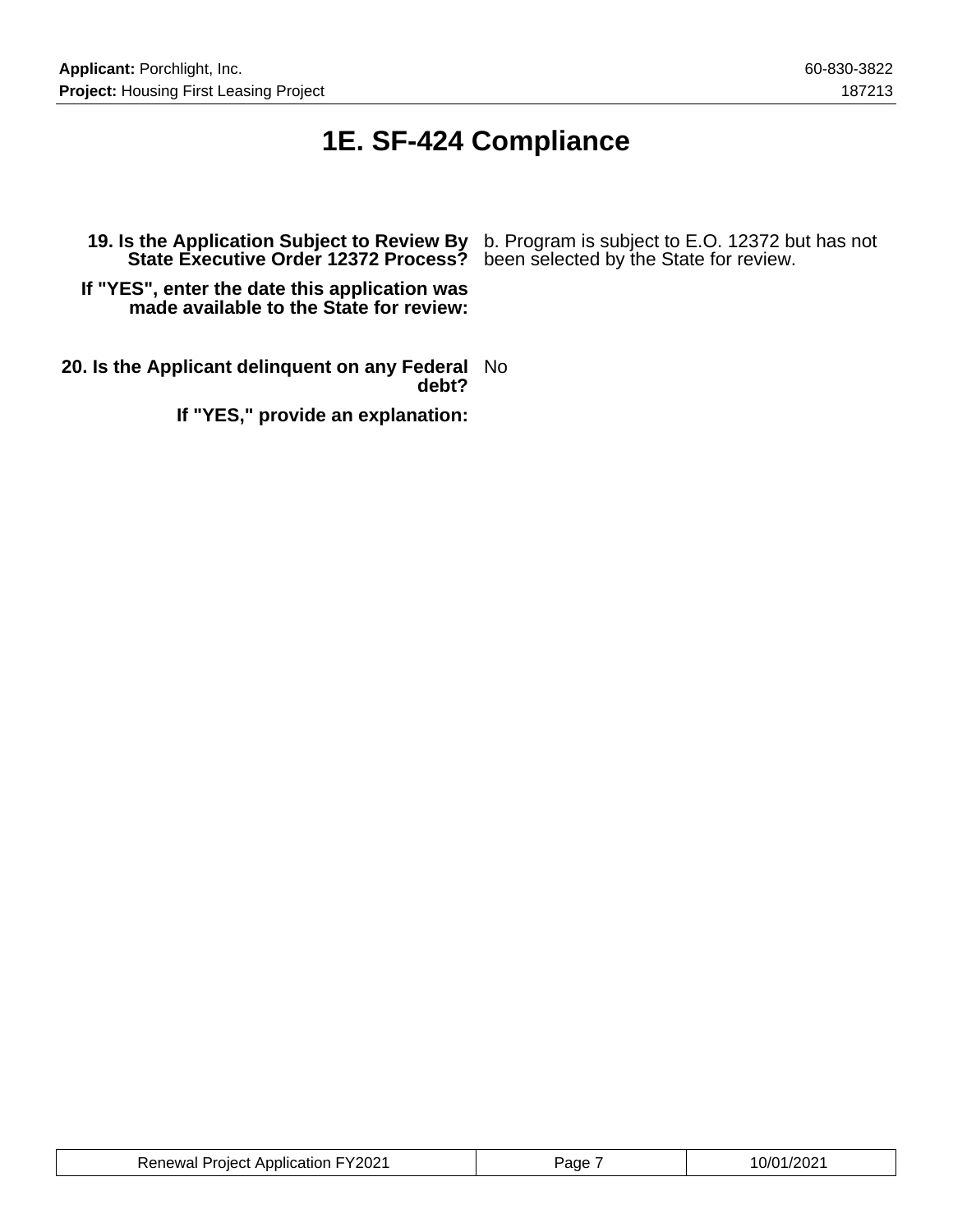## **1F. SF-424 Declaration**

**By signing and submitting this application, I certify (1) to the statements contained in the list of certifications\*\* and (2) that the statements herein are true, complete, and accurate to the best of my knowledge. I also provide the required assurances\*\* and agree to comply with any resulting terms if I accept an award. I am aware that any false, fictitious, or fraudulent statements or claims may subject me to criminal, civil, or administrative penalties. (U.S. Code, Title 218, Section 1001)**

**I AGREE:** X

**21. Authorized Representative**

| <b>Prefix: Mrs.</b>                                               |                                                                                              |
|-------------------------------------------------------------------|----------------------------------------------------------------------------------------------|
| <b>First Name: Karla</b>                                          |                                                                                              |
| <b>Middle Name:</b>                                               |                                                                                              |
| <b>Last Name: Thennes</b>                                         |                                                                                              |
| <b>Suffix: MSW</b>                                                |                                                                                              |
|                                                                   | <b>Title:</b> Executive Director                                                             |
| <b>Telephone Number:</b> (608) 257-2534<br>(Format: 123-456-7890) |                                                                                              |
| (Format: 123-456-7890)                                            | <b>Fax Number:</b> (608) 257-2507                                                            |
|                                                                   | <b>Email:</b> kthennes@porchlightinc.org                                                     |
|                                                                   | <b>Signature of Authorized Representative:</b> Considered signed upon submission in e-snaps. |
| Date Signed: 10/01/2021                                           |                                                                                              |

| <b>Renewal Project Application FY2021</b> | 'age | 10/01/2021 |
|-------------------------------------------|------|------------|
|-------------------------------------------|------|------------|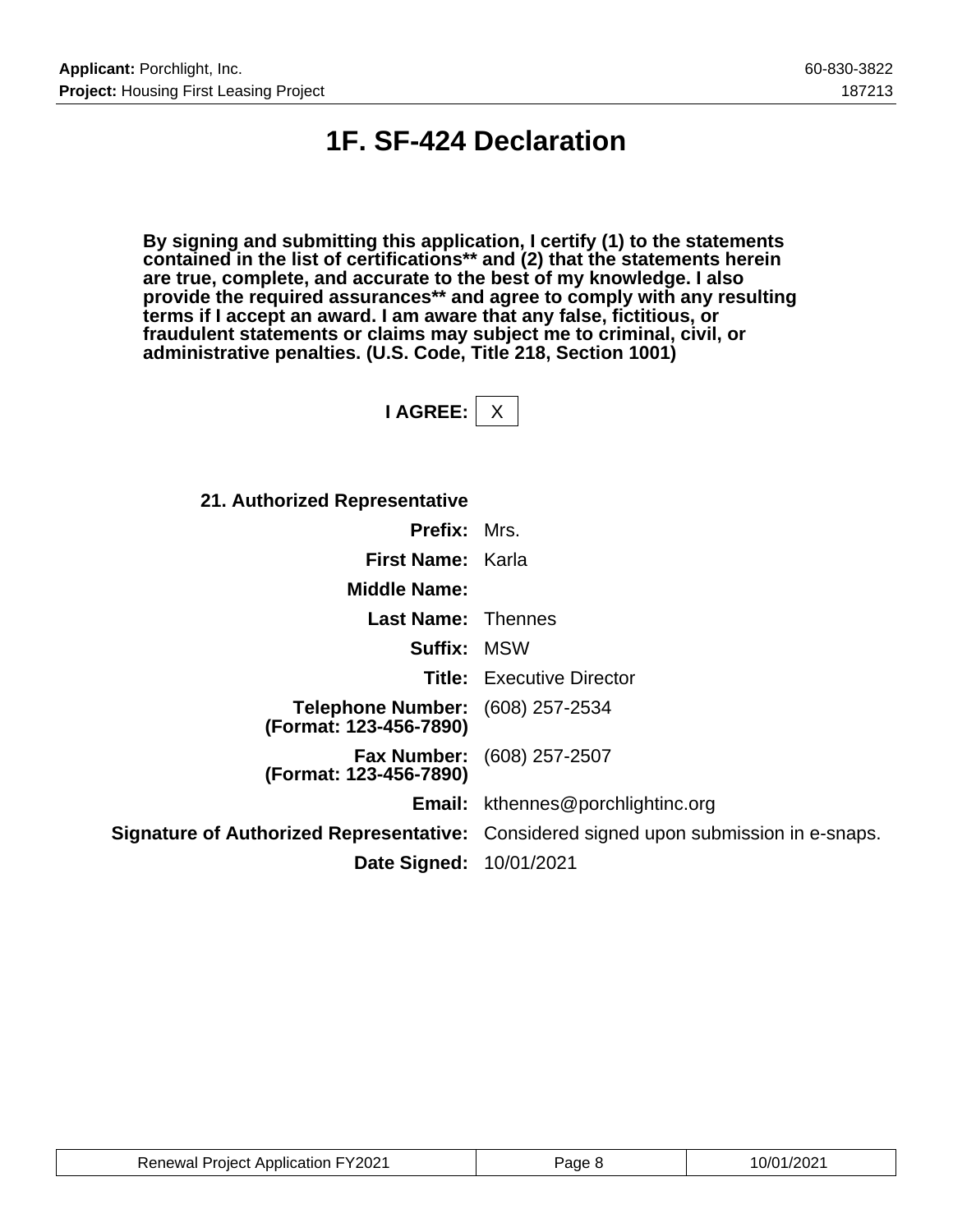## **1G. HUD 2880**

#### **Applicant/Recipient Disclosure/Update Report - form HUD-2880 U.S. Department of Housing and Urban Development OMB Approval No. 2506-0214 (exp.02/28/2022)**

### **Applicant/Recipient Information**

#### **1. Applicant/Recipient Name, Address, and Phone**

| Agency Legal Name: Porchlight, Inc.                 |                                          |
|-----------------------------------------------------|------------------------------------------|
| <b>Prefix: Mrs.</b>                                 |                                          |
| <b>First Name: Karla</b>                            |                                          |
| <b>Middle Name:</b>                                 |                                          |
| <b>Last Name: Thennes</b>                           |                                          |
| <b>Suffix: MSW</b>                                  |                                          |
|                                                     | <b>Title:</b> Executive Director         |
| <b>Organizational Affiliation:</b> Porchlight, Inc. |                                          |
| Telephone Number: (608) 257-2534                    |                                          |
| <b>Extension: 14</b>                                |                                          |
|                                                     | <b>Email:</b> kthennes@porchlightinc.org |
|                                                     | City: Madison                            |
| <b>County: Dane</b>                                 |                                          |
|                                                     | <b>State: Wisconsin</b>                  |
|                                                     | <b>Country: United States</b>            |
| Zip/Postal Code: 53715                              |                                          |
|                                                     |                                          |

**2. Employer ID Number (EIN):** 39-1579521 **3. HUD Program:** Continuum of Care Program

### **4. Amount of HUD Assistance Requested/Received**

| <b>Renewal Project Application FY2021</b> | Page 9 | 10/01/2021 |
|-------------------------------------------|--------|------------|
|-------------------------------------------|--------|------------|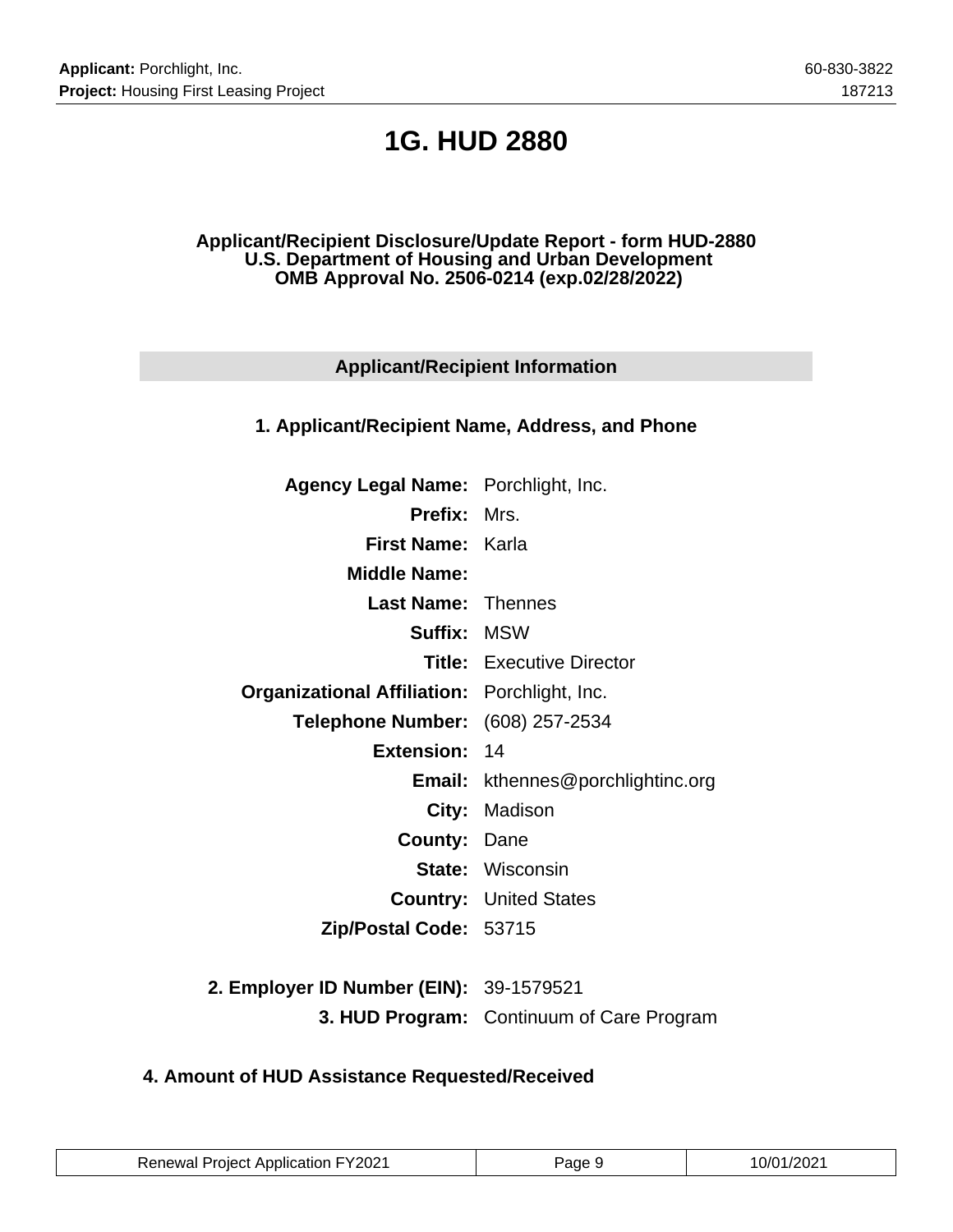### **4a. Total Amount Requested for this project:** \$151,021

#### **5. State the name and location (street** Housing First Leasing Project 306 N. Brooks **address, city and state) of the project or** Street Madison Wisconsin **activity:**

Refer to project name, addresses and CoC Project Identifying Number (PIN) entered into the attached project application.

#### **Part I Threshold Determinations**

**1. Are you applying for assistance for a** Yes **specific project or activity? (For further information, see 24 CFR Sec. 4.3).**

**2. Have you received or do you expect to** Yes **receive assistance within the jurisdiction of the Department (HUD), involving the project or activity in this application, in excess of \$200,000 during this fiscal year (Oct. 1 - Sep. 30)? For further information, see 24 CFR Sec. 4.9.**

#### **Part II Other Government Assistance Provided or Requested/Expected Sources and Use of Funds**

Such assistance includes, but is not limited to, any grant, loan, subsidy, guarantee, insurance, payment, credit, or tax benefit.

| Department/Local Agency Name and Address | <b>Type of Assistance</b> | Amount<br><b>Requested /</b><br><b>Provided</b> | <b>Expected Uses of the Funds</b> |
|------------------------------------------|---------------------------|-------------------------------------------------|-----------------------------------|
| N/A                                      | N/A                       | \$0.00 N/A                                      |                                   |
| N/A                                      | N/A                       | 10.0                                            | IN/A                              |
| N/A                                      | N/A                       | \$0.00 N/A                                      |                                   |
| N/A                                      | N/A                       | \$0.00 N/A                                      |                                   |
| N/A                                      | N/A                       | \$0.00 N/A                                      |                                   |

#### **Part III Interested Parties**

You must disclose:

1. All developers, contractors, or consultants involved in the application for the assistance or in the planning, development, or implementation of the project or activity and

| <b>Renewal Project Application FY2021</b> | 10<br>'age | 10/01/2021 |
|-------------------------------------------|------------|------------|
|                                           |            |            |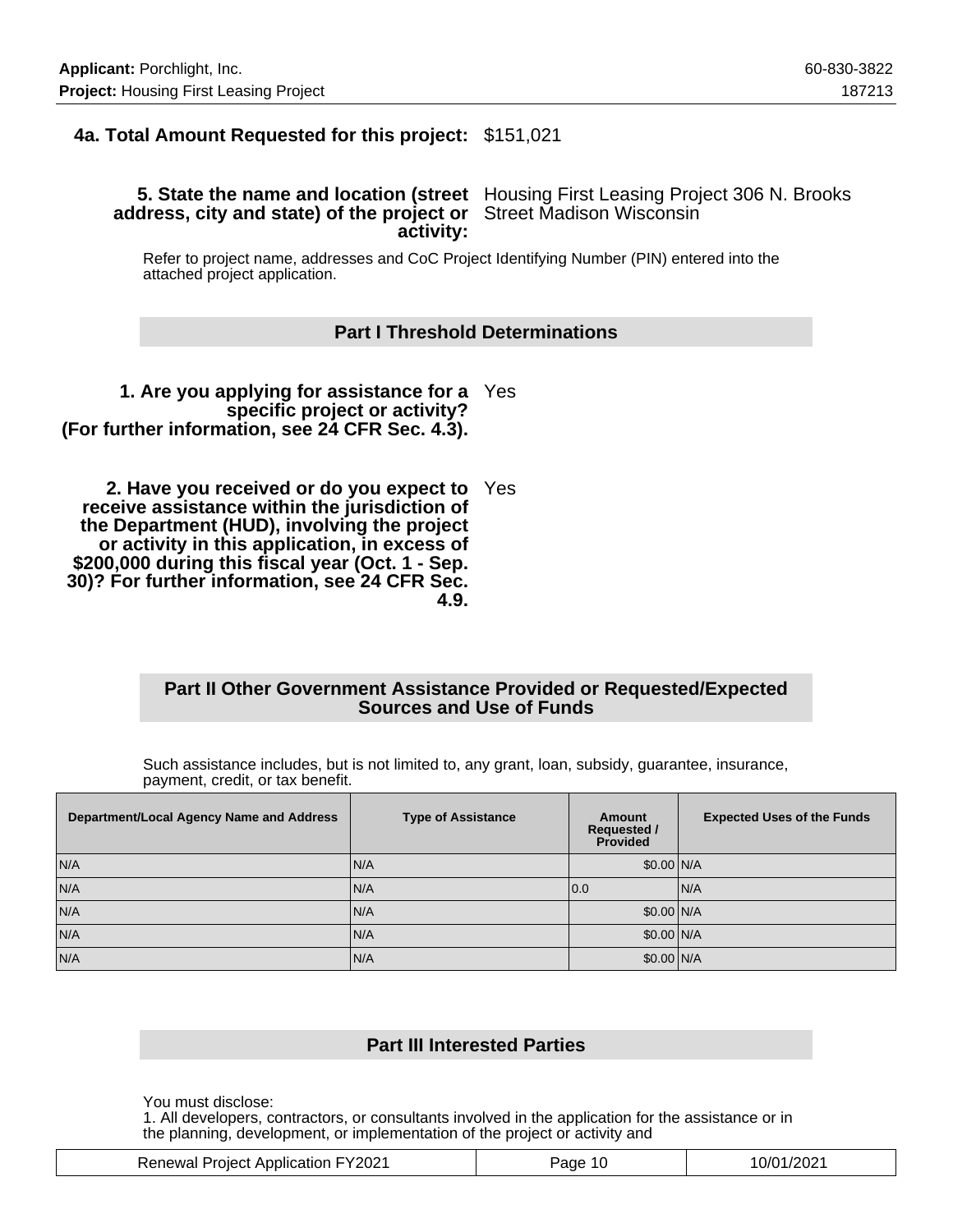2. any other person who has a financial interest in the project or activity for which the assistance is sought that exceeds \$50,000 or 10 percent of the assistance (whichever is lower).

| Alphabetical list of all persons with a<br>reportable financial interest in the<br>project or activity<br>(For individuals, give the last name<br>first) | <b>Social Security No.</b><br>or Employee ID No. | Type of<br><b>Participation</b> | <b>Financial Interest</b><br>in Project/Activity<br>$($ \$) | <b>Financial Interest</b><br>in Project/Activity<br>(%) |
|----------------------------------------------------------------------------------------------------------------------------------------------------------|--------------------------------------------------|---------------------------------|-------------------------------------------------------------|---------------------------------------------------------|
| N/A                                                                                                                                                      | IN/A                                             | N/A                             | \$0.00                                                      | 0%                                                      |
| N/A                                                                                                                                                      | IN/A                                             | IN/A                            | \$0.00                                                      | 0%                                                      |
| N/A                                                                                                                                                      | N/A                                              | N/A                             | \$0.00                                                      | 0%                                                      |
| N/A                                                                                                                                                      | IN/A                                             | IN/A                            | \$0.00                                                      | 0%                                                      |
| N/A                                                                                                                                                      | N/A                                              | N/A                             | \$0.00                                                      | 0%                                                      |

#### **Certification**

Warning: If you knowingly make a false statement on this form, you may be subject to civil or criminal penalties under Section 1001 of Title 18 of the United States Code. In addition, any person who knowingly and materially violates any required disclosures of information, including intentional nondisclosure, is subject to civil money penalty not to exceed \$10,000 for each violation.

I certify that the information provided on this form and in any accompanying documentation is true and accurate. I acknowledge that making, presenting, submitting, or causing to be submitted a false, fictitious, or fraudulent statement, representation, or certification may result in criminal, civil, and/or administrative sanctions, including fines, penalties, and imprisonment.

| <b>AGREE:</b> |  |
|---------------|--|
|               |  |

**Name / Title of Authorized Official:** Karla Thennes, Executive Director

**Signature of Authorized Official:** Considered signed upon submission in e-snaps.

**Date Signed:** 10/01/2021

| <b>Renewal Project Application FY2021</b> | Page 11 | 10/01/2021 |
|-------------------------------------------|---------|------------|
|-------------------------------------------|---------|------------|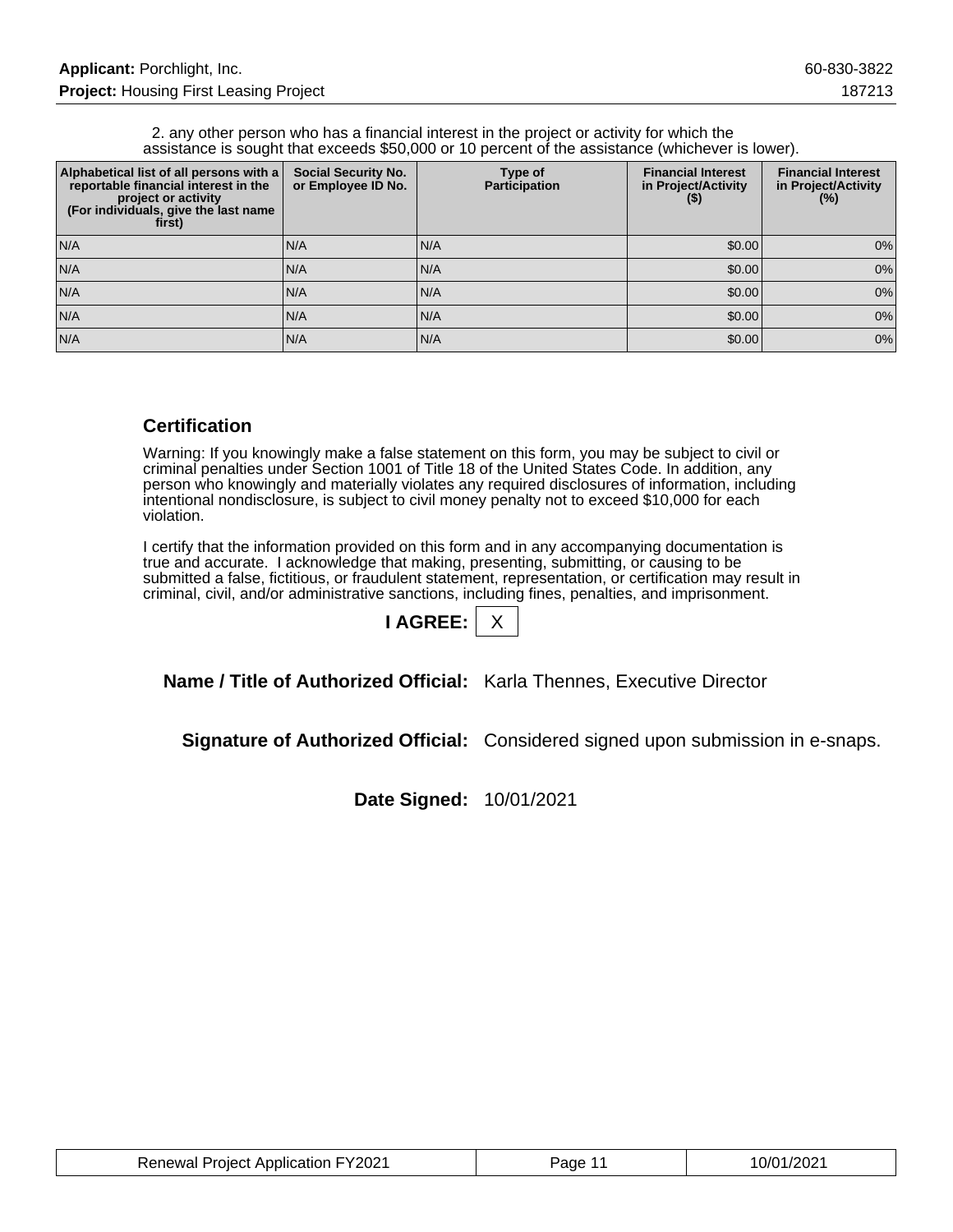# **1H. HUD 50070**

### **HUD 50070 Certification for a Drug Free Workplace**

**Applicant Name:** Porchlight, Inc.

**Program/Activity Receiving Federal Grant** CoC Program **Funding:**

**Acting on behalf of the above named Applicant as its Authorized Official, I make the following certifications and agreements to the Department of Housing and Urban Development (HUD) regarding the sites listed below:**

|     | I certify that the above named Applicant will or will continue to<br>provide a drug-free workplace by:                                                                                                                                                                                                                                                                                                                |     |                                                                                                                                                                                                                                                                                                                                                                                                                                                                                                                                                                                                                  |
|-----|-----------------------------------------------------------------------------------------------------------------------------------------------------------------------------------------------------------------------------------------------------------------------------------------------------------------------------------------------------------------------------------------------------------------------|-----|------------------------------------------------------------------------------------------------------------------------------------------------------------------------------------------------------------------------------------------------------------------------------------------------------------------------------------------------------------------------------------------------------------------------------------------------------------------------------------------------------------------------------------------------------------------------------------------------------------------|
| la. | Publishing a statement notifying employees that the unlawful<br>manufacture, distribution, dispensing, possession, or use of a<br>controlled substance is prohibited in the Applicant's workplace<br>and specifying the actions that will be taken against employees<br>for violation of such prohibition.                                                                                                            | le. | Notifying the agency in writing, within ten calendar days after<br>receiving notice under subparagraph d.(2) from an employee or<br>otherwise receiving actual notice of such conviction. Employers<br>of convicted employees must provide notice, including position<br>title, to every grant officer or other designee on whose grant<br>activity the convicted employee was working, unless the<br>Federalagency has designated a central point for the receipt of<br>such notices. Notice shall include the identification number(s)<br>of each affected grant;                                              |
| b.  | Establishing an on-going drug-free awareness program to<br>inform employees ---<br>(1) The dangers of drug abuse in the workplace<br>(2) The Applicant's policy of maintaining a drug-free workplace;<br>(3) Any available drug counseling, rehabilitation, and employee<br>assistance programs; and<br>(4) The penalties that may be imposed upon employees for drug<br>abuse violations occurring in the workplace. | lf. | Taking one of the following actions, within 30 calendar days of<br>receiving notice under subparagraph d.(2), with respect to any<br>emplovee who is so convicted ---<br>$(1)$ Taking appropriate personnel action against such an<br>employee, up to and including termination, consistent with the<br>requirements of the Rehabilitation Act of 1973, as amended; or<br>(2) Requiring such employee to participate satisfactorily in a<br>drug abuse assistance or rehabilitation program approved for<br>such purposes by a Federal, State, or local health, law<br>enforcement, or other appropriate agency; |
| ۱c. | Making it a requirement that each employee to be engaged in<br>the performance of the grant be given a copy of the statement<br>required by paragraph a.;                                                                                                                                                                                                                                                             | g.  | Making a good faith effort to continue to maintain a drugfree<br>workplace through implementation of paragraphs a. thru f.                                                                                                                                                                                                                                                                                                                                                                                                                                                                                       |
| ld. | Notifying the employee in the statement required by paragraph<br>a. that, as a condition of employment under the grant, the<br>employee will ---<br>(1) Abide by the terms of the statement; and<br>(2) Notify the employer in writing of his or her conviction for a<br>violation of a criminal drug statute occurring in the workplace<br>no later than five calendar days after such conviction;                   |     |                                                                                                                                                                                                                                                                                                                                                                                                                                                                                                                                                                                                                  |

#### **Sites for Work Performance.**

The Applicant shall list (on separate pages) the site(s) for the performance of work done in connection with the HUD funding of the program/activity shown above: Place of Performance shall include the street address, city, county, State, and zip code. Identify each sheet with the Applicant name and address and the program/activity receiving grant funding.) Workplaces, including addresses, entered in the attached project application. Refer to addresses entered into the attached project application.

| I certify that the information provided on this<br>form and in any accompanying<br>documentation is true and accurate. I |         |            |
|--------------------------------------------------------------------------------------------------------------------------|---------|------------|
| <b>Renewal Project Application FY2021</b>                                                                                | Page 12 | 10/01/2021 |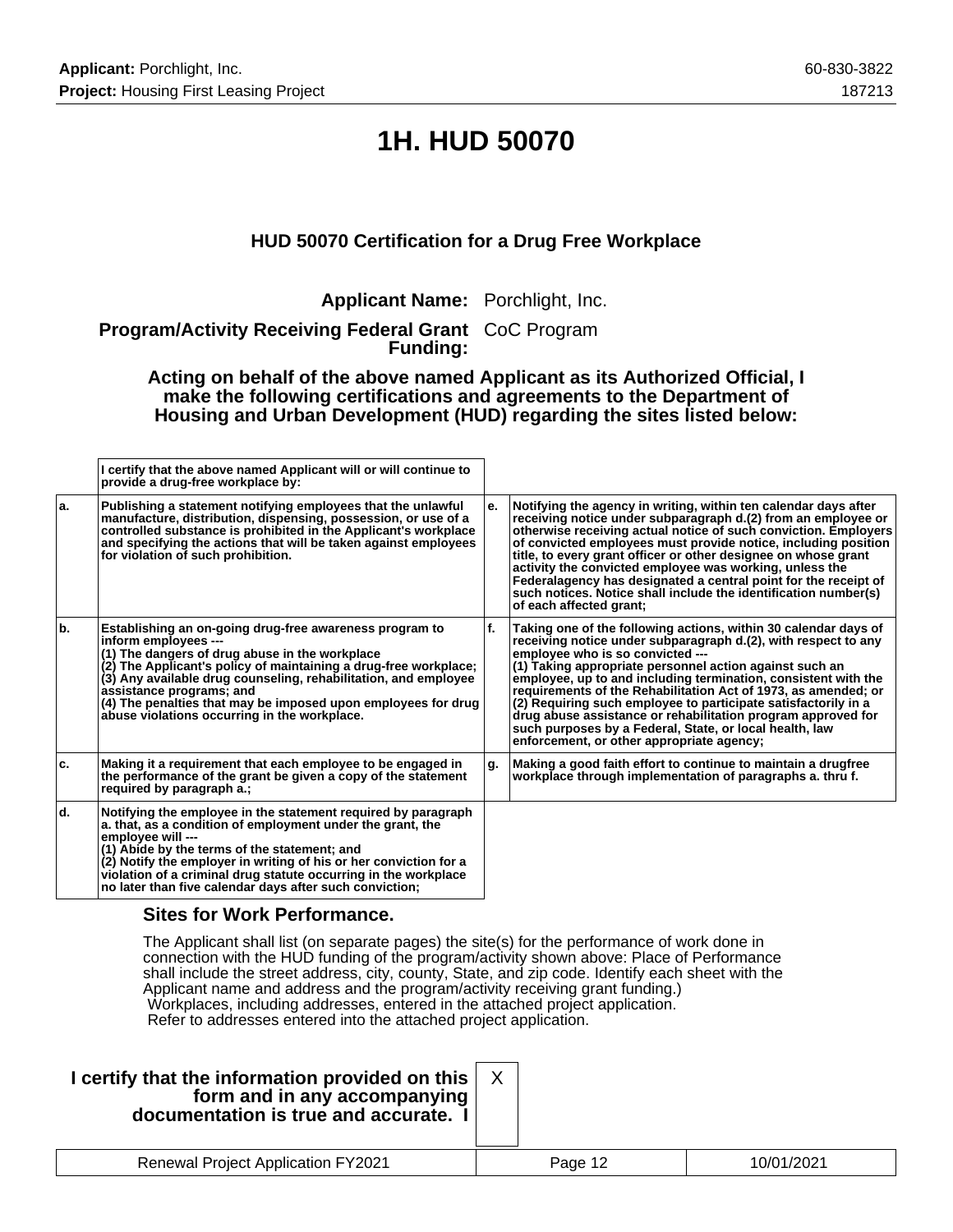**acknowledge that making, presenting, submitting, or causing to be submitted a false, fictitious, or fraudulent statement, representation, or certification may result in criminal, civil, and/or administrative sanctions, including fines, penalties, and imprisonment.**

> WARNING: Anyone who knowingly submits a false claim or makes a false statement is subject to criminal and/or civil penalties, including confinement for up to 5 years, fines, and civil and administrative penalties. (18 U.S.C. §§ 287, 1001, 1010, 1012; 31 U.S.C. §3729, 3802)

### **Authorized Representative**

| <b>Prefix: Mrs.</b>                                               |                                                                                              |
|-------------------------------------------------------------------|----------------------------------------------------------------------------------------------|
| <b>First Name: Karla</b>                                          |                                                                                              |
| <b>Middle Name</b>                                                |                                                                                              |
| <b>Last Name: Thennes</b>                                         |                                                                                              |
| <b>Suffix: MSW</b>                                                |                                                                                              |
|                                                                   | <b>Title:</b> Executive Director                                                             |
| <b>Telephone Number:</b> (608) 257-2534<br>(Format: 123-456-7890) |                                                                                              |
| (Format: 123-456-7890)                                            | <b>Fax Number:</b> (608) 257-2507                                                            |
|                                                                   | <b>Email:</b> kthennes@porchlightinc.org                                                     |
|                                                                   | <b>Signature of Authorized Representative:</b> Considered signed upon submission in e-snaps. |
| <b>Date Signed: 10/01/2021</b>                                    |                                                                                              |

| <b>Renewal Project Application FY2021</b> | Page | 10/01/2021 |
|-------------------------------------------|------|------------|
|-------------------------------------------|------|------------|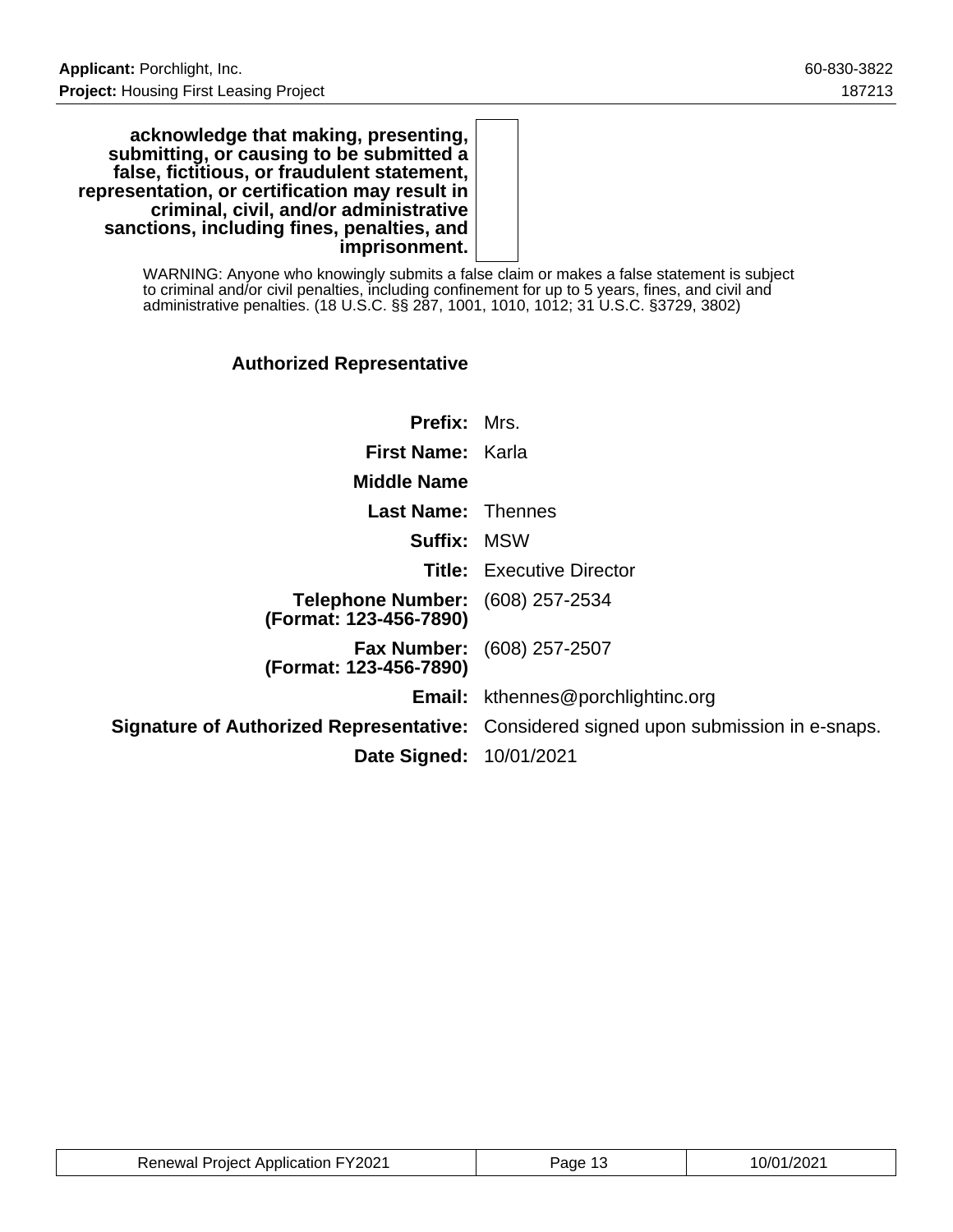## **CERTIFICATION REGARDING LOBBYING**

**Certification for Contracts, Grants, Loans, and Cooperative Agreements**

 **The undersigned certifies, to the best of his or her knowledge and belief, that:**

 **(1) No Federal appropriated funds have been paid or will be paid, by or on behalf of the undersigned, to any person for influencing or attempting to influence an officer or employee of an agency, a Member of Congress, an officer or employee of Congress, or an employee of a Member of Congress in connection with the awarding of any Federal contract, the making of any Federal grant, the making of any Federal loan, the entering into of any cooperative agreement, and the extension, continuation, renewal, amendment, or modification of any Federal contract, grant, loan, or cooperative agreement.**

 **2) If any funds other than Federal appropriated funds have been paid or will be paid to any person for influencing or attempting to influence an officer or employee of any agency, a Member of Congress, an officer or employee of Congress, or an employee of a Member of Congress in connection with this Federal contract, grant, loan, or cooperative agreement, the undersigned shall complete and submit Standard Form-LLL, ''Disclosure of Lobbying Activities,'' in accordance with its instructions.**

 **(3) The undersigned shall require that the language of this certification be included in the award documents for all subawards at all tiers (including subcontracts, subgrants, and contracts under grants, loans, and cooperative agreements) and that all subrecipients shall certify and disclose accordingly. This certification is a material representation of fact upon which reliance was placed when this transaction was made or entered into. Submission of this certification is a prerequisite for making or entering into this transaction imposed by section 1352, title 31, U.S. Code. Any person who fails to file the required certification shall be subject to a civil penalty of not less than \$10,000 and not more than \$100,000 for each such failure.**

 **Statement for Loan Guarantees and Loan Insurance**

 **The undersigned states, to the best of his or her knowledge and belief, that:**

 **If any funds have been paid or will be paid to any person for influencing or attempting to influence an officer or employee of any agency, a Member of Congress, an officer or employee of Congress, or an employee of a Member of Congress in connection with this commitment providing for the United States to insure or guarantee a loan, the undersigned shall complete and submit Standard Form-LLL, ''Disclosure of Lobbying Activities,'' in accordance with its instructions. Submission of this statement is a prerequisite for making or entering into this transaction imposed by section 1352, title 31, U.S. Code. Any person who fails to file**

| <b>Renewal Project Application FY2021</b> | Page 14 | 10/01/2021 |
|-------------------------------------------|---------|------------|
|-------------------------------------------|---------|------------|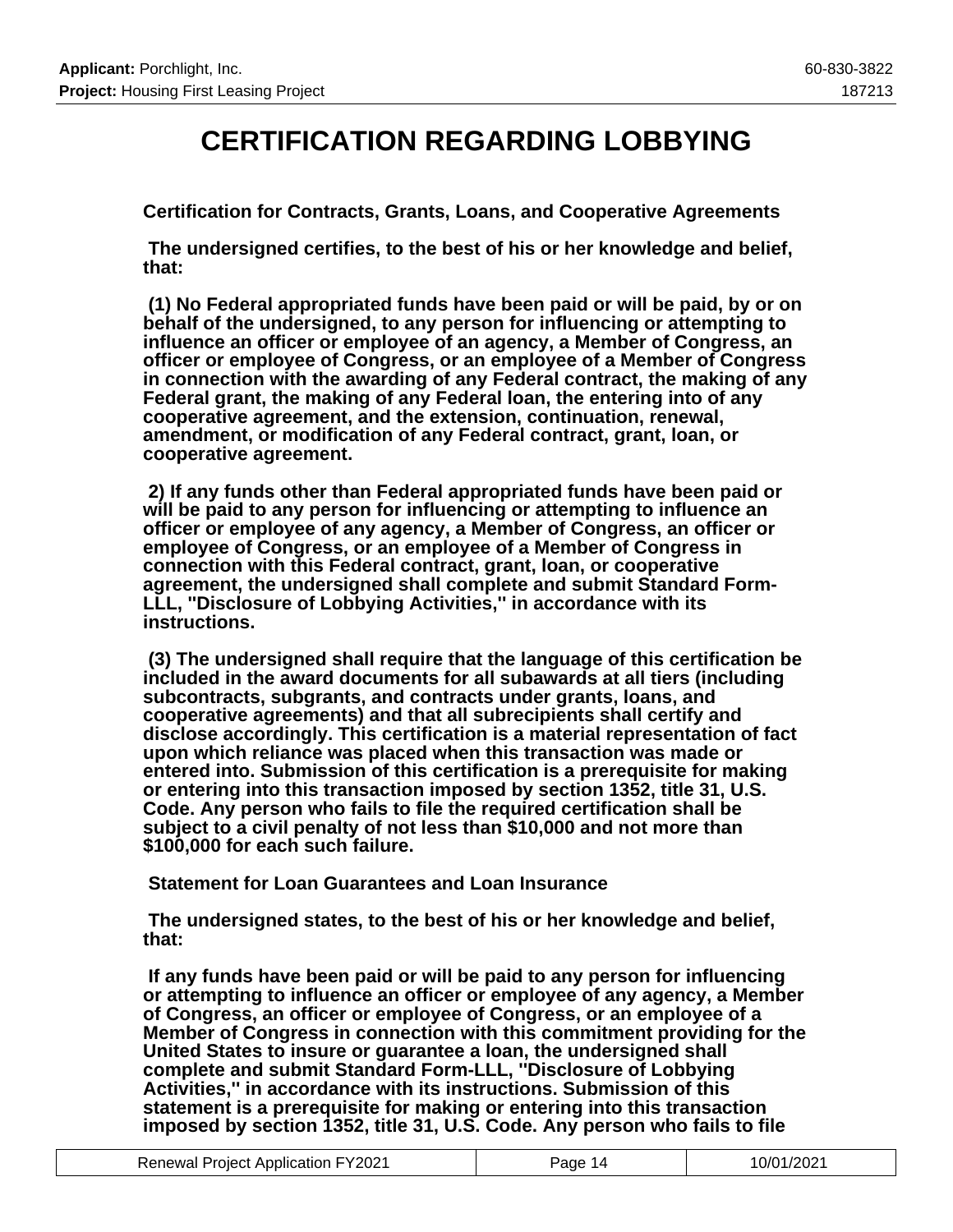### **the required statement shall be subject to a civil penalty of not less than \$10,000 and not more than \$100,000 for each such failure.**

| I hereby certify that all the information stated<br>herein, as well as any information provided in<br>the accompaniment herewith, is true and |  |
|-----------------------------------------------------------------------------------------------------------------------------------------------|--|
| accurate:                                                                                                                                     |  |

**Warning: HUD will prosecute false claims and statements. Conviction may result in criminal and/or civil penalties. (18 U.S.C. 1001, 1010, 1012; 31 U.S.C. 3729, 3802)**

**Applicant's Organization:** Porchlight, Inc.

**Name / Title of Authorized Official:** Karla Thennes, Executive Director

**Signature of Authorized Official:** Considered signed upon submission in e-snaps.

**Date Signed:** 10/01/2021

| <b>Renewal Project Application FY2021</b> | Page 15 | 10/01/2021 |
|-------------------------------------------|---------|------------|
|-------------------------------------------|---------|------------|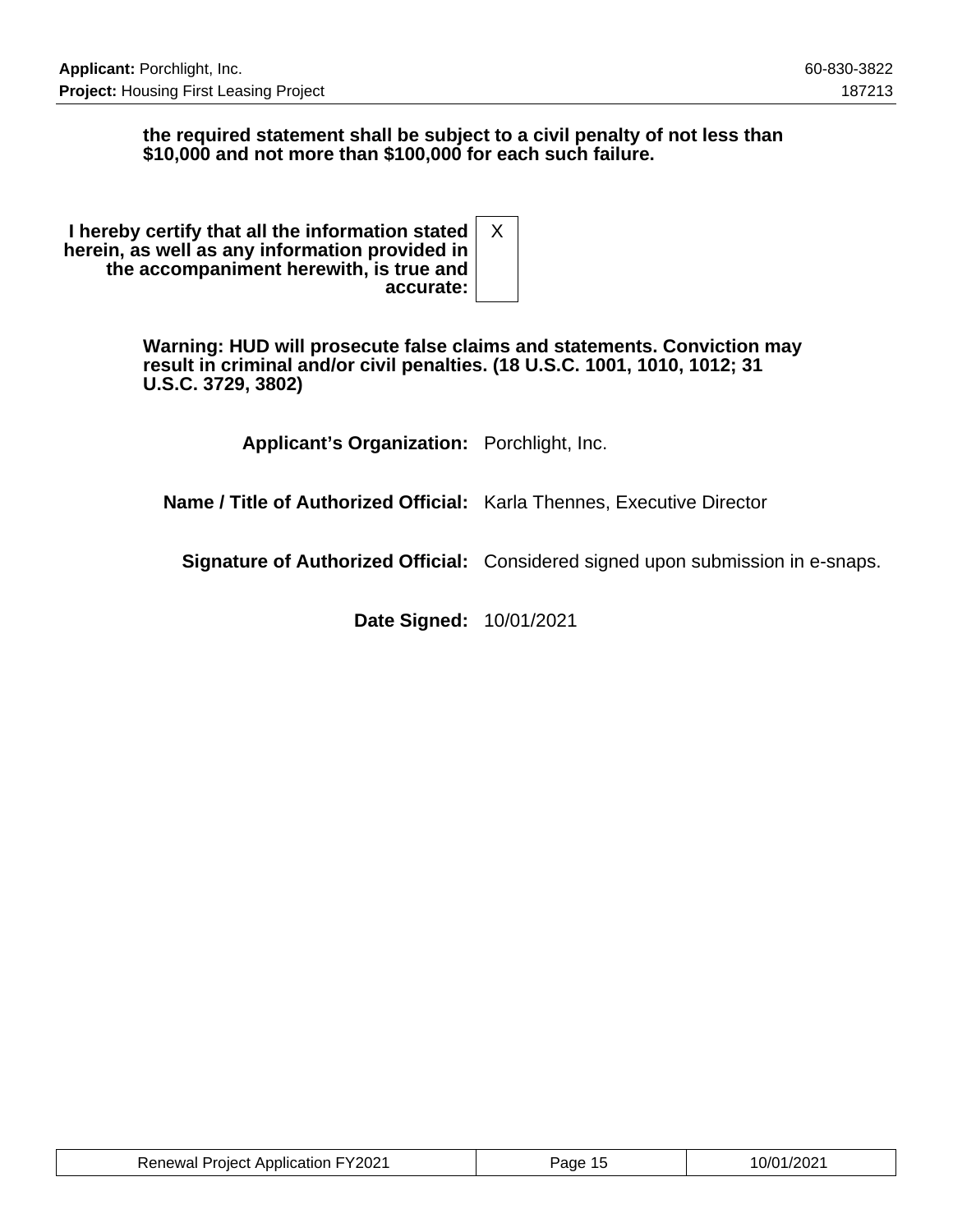# **1J. SF-LLL**

#### **DISCLOSURE OF LOBBYING ACTIVITIES Complete this form to disclose lobbying activities pursuant to 31 U.S.C. 1352. Approved by OMB0348-0046**

HUD requires a new SF-LLL submitted with each annual CoC competition and completing this screen fulfills this requirement.

Answer "Yes" if your organization is engaged in lobbying associated with the CoC Program and answer the questions as they appear next on this screen. The requirement related to lobbying as explained in the SF-LLL instructions states: "The filing of a form is required for each payment or agreement to make payment to any lobbying entity for influencing or attempting to influence an officer or employee of any agency, a Member of Congress, an officer or employee of Congress, or an employee of a Member of Congress in connection with a covered Federal action."

Answer "No" if your organization is NOT engaged in lobbying.

| <b>Does the recipient or subrecipient of this CoC</b> No<br>grant participate in federal lobbying activities<br>(lobbying a federal administration or<br>congress) in connection with the CoC<br>Program? |                                       |
|-----------------------------------------------------------------------------------------------------------------------------------------------------------------------------------------------------------|---------------------------------------|
|                                                                                                                                                                                                           | <b>Legal Name:</b> Porchlight, Inc.   |
|                                                                                                                                                                                                           | <b>Street 1: 306 N. Brooks Street</b> |
| <b>Street 2:</b>                                                                                                                                                                                          |                                       |
|                                                                                                                                                                                                           | City: Madison                         |
| <b>County: Dane</b>                                                                                                                                                                                       |                                       |
|                                                                                                                                                                                                           | <b>State: Wisconsin</b>               |
|                                                                                                                                                                                                           | <b>Country: United States</b>         |
| Zip / Postal Code: 53715                                                                                                                                                                                  |                                       |

**11. Information requested through this form is authorized by title 31 U.S.C. section 1352. This disclosure of lobbying activities is a material representation of fact upon which reliance was placed by the tier above when this transaction was made or entered into. This disclosure is required pursuant to 31 U.S.C. 1352. This information will be available for public inspection. Any person who fails to file the required disclosure shall be subject to a civil penalty of not less than \$10,000 and not more than \$100,000 for each such failure.**

| I certify that this information is true and $\vert$ |  |
|-----------------------------------------------------|--|
| complete. $ $                                       |  |

| Proiect Application FY2021<br>Renewal | эн⊢ | <br>u<br>. |
|---------------------------------------|-----|------------|
|                                       |     |            |

X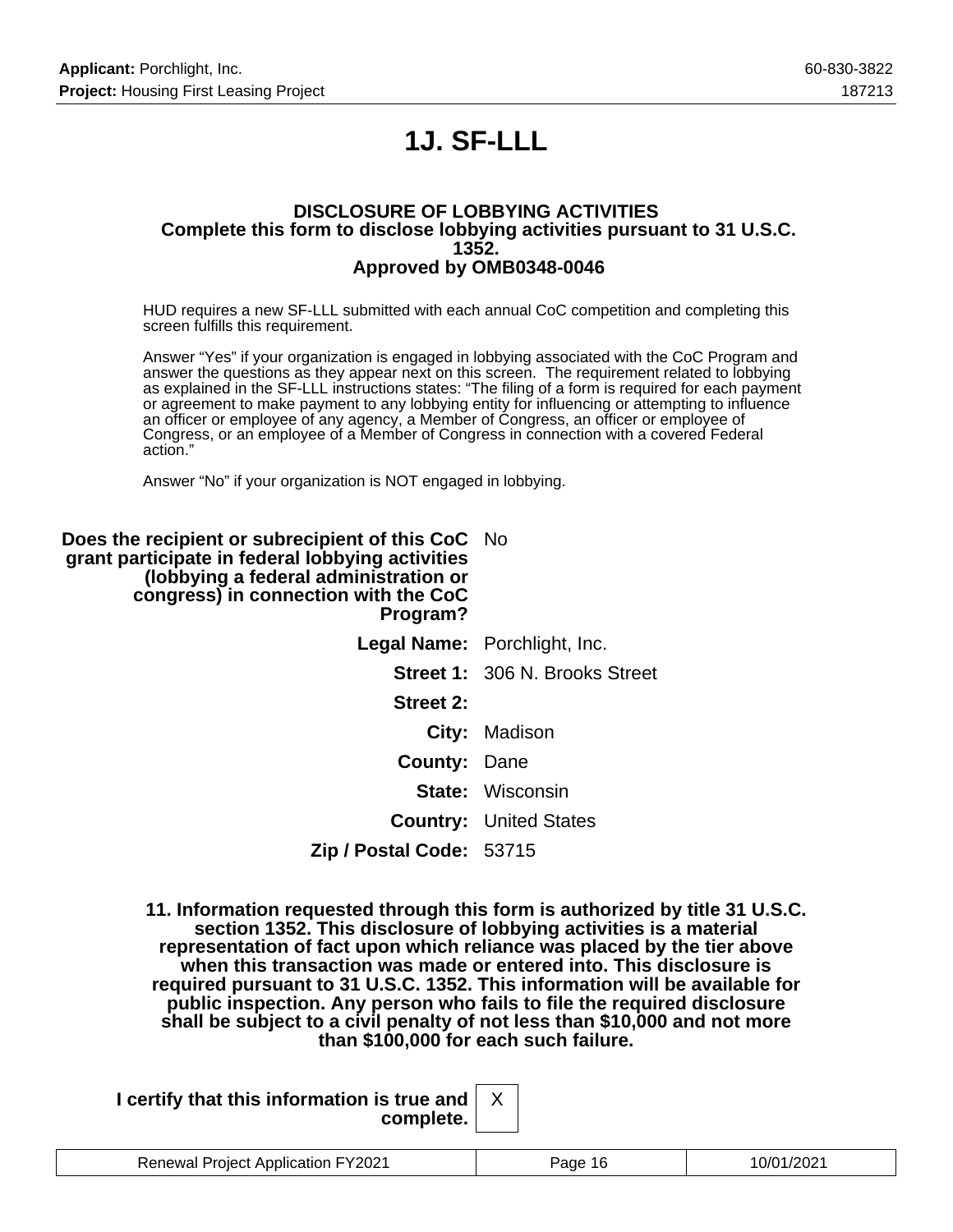| <b>Authorized Representative</b>                                  |                                                                                 |
|-------------------------------------------------------------------|---------------------------------------------------------------------------------|
| <b>Prefix: Mrs.</b>                                               |                                                                                 |
| <b>First Name: Karla</b>                                          |                                                                                 |
| <b>Middle Name:</b>                                               |                                                                                 |
| <b>Last Name:</b> Thennes                                         |                                                                                 |
| <b>Suffix: MSW</b>                                                |                                                                                 |
|                                                                   | <b>Title:</b> Executive Director                                                |
| <b>Telephone Number:</b> (608) 257-2534<br>(Format: 123-456-7890) |                                                                                 |
| (Format: 123-456-7890)                                            | <b>Fax Number:</b> (608) 257-2507                                               |
|                                                                   | <b>Email:</b> kthennes@porchlightinc.org                                        |
|                                                                   | Signature of Authorized Official: Considered signed upon submission in e-snaps. |
| Date Signed: 10/01/2021                                           |                                                                                 |
|                                                                   |                                                                                 |

| <b>Renewal Project Application FY2021</b> | <sup>1</sup> Page | 10/01/2021 |
|-------------------------------------------|-------------------|------------|
|-------------------------------------------|-------------------|------------|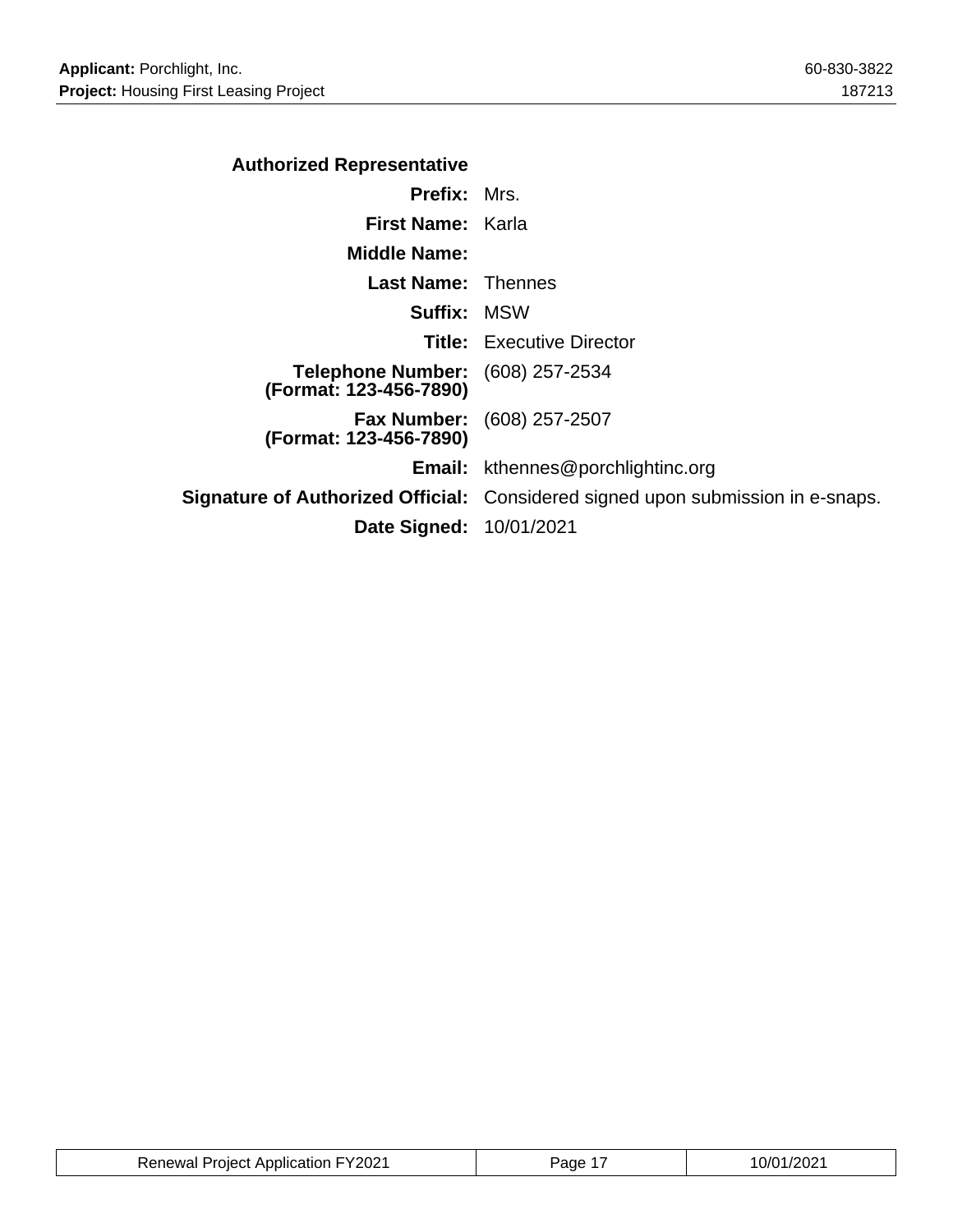## **IK. SF-424B**

### **(SF-424B) ASSURANCES - NON-CONSTRUCTION PROGRAMS**

#### **OMB Number: 4040-0007 Expiration Date: 02/28/2022**

NOTE: Certain of these assurances may not be applicable to your project or program. If you have questions, please contact the awarding agency. Further, certain Federal awarding agencies may require applicants to certify to additional assurances. If such is the case, you will be notified.

As the duly authorized representative of the applicant, I certify that the applicant:

**1. Has the legal authority to apply for Federal assistance and the institutional, managerial and financial capability (including funds sufficient to pay the non-Federal share of project cost) to ensure proper planning, management and completion of the project described in this application. 2. Will give the awarding agency, the Comptroller General of the United States and, if appropriate, the State, through any authorized representative, access to and the right to examine all records, books, papers, or documents related to the award; and will establish a proper accounting system in accordance with generally accepted accounting standards or agency directives. 3. Will establish safeguards to prohibit employees from using their positions for a purpose that constitutes or presents the appearance of personal or organizational conflict of interest, or personal gain. 4. Will initiate and complete the work within the applicable time frame after receipt of approval of the awarding agency. 5. Will comply with the Intergovernmental Personnel Act of 1970 (42 U.S.C. §§4728-4763) relating to prescribed standards for merit systems for programs funded under one of the 19 statutes or regulations specified in Appendix A of OPM's Standards for a Merit System of Personnel Administration (5 C.F.R. 900, Subpart F). 6. Will comply with all Federal statutes relating to nondiscrimination. These include but are not limited to: (a) Title VI of the Civil Rights Act of 1964 (P.L. 88-352) which prohibits discrimination on the basis of race, color or national origin; (b) Title IX of the Education Amendments of 1972, as amended (20 U.S.C.§§1681-1683, and 1685-1686), which prohibits discrimination on the basis of sex; (c) Section 504 of the Rehabilitation Act of 1973, as amended (29 U.S.C. §794), which prohibits discrimination on the basis of handicaps; (d) the Age Discrimination Act of 1975, as amended (42 U.S.C. §§6101-6107), which prohibits discrimination on the basis of age; (e) the Drug Abuse Office and Treatment Act of 1972 (P.L. 92-255), as amended, relating to nondiscrimination on the basis of drug abuse; (f) the Comprehensive Alcohol Abuse and Alcoholism Prevention, Treatment and Rehabilitation Act of 1970 (P.L. 91-616), as amended, relating to nondiscrimination on the basis of alcohol abuse or alcoholism, (g) §§523 and 527 of the Public Health Service Act of 1912 (42 U.S.C. §§290 dd-3 and 290 ee-3), as amended, relating to confidentiality of alcohol and drug abuse patient records; (h) Title VIII of the Civil Rights Act of 1968 (42 U.S.C. §§3601 et seq.), as amended, relating to nondiscrimination in the sale, rental or financing of housing; (i) any other nondiscrimination provisions in the specific statute(s) under which application for Federal assistance is being made; and, (j) the requirements of any other nondiscrimination statute(s) which may apply to the application.**

**7. Will comply, or has already complied, with the requirements of Titles II and III of the Uniform Relocation Assistance and Real Property Acquisition Policies Act of 1970 (P.L. 91-646) which provide for fair and equitable treatment of persons displaced or whose property is acquired as a result of Federal or federally-assisted programs. These requirements apply to all interests in real property acquired for project purposes regardless of Federal participation in purchases.**

| <b>Renewal Project Application FY2021</b> | Page 18 | 10/01/2021 |
|-------------------------------------------|---------|------------|
|-------------------------------------------|---------|------------|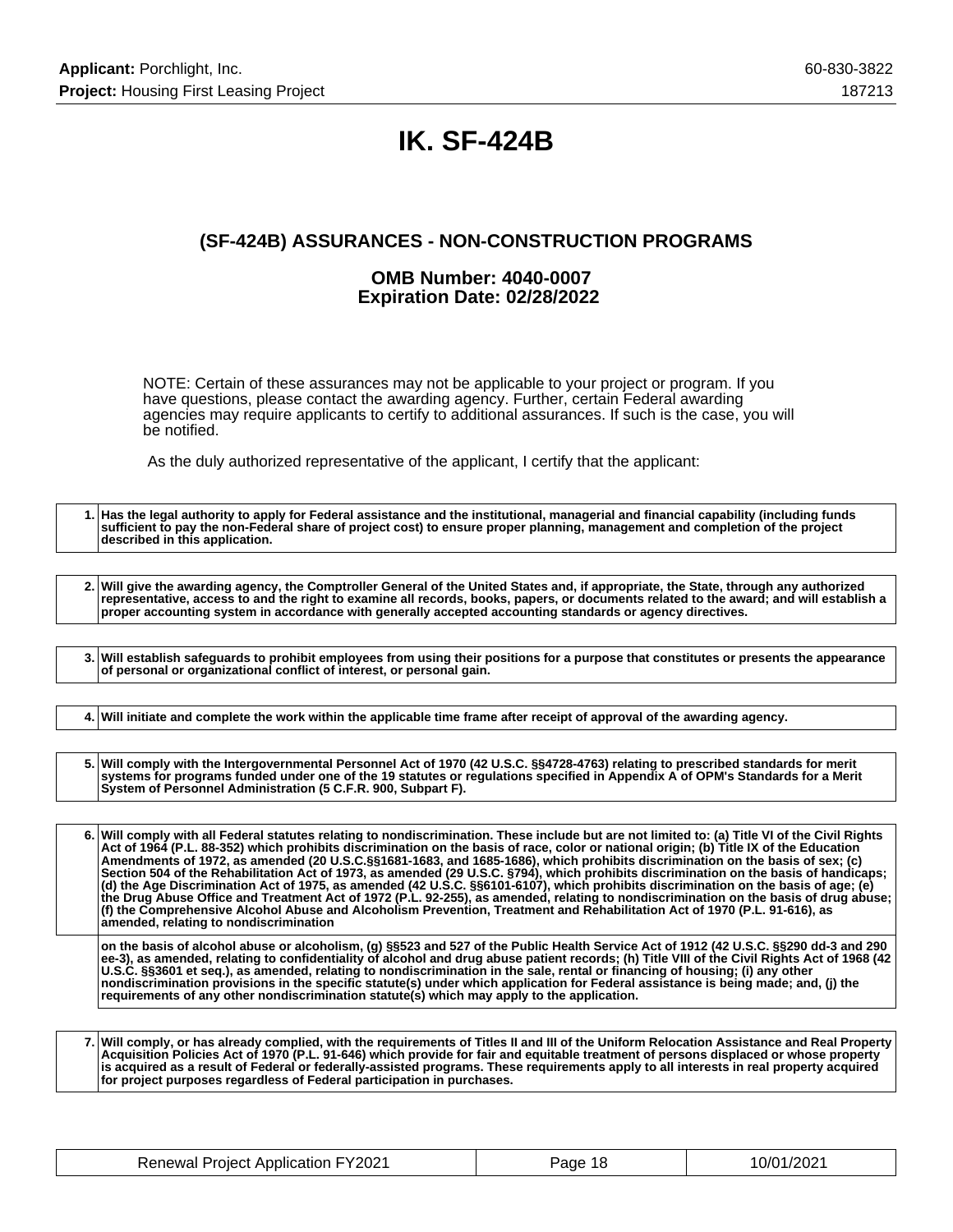**8. Will comply, as applicable, with provisions of the Hatch Act (5 U.S.C. §§1501-1508 and 7324-7328) which limit the political activities of employees whose principal employment activities are funded in whole or in part with Federal funds.**

**9. Will comply, as applicable, with the provisions of the Davis-Bacon Act (40 U.S.C. §§276a to 276a-7), the Copeland Act (40 U.S.C. §276c and 18 U.S.C. §874), and the Contract Work Hours and Safety Standards Act (40 U.S.C. §§327¬333), regarding labor standards for federally-assisted construction subagreements.**

**10. Will comply, if applicable, with flood insurance purchase requirements of Section 102(a) of the Flood Disaster Protection Act of 1973 (P.L. 93-234) which requires recipients in a special flood hazard area to participate in the program and to purchase flood insurance if the total cost of insurable construction and acquisition is \$10,000 or more.**

**11. Will comply with environmental standards which may be prescribed pursuant to the following: (a) institution of environmental quality control measures under the National Environmental Policy Act of 1969 (P.L. 91-190) and Executive Order (EO) 11514; (b) notification of violating facilities pursuant to EO 11738; (c) protection of wetlands pursuant to EO 11990; (d) evaluation of flood hazards in floodplains in accordance with EO 11988; (e) assurance of project consistency with the approved State management program developed under the Coastal Zone Management Act of 1972 (16 U.S.C. §§1451 et seq.); (f) conformity of Federal actions to State (Clean Air) Implementation Plans under Section 176(c) of the Clean Air Act of 1955, as amended (42 U.S.C. §§7401 et seq.); (g) protection of underground sources of drinking water under the Safe Drinking Water Act of 1974, as amended (P.L. 93-523); and, (h) protection of endangered species under the Endangered Species Act of 1973, as amended (P.L. 93¬205).**

**12. Will comply with the Wild and Scenic Rivers Act of 1968 (16 U.S.C. §§1271 et seq.) related to protecting components or potential components of the national wild and scenic rivers system.**

**13. Will assist the awarding agency in assuring compliance with Section 106 of the National Historic Preservation Act of 1966, as amended (16 U.S.C. §470), EO 11593 (identification and protection of historic properties), and the Archaeological and Historic Preservation Act of 1974 (16 U.S.C. §§469a-1 et seq.).**

**14. Will comply with P.L. 93-348 regarding the protection of human subjects involved in research, development, and related activities supported by this award of assistance.**

**15. Will comply with the Laboratory Animal Welfare Act of 1966 (P.L. 89-544, as amended, 7 U.S.C. §§2131 et seq.) pertaining to the care, handling, and treatment of warm blooded animals held for research, teaching, or other activities supported by this award of assistance.**

**16. Will comply with the Lead-Based Paint Poisoning Prevention Act (42 U.S.C. §§4801 et seq.) which prohibits the use of lead-based paint in construction or rehabilitation of residence structures.**

**17. Will cause to be performed the required financial and compliance audits in accordance with the Single Audit Act Amendments of 1996 and OMB Circular No. A-133, "Audits of States, Local Governments, and Non-Profit Organizations."**

**18. Will comply with all applicable requirements of all other Federal laws, executive orders, regulations, and policies governing this program.**

**19. Will comply with the requirements of Section 106(g) of the Trafficking Victims Protection Act (TVPA) of 2000, as amended (22 U.S.C. 7104) which prohibits grant award recipients or a sub-recipient from (1) Engaging in severe forms of trafficking in persons during the period of time that the award is in effect (2) Procuring a commercial sex act during the period of time that the award is in effect or (3) Using forced labor in the performance of the award or subawards under the award.**

| As the duly authorized representative of the |                       |  |
|----------------------------------------------|-----------------------|--|
|                                              | applicant, I certify: |  |



**Authorized Representative for:** Porchlight, Inc.

**Prefix:** Mrs.

| <b>Renewal Project Application FY2021</b> | Page 19 | 10/01/2021 |
|-------------------------------------------|---------|------------|
|-------------------------------------------|---------|------------|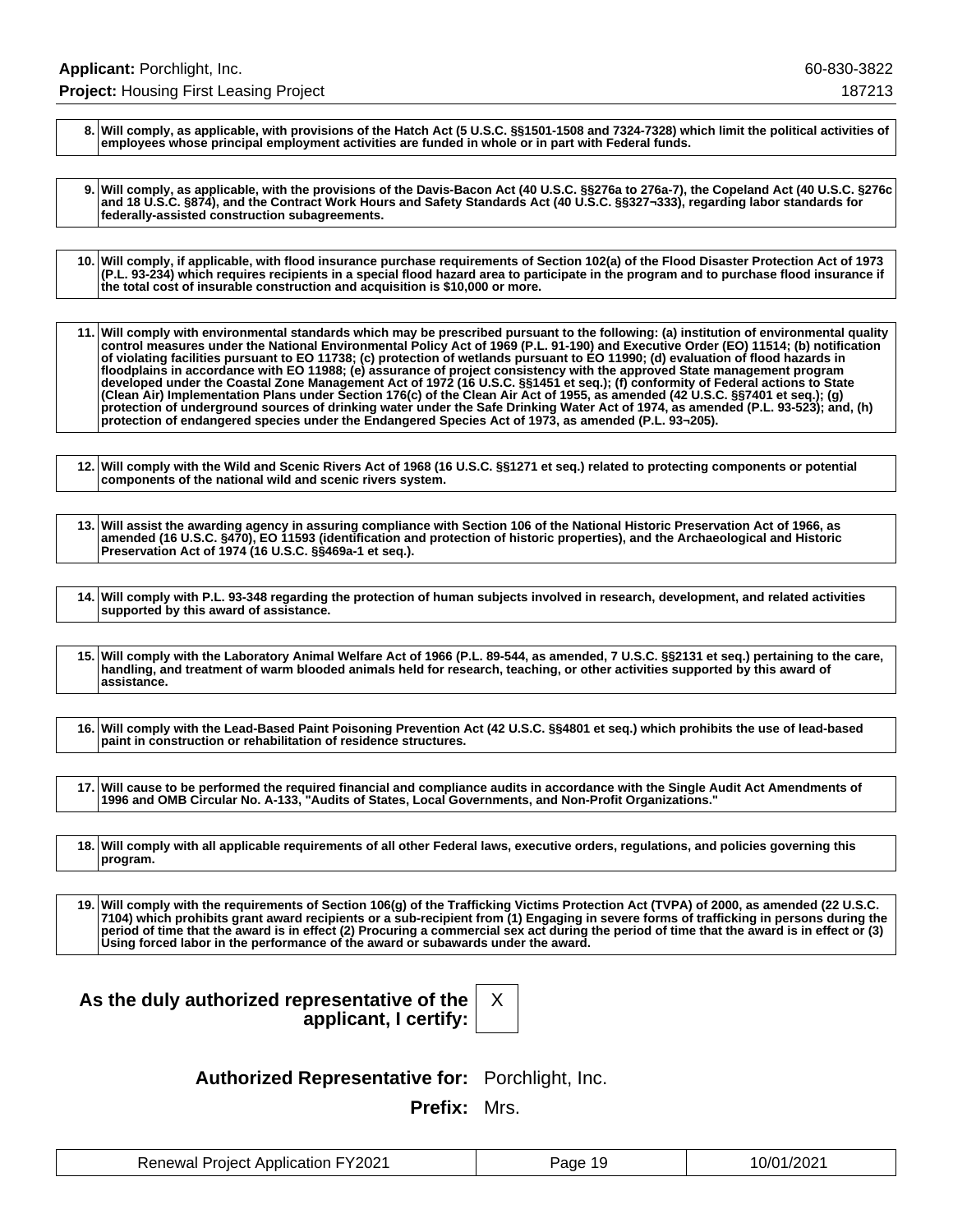| <b>First Name: Karla</b>       |                                                                                            |
|--------------------------------|--------------------------------------------------------------------------------------------|
| <b>Middle Name:</b>            |                                                                                            |
| <b>Last Name: Thennes</b>      |                                                                                            |
| <b>Suffix: MSW</b>             |                                                                                            |
|                                | <b>Title:</b> Executive Director                                                           |
|                                | Signature of Authorized Certifying Official: Considered signed upon submission in e-snaps. |
| <b>Date Signed: 10/01/2021</b> |                                                                                            |

| <b>Renewal Project Application FY2021</b> | age 20 | 10/01/2021 |
|-------------------------------------------|--------|------------|
|-------------------------------------------|--------|------------|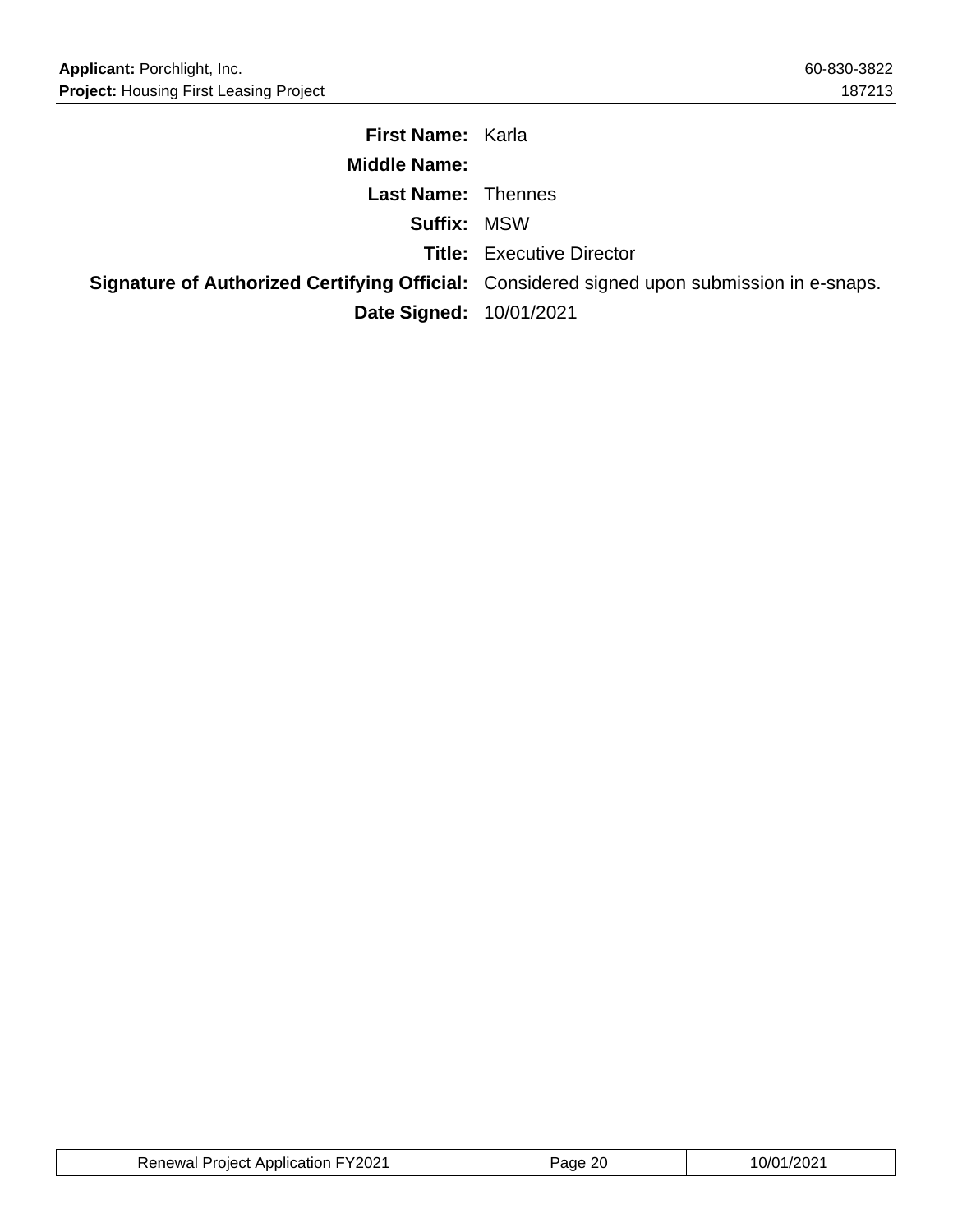## **Information About Submission without Changes**

Follow the instructions below making note of the exceptions and limitations to the "Submit Without Changes" process.

 In general, HUD expects a project's proposed project application information will remain the same from year-to-year unless changes are directed by HUD or approved through the grant agreement amendment process. However, HUD expects applicants to carefully review their information to determine if submitting without changes accurately reflects the expiring grant requesting renewal.

 Due to e-snaps limitations, only previously submitted renewal applications can import data into the FY 2021 renewal project application. The data from previously submitted new and renewal project applications can be imported into a FY 2021 renewal project application. The "Submit without Changes" process is not applicable for:

- first time renewing project applications
- a project application that did not import last FY 2019 information

 - a project that had Issues or Conditions that were addressed in FY 2019 Post-Award and updates need to be reflected in the FY 2021 project application

 - a project that had amendments approved in FY 2019 or FY 2020 that need to be reflected in the FY 2021 project application

 e-snaps will automatically be set to "Make Changes" and all questions on each screen must be updated.

 Renewal projects that brought forward data from FY 2019 and have either a Leasing budget, Operating budget or use HUD PAID RENTS (Actual Rents) instead of FMR MAY NOT use the "Submit Without Changes" process and e-snaps will automatically be set to "Make Changes". All Leasing and Operating budgets, along with Rental Assistance budgets that use HUD PAID Rent will need to be updated in the application. Refer to the GIW posted on the HUD Exchange for accurate budget information on leasing and operating budgets and refer to the HUD PAID RENT document sent by your field office from HUD HQ to accurately set your rental assistance budgets that use HUD PAID rents. This will only impact the FY 2021 competition.

 The e-snaps screens that remain "open" for required annual updates and do not affect applicants' ability to select "Submit without Changes" are:

- Recipient Performance Screen
- Consolidation and Expansion
- Screen 3A. Project Detail
- Screen 6D. Sources of Match
- All of Part 7: Attachments and Certification; and
- All of Part 8: Submission Summary.

 All other screens in Part 2 through Part 6 begin in "Read-Only" format and should be reviewed for accuracy; including any updates that were made to the 2019 or 2020 project during the CoC Post Award Issues and Conditions process or as amended. If all the imported data is accurate and no edits or updates are needed to any screens other than the mandatory screens and questions noted above, project applicants should select "Submit Without Changes" in Part 8. If project applicants imported data and do need to make updates to the information on one or more screens, they must navigate to Part 8: "Submission Without Changes" Screen, select "Make Changes", and check the box next to each relevant screen title to unlock screens for editing. After project applicants select the screens they intend to edit via checkboxes, click ""Save"" and those screens will be available for edit. Once a project applicant selects a checkbox and clicks ""Save"", the project applicant cannot uncheck the box.

 Please refer to the Detailed Instructions found on the left side menu of e-snaps or hud.gov to find more in depth information about applying under the FY 2021 CoC Competition.

| <b>Renewal Project Application FY2021</b> | Page 21 | 10/01/2021 |
|-------------------------------------------|---------|------------|
|-------------------------------------------|---------|------------|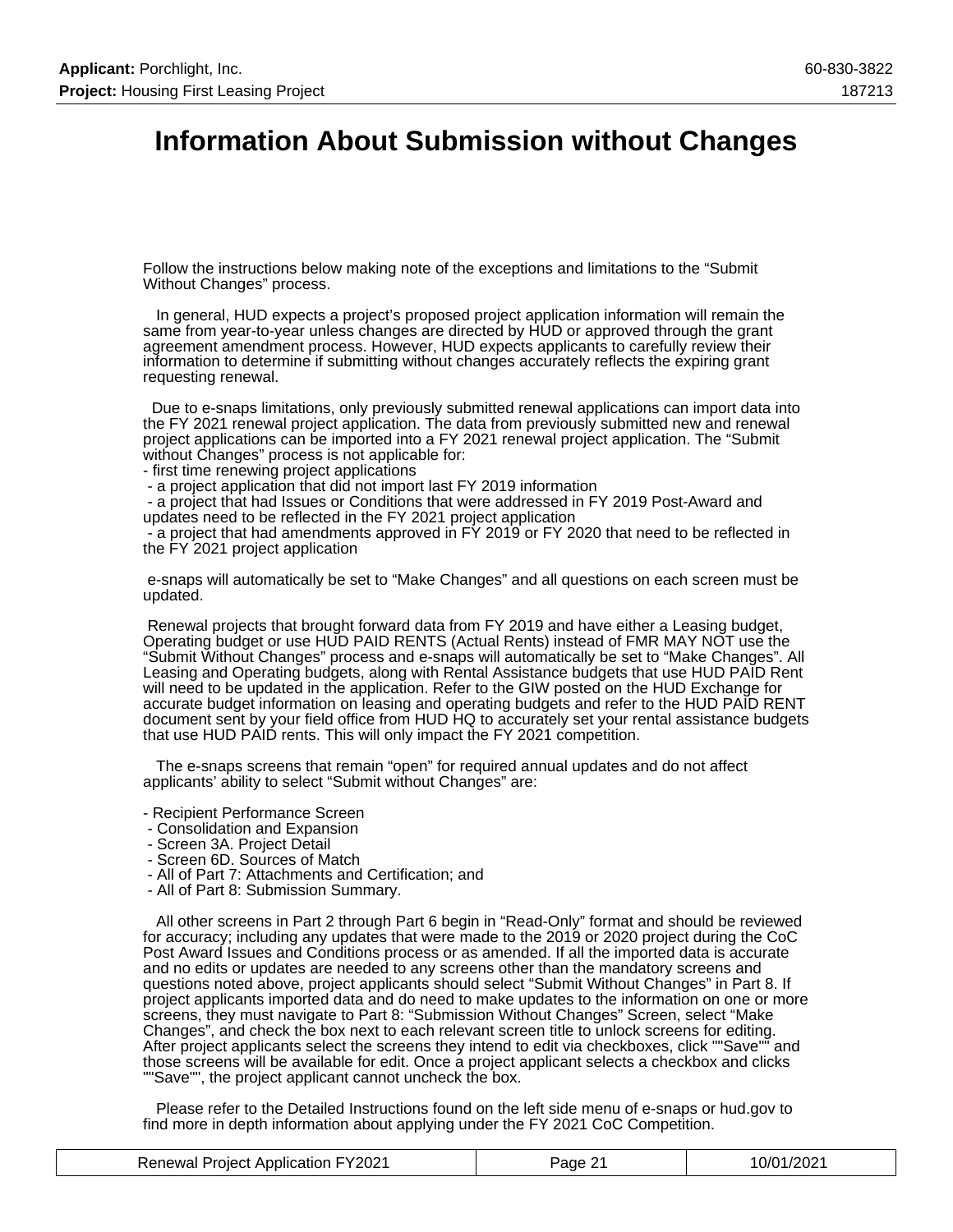## **Submission Without Changes**

#### **1. Are the requested renewal funds reduced** No **from the previous award due to reallocation?**

**2. Do you wish to submit this application** Make changes **without making changes? Please refer to the guidelines below to inform you of the requirements.**

#### **3. Specify which screens require changes by clicking the checkbox next to the name and then clicking the Save button.**

| Part 2 - Subrecipient Information              |         |            |              |
|------------------------------------------------|---------|------------|--------------|
| 2A. Subrecipients                              |         |            |              |
| Part 3 - Project Information                   |         |            |              |
| 3A. Project Detail                             |         |            | $\mathsf X$  |
| 3B. Description                                |         |            |              |
| <b>3C. Dedicated Plus</b>                      |         |            |              |
| Part 4 - Housing Services and HMIS             |         |            |              |
| <b>4A. Services</b>                            |         |            |              |
| 4B. Housing Type                               |         |            |              |
| Part 5 - Participants and Outreach Information |         |            |              |
| 5A. Households                                 |         |            |              |
| 5B. Subpopulations                             |         |            |              |
| Part 6 - Budget Information                    |         |            |              |
| <b>6A. Funding Request</b>                     |         |            |              |
| 6B. Leased Units                               |         |            | $\mathsf{X}$ |
| 6D. Match                                      |         |            | $\mathsf{X}$ |
| 6E. Summary Budget                             |         |            | $\mathsf{X}$ |
| Renewal Project Application FY2021             | Page 22 | 10/01/2021 |              |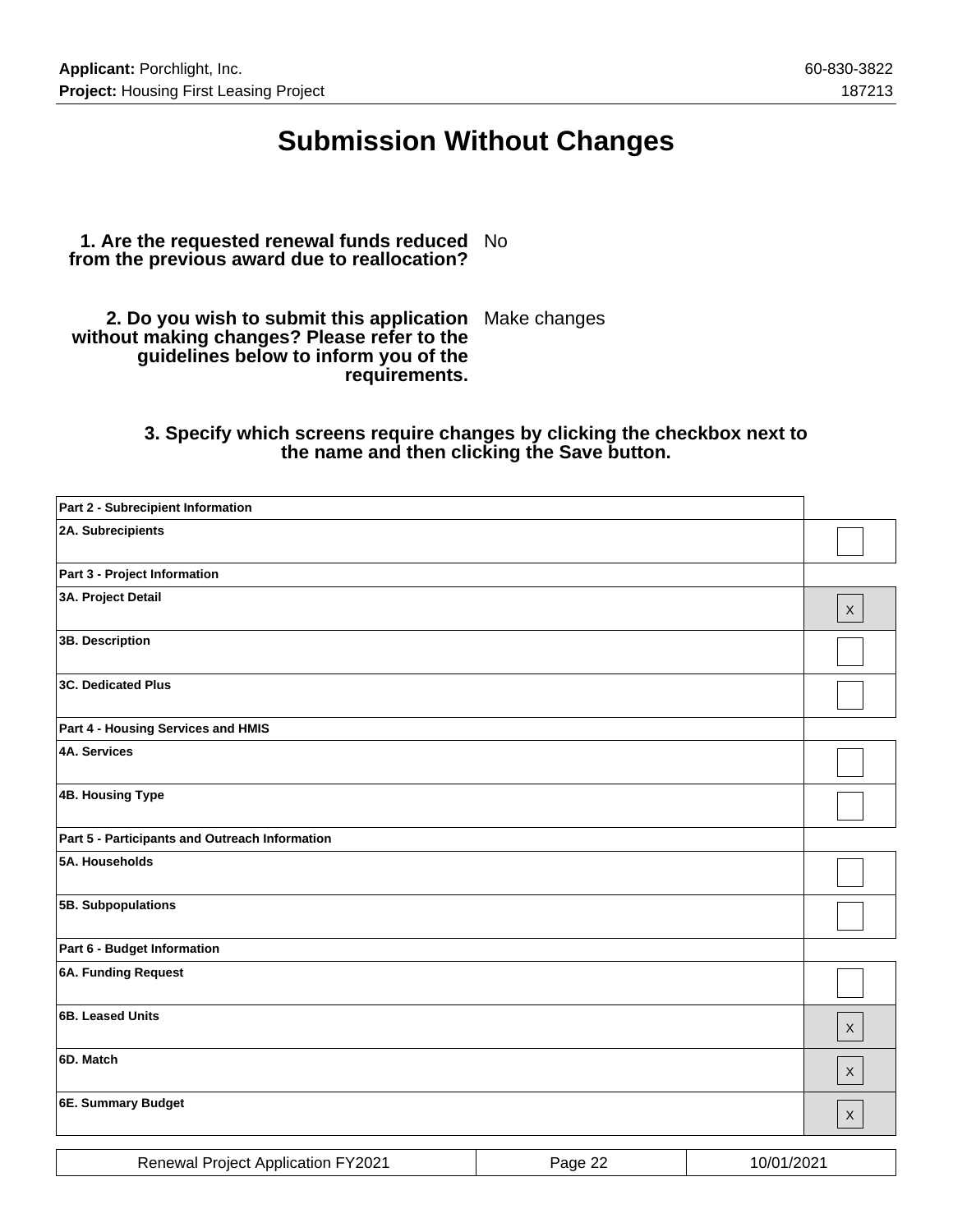X

X

#### **Part 7 - Attachment(s) & Certification**

**7A. Attachment(s)**

**7B. Certification**

#### **You have selected "Make Changes" to question #2 above. Provide a brief description of the changes that will be made to the project information screens (bullets are appropriate):**

- 4B: removing one unit and adding another
- 6B: increased leasing dollars to reflect increase in HUD allocation
- 6E: adjusting categories to reflect increase in HUD allocation

 **You have selected "Make Changes." Once this screen is saved, you will be prohibited from "unchecking" any box that has been checked regardless of whether a change to data on the corresponding screen will be made.**

| <b>Renewal Project Application FY2021</b> | Page 23 | 10/01/2021 |
|-------------------------------------------|---------|------------|
|-------------------------------------------|---------|------------|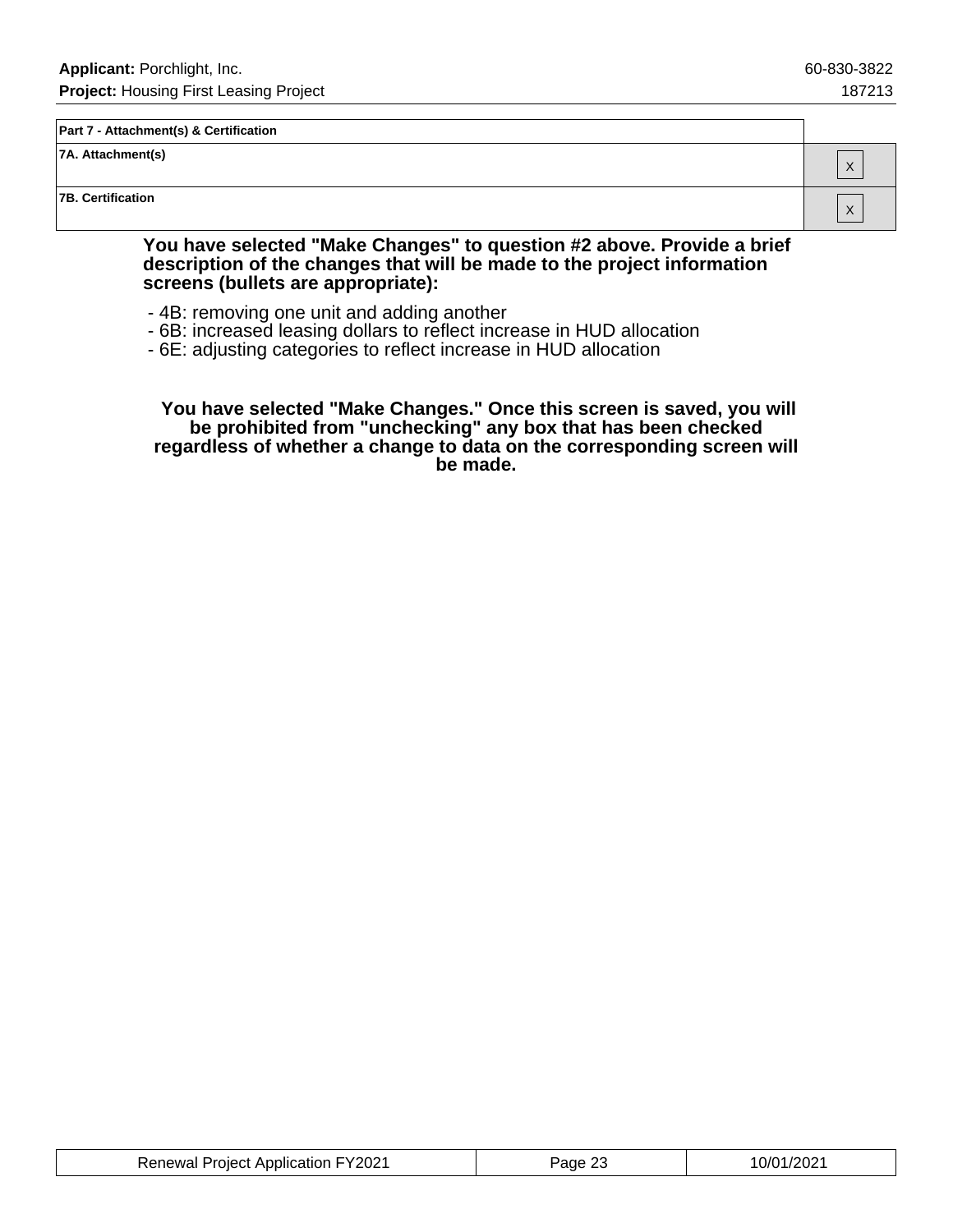## **Recipient Performance**

- **1. Did you submit your previous year's** Yes **Annual Performance Report (APR) on time?**
- **2. Do you have any unresolved HUD** No **Monitoring or OIG Audit finding(s) concerning any previous grant term related to this renewal project request?**
	- **3. Do you draw funds quarterly for your** Yes **current renewal project?**
	- **4. Have any funds remained available for** No **recapture by HUD for the most recently expired grant term related to this renewal project request?**

| <b>Renewal Project Application FY2021</b> | Page 24 | 10/01/2021 |
|-------------------------------------------|---------|------------|
|-------------------------------------------|---------|------------|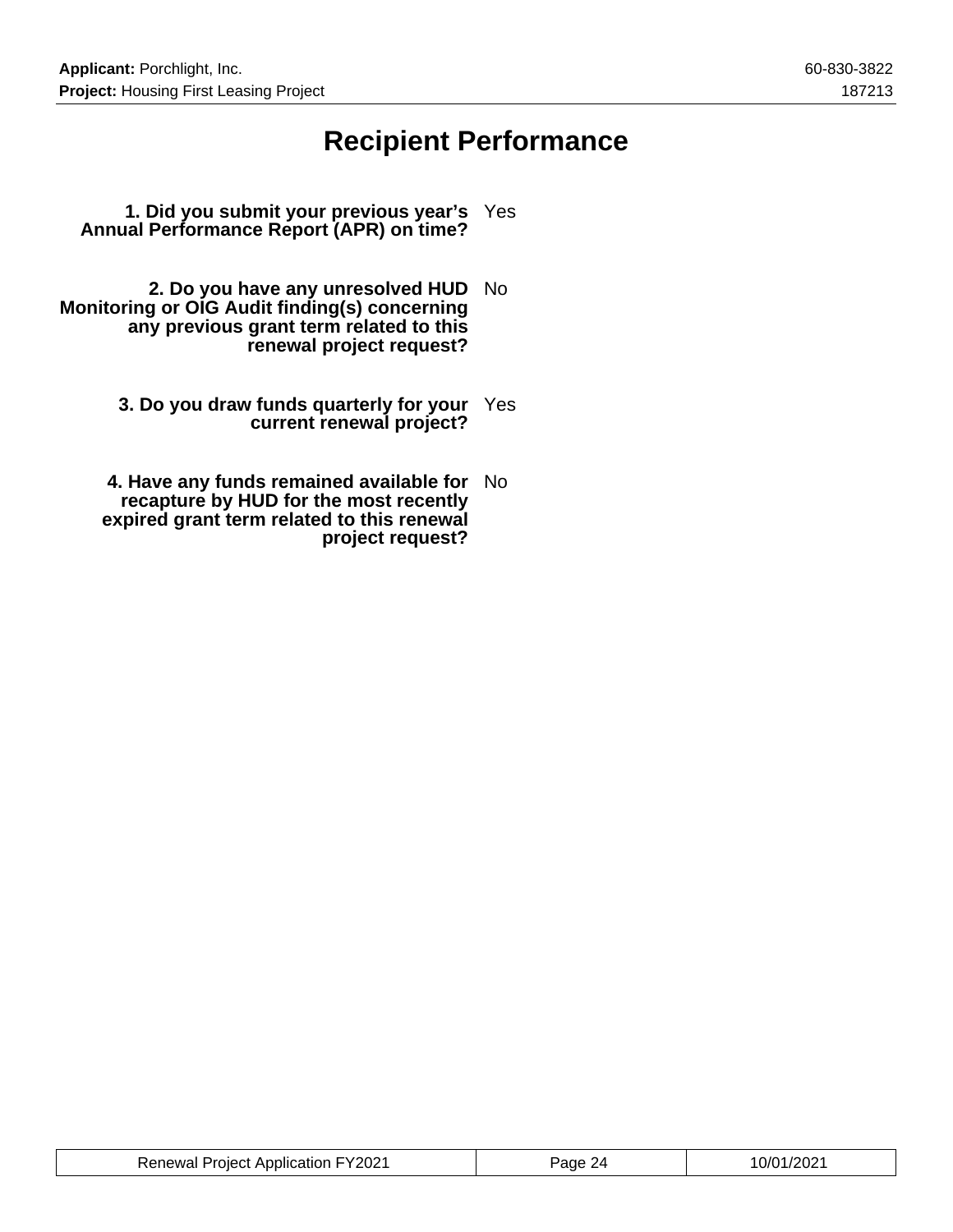### **Renewal Grant Consolidation or Renewal Grant Expansion**

The FY2021 CoC Competition will continue offering opportunities to expand or consolidate CoC projects. A few changes have occurred that differentiate the process from FY 2019.

1. Expansions and Consolidations will submit individual applications.

 a. Expansions will ONLY submit a Stand-Alone Renewal application and a Stand-Alone New application.

 b. Consolidations will ONLY submit individual renewal project applications, identifying the renewal application that will survive, and the renewal applications that will terminate. Up to 10 grants may be included in a consolidation.

 2. HUD HQ will combine the data (e.g., units, budgets) for Expansion or Consolidation requests from the individual project applications selected for conditional award and provide a data report with further instructions for the field office and conditional recipient.

#### **1. Is this renewal project application** No **requesting to consolidate or expand?**

If "No" click on "Next" or "Save & Next" below to move to the next screen.

| <b>Renewal Project Application FY2021</b> | Page 25 | 10/01/2021 |
|-------------------------------------------|---------|------------|
|-------------------------------------------|---------|------------|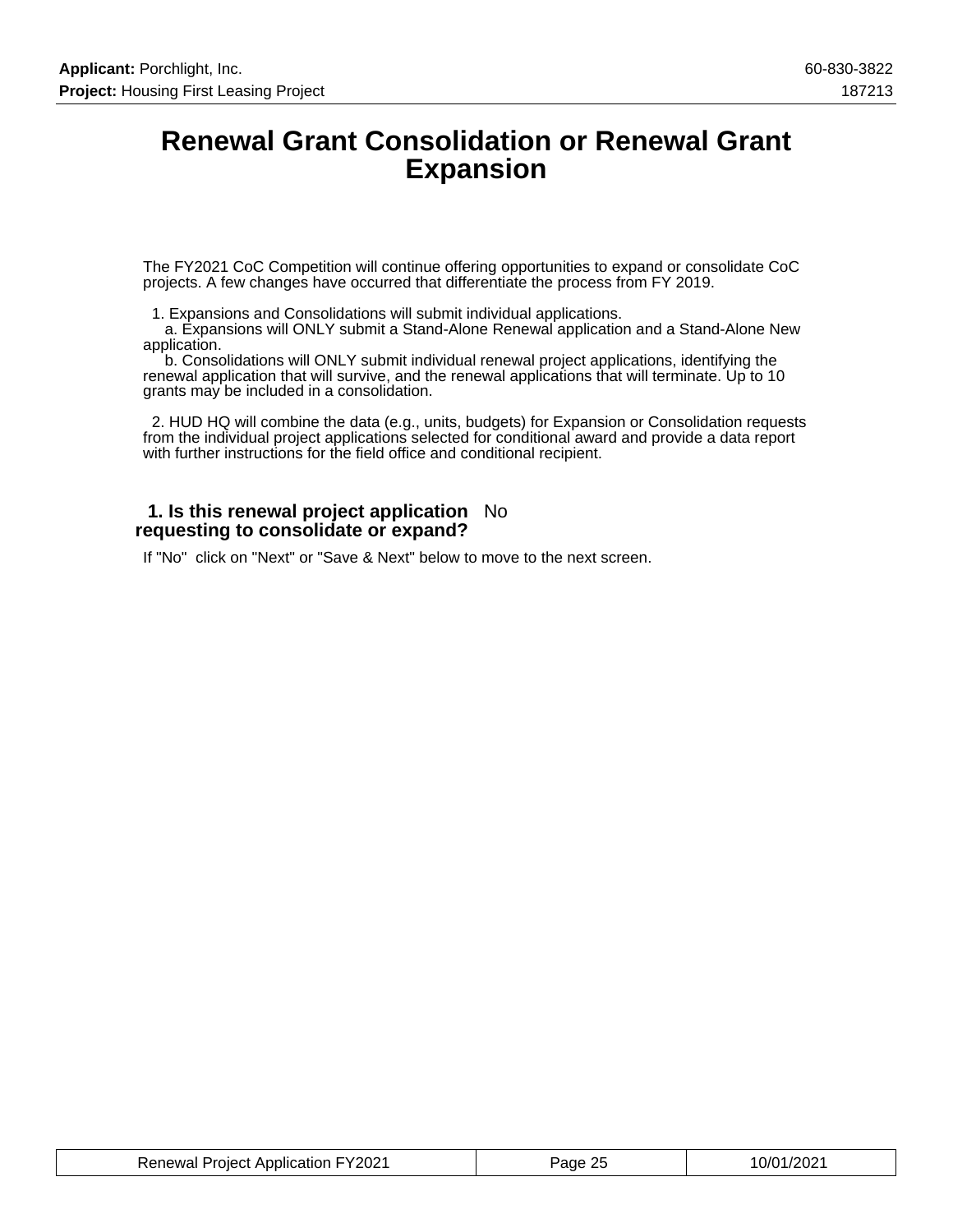# **2A. Project Subrecipients**

**This screen is currently read only and only includes data from the previous grant. To make changes to this information, navigate to the Submission without Changes screen, select "Make Changes" in response to Question 2, and then check the box next each screen that requires a change to match the current grant agreement, as amended, or to account for a reallocation of funds.**

**This form lists the subrecipient organization(s) for the project. To add a subrecipient, select the icon. To view or update subrecipient** information already listed, select the view

#### **Total Expected Sub-Awards:** \$0

| <b>Organization</b> | <b>Type</b>                 | Sub-<br>Award<br><b>Amount</b> |
|---------------------|-----------------------------|--------------------------------|
|                     | This list contains no items |                                |

| <b>Renewal Project Application FY2021</b> | Page 26 | 10/01/2021 |
|-------------------------------------------|---------|------------|
|-------------------------------------------|---------|------------|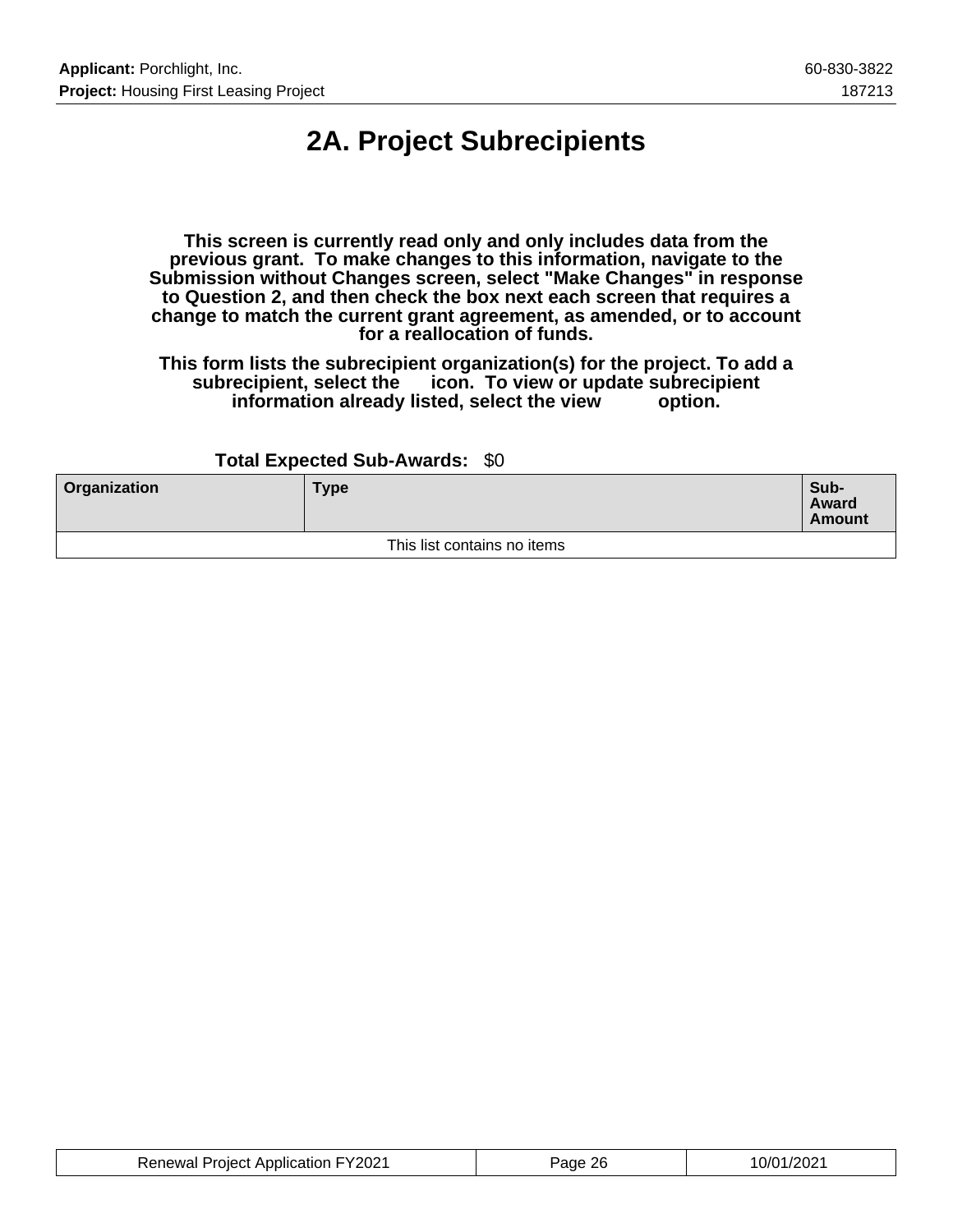# **3A. Project Detail**

### **1. Expiring Grant Project Identification** WI0091 **Number (PIN):**

(e.g., the "Federal Award Identifier" indicated on form 1A. Application Type)

**2. CoC Number and Name:** WI-503 - Madison/Dane County CoC

**3. CoC Collaborative Applicant Name:** City of Madison

**4. Project Name:** Housing First Leasing Project

- **5. Project Status:** Standard
- **6. Component Type:** PH

**6a. Select the type of PH project.** PSH

- **7. Is your organization, or subrecipient, a** No **victim service provider defined in 24 CFR 578.3?**
- **8. Does this project include Replacement** No **Reserves as a CoC Operating Cost?**

(Attachment Requirement)

| <b>Renewal Project Application FY2021</b> | Page 27 | 10/01/2021 |
|-------------------------------------------|---------|------------|
|-------------------------------------------|---------|------------|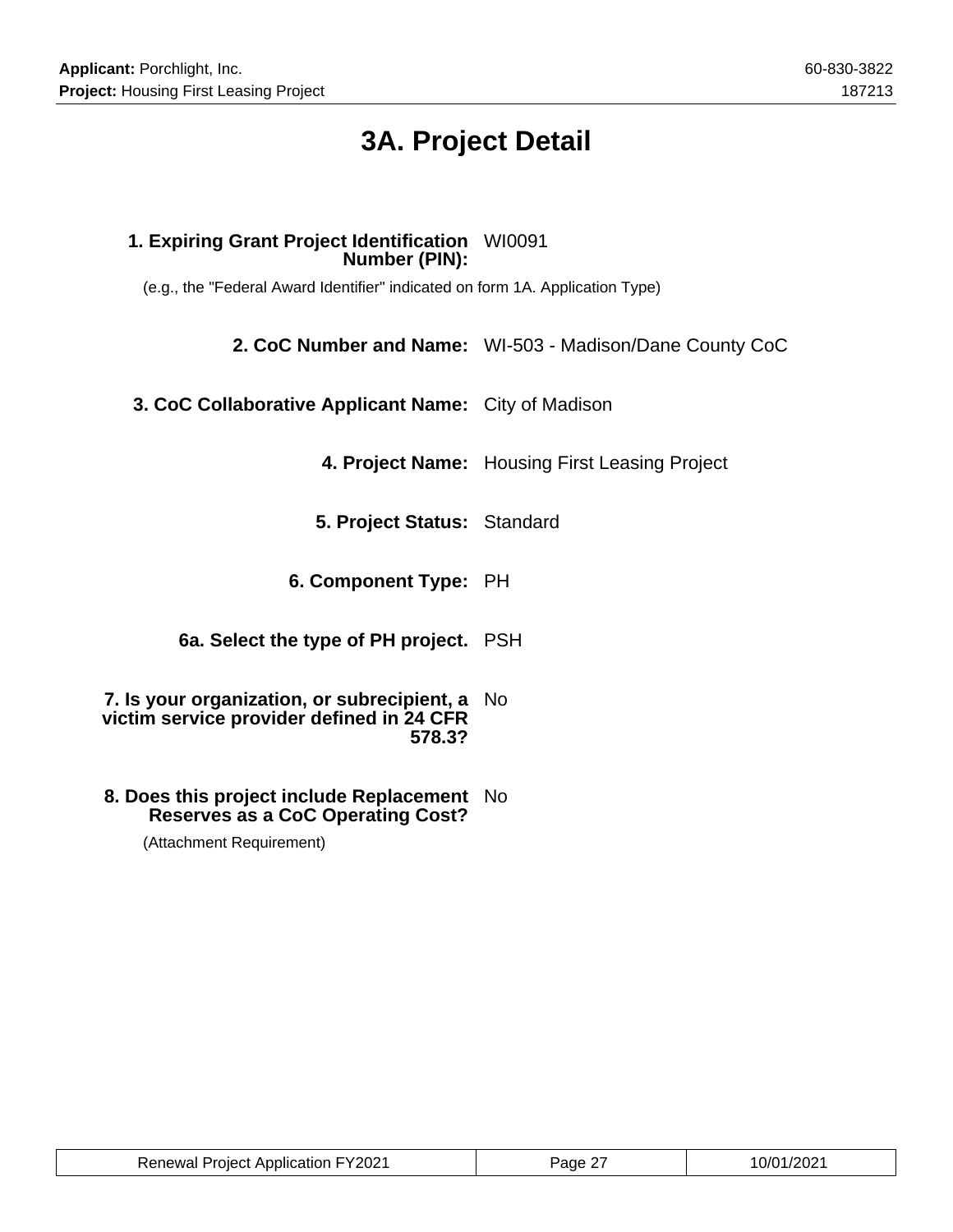# **3B. Project Description**

**This screen is currently read only and only includes data from the previous grant. To make changes to this information, navigate to the Submission without Changes screen, select "Make Changes" in response to Question 2, and then check the box next each screen that requires a change to match the current grant agreement, as amended, or to account for a reallocation of funds.**

#### **1. Provide a description that addresses the entire scope of the proposed project.**

The Housing First Leasing Project(HFLP)is a permanent housing program with supportive services for chronically homeless men and women. Porchlight has been operating the program since 2009. Porchlight leases 12 efficiency or onebedroom apartments from landlords in the community and then sub-leases them to participants. The housing units are located throughout Madison and Middleton and are close to public transportation, grocery stores, laundromats, and health care. Participants also receive a monthly bus pass. Participants pay 30% of their income for rent. Supportive services are voluntary and involve the creation of an Individualized Service Plan (ISP) which incorporates short- and long-term goals participants would like to accomplish.

All program participants without an income will be assisted in applying for disability benefits (SSI/SSDI) as appropriate. Appointments will be made with Toni Bender (homeless liaison) at the Social Security Administration. Veterans will be assisted in applying for service or non-service disability or pension and appointments will be made with Lisa Vining at the Veteran Service office. Participants able to work will receive assistance through the Boost Program, Employment and Training, DVR, and Porchlight Products. The case manager will offer to do a needs assessment with each tenant and complete a Mainstream Resources Checklist (MRC). The MRC lists mainstream resources available in Madison. The case manager will assist the participant in applying for any needed mainstream resources such as FoodShare and BadgerCare including follow up to make sure a connection has been made.

#### Projected Outcomes:

- 80% or more of participants remain stable in PSH for at least one year or exit to a different permanent housing situation

- 75% of participants will maintain or increase their total income

Entry:

•100% Chronically homeless men and women; written documentation of HUD defined chronic homelessness and documented disability.

•100% of Participants will come directly from the streets or emergency shelter. •Based on historical data, the majority of participants eligible for the HFLP program will have severe mental health issues, have low or no income and will always have a need for some level of supportive services and affordable housing.

•Participants will be selected from the Madison/Dane County Prioritization List

| <b>Renewal Project Application FY2021</b> | Page 28 | 10/01/2021 |
|-------------------------------------------|---------|------------|
|-------------------------------------------|---------|------------|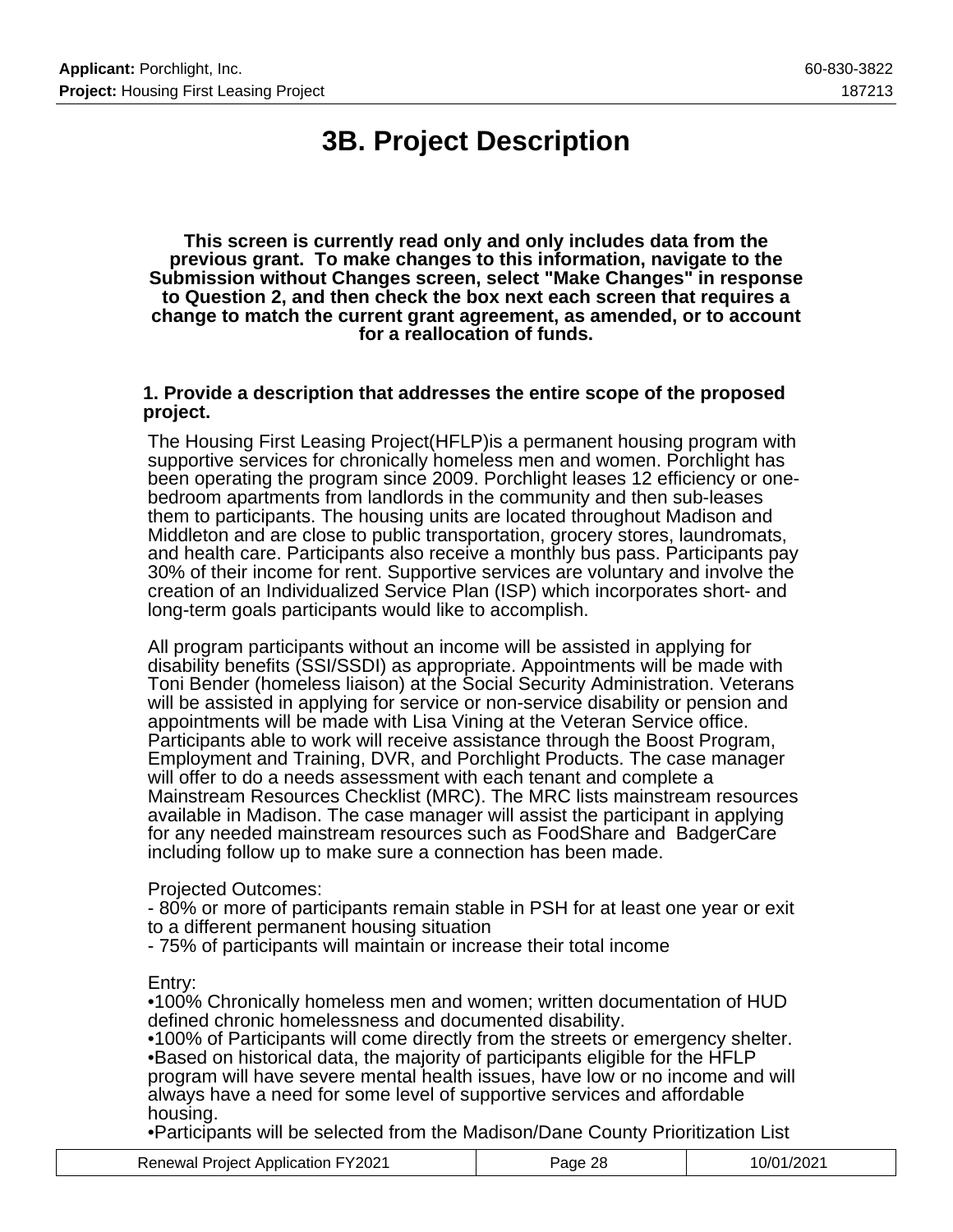for Singles that prioritizes applicants based on length of homelessness, VI-SPDAT score, chronic status, and veteran status.

### **2. Check the appropriate box(s) if this project will have a specific subpopulation focus. (Select all that apply)**

| N/A - Project Serves All Subpopulations | Domestic Violence             |  |
|-----------------------------------------|-------------------------------|--|
| Veterans                                | <b>Substance Abuse</b>        |  |
| Youth (under 25)                        | Mental Illness                |  |
| <b>Families with Children</b>           | <b>HIV/AIDS</b>               |  |
|                                         | <b>Chronic Homeless</b>       |  |
|                                         | Other(Click 'Save' to update) |  |

### **3. Housing First**

### **3a. Does the project quickly move** Yes **participants into permanent housing**

#### **3b. Does the project enroll program participants who have the following barriers? Select all that apply.**

| Having too little or little income                                                           | Х |
|----------------------------------------------------------------------------------------------|---|
| Active or history of substance use                                                           | Х |
| Having a criminal record with exceptions<br>for state-mandated restrictions                  | Χ |
| <b>History of victimization</b><br>(e.g. domestic violence, sexual assault, childhood abuse) | Χ |
| None of the above                                                                            |   |

#### **3c. Will the project prevent program participant termination for the following reasons? Select all that apply.**

| Failure to participate in supportive services                                                                               | $\lambda$ |
|-----------------------------------------------------------------------------------------------------------------------------|-----------|
| Failure to make progress on a service plan                                                                                  |           |
| Loss of income or failure to improve income                                                                                 |           |
| Any other activity not covered in a lease agreement typically found for unassisted persons in the project's geographic area | ⋏         |
| None of the above                                                                                                           |           |

#### **3d. Does the project follow a "Housing First"** Yes **approach?**

| <b>Renewal Project Application FY2021</b> | Page 29 | 10/01/2021 |
|-------------------------------------------|---------|------------|
|-------------------------------------------|---------|------------|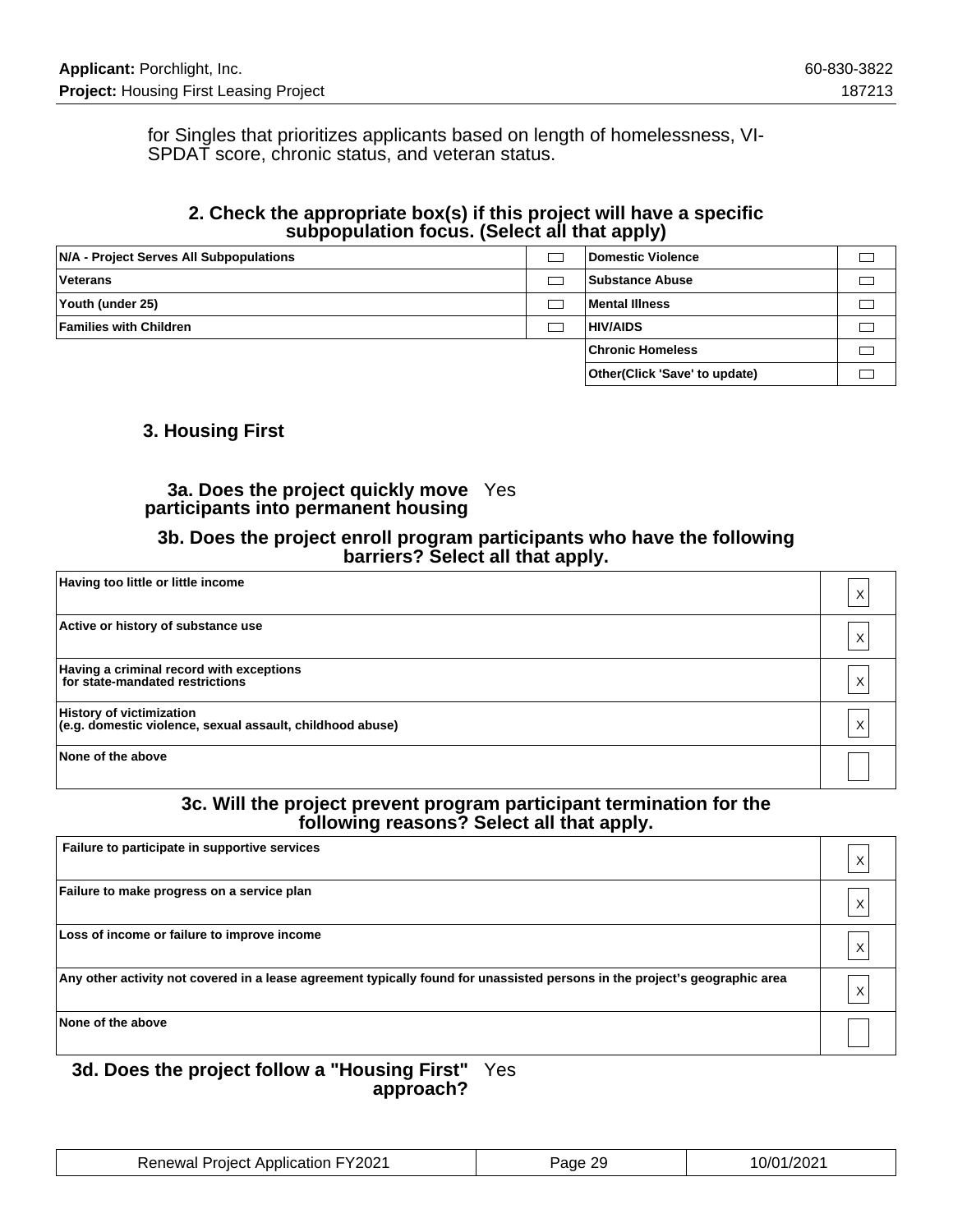## **3C. Dedicated Plus**

**This screen is currently read only and only includes data from the previous grant. To make changes to this information, navigate to the Submission without Changes screen, select "Make Changes" in response to Question 2, and then check the box next each screen that requires a change to match the current grant agreement, as amended, or to account for a reallocation of funds.**

**Dedicated and DedicatedPLUS**

**A "100% Dedicated" project is a permanent supportive housing project that commits 100% of its beds to chronically homeless individuals and families, according to NOFA Section lll.3.b.**

 **A "DedicatedPLUS" project is a permanent supportive housing project where 100% of the beds are dedicated to serve individuals with disabilities and families in which one adult or child has a disability, including unaccompanied homeless youth, that at a minimum, meet ONE of the following criteria according to NOFA Section lll.3.d:**

(1) experiencing chronic homelessness as defined in 24 CFR 578.3;

 (2) residing in a transitional housing project that will be eliminated and meets the definition of chronically homeless in effect at the time in which the individual or family entered the transitional housing project;

 (3) residing in a place not meant for human habitation, emergency shelter, or safe haven; but the individuals or families experiencing chronic homelessness as defined at 24 CFR 578.3 had been admitted and enrolled in a permanent housing project within the last year and were unable to maintain a housing placement;

 (4) residing in transitional housing funded by a joint TH and PH-RRH component project and who were experiencing chronic homelessness as defined at 24 CFR 578.3 prior to entering the project;

 (5)residing and has resided in a place not meant for human habitation, a safe haven, or emergency shelter for at least 12 months in the last three years, but has not done so on four separate occasions; or

 (6) receiving assistance through a Department of Veterans Affairs(VA)-funded homeless assistance program and met one of the above criteria at initial intake to the VA's homeless assistance system.

 A renewal project where 100 percent of the beds are dedicated in their current grant as described in NOFA Section lll.A.3.b. must either become DedicatedPLUS or remain 100% Dedicated. If a renewal project currently has 100 percent of its beds dedicated to chronically homeless individuals and families and elects to become a DedicatedPLUS project, the project will be required to adhere to all fair housing requirements at 24 CFR 578.93. Any beds that the applicant identifies in this application as being dedicated to chronically homeless individuals and families in a DedicatedPLUS project must continue to operate in accordance with Section lll.A.3.b. Beds are identified on Screen 4B.

#### **1. Is this project "100% Dedicated,"** 100% Dedicated

| <b>Renewal Project Application FY2021</b> | Page 30 | 10/01/2021 |
|-------------------------------------------|---------|------------|
|-------------------------------------------|---------|------------|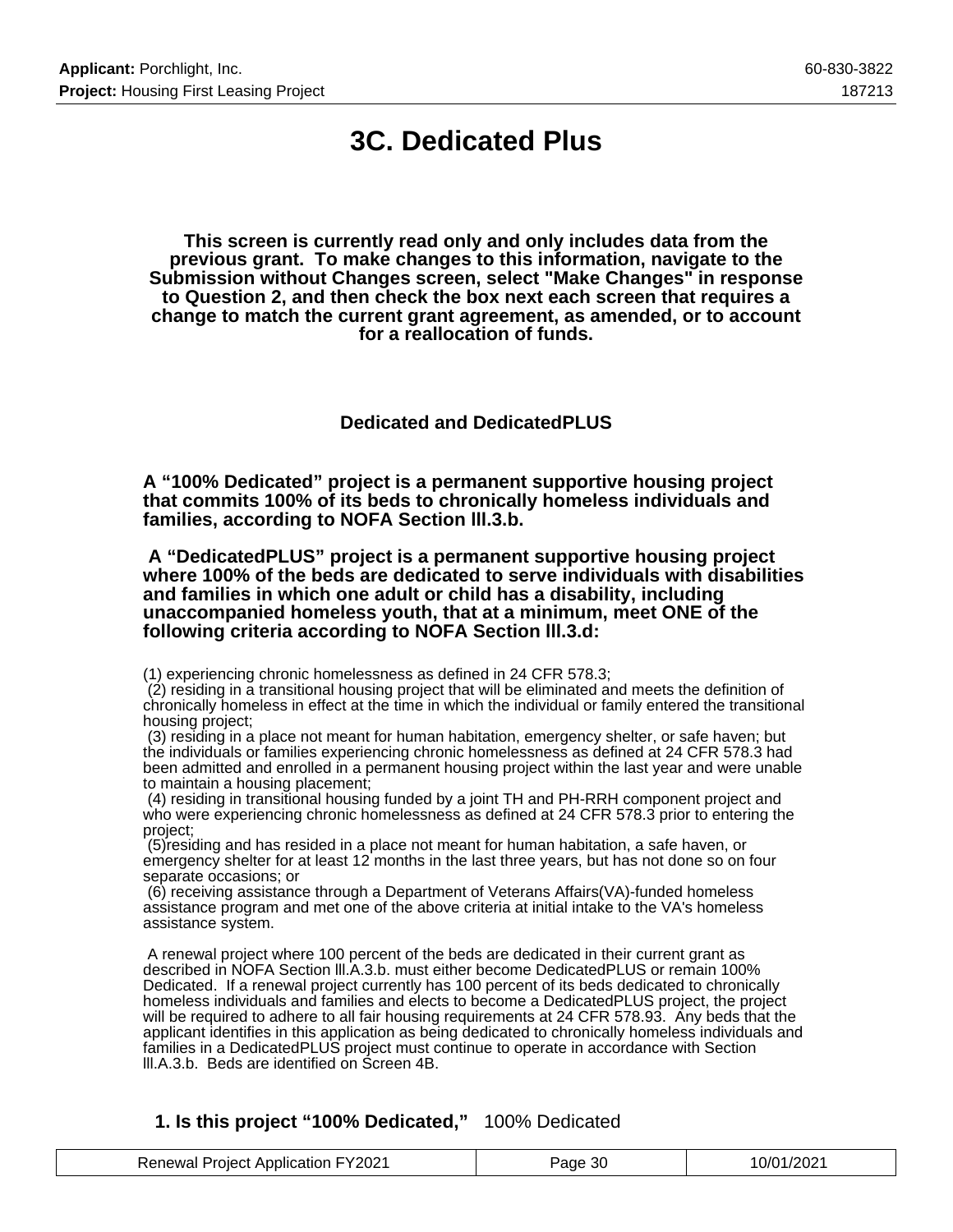**"DedicatedPLUS," or "N/A"? (Only select "N/A" if this project was originally awarded as a grant that did not have requirements to only serve persons experiencing chronic homelessness and meets the definition of "non-dedicated permanent supportive housing beds" in the NOFO Section III.C.2.p).**

| <b>Renewal Project Application FY2021</b> | age | 10/01/2021 |
|-------------------------------------------|-----|------------|
|-------------------------------------------|-----|------------|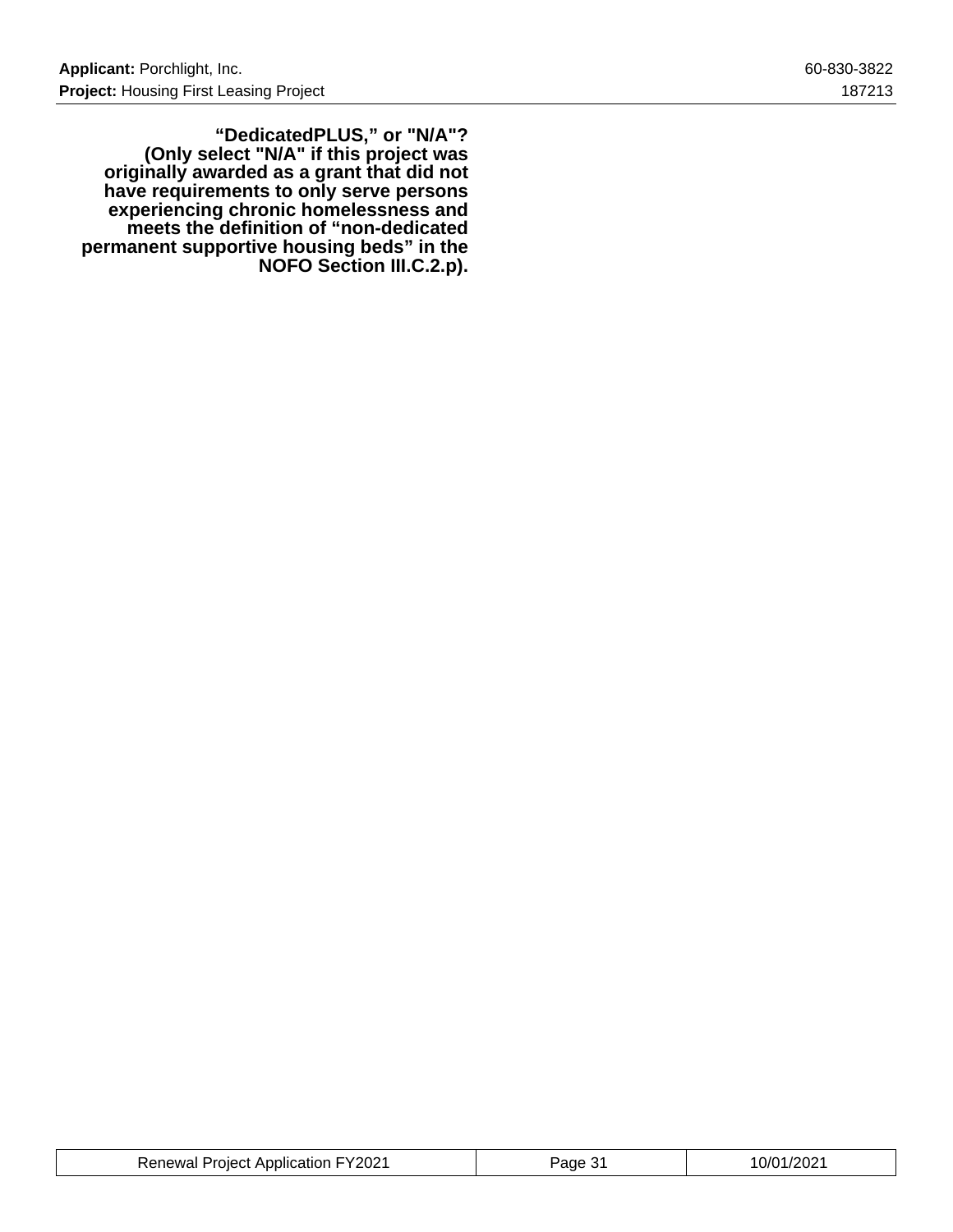## **4A. Supportive Services for Program Participants**

**This screen is currently read only and only includes data from the previous grant. To make changes to this information, navigate to the Submission without Changes screen, select "Make Changes" in response to Question 2, and then check the box next each screen that requires a change to match the current grant agreement, as amended, or to account for a reallocation of funds.**

#### **1. For all supportive services available to program participants, indicate who will provide them and how often they will be provided. Click 'Save' to update.**

| <b>Supportive Services</b>                    | Provider    | Frequency |
|-----------------------------------------------|-------------|-----------|
| <b>Assessment of Service Needs</b>            | Applicant   | Quarterly |
| <b>Assistance with Moving Costs</b>           | Non-Partner | As needed |
| <b>Case Management</b>                        | Applicant   | Bi-weekly |
| <b>Child Care</b>                             |             |           |
| <b>Education Services</b>                     | Non-Partner | As needed |
| <b>Employment Assistance and Job Training</b> | Applicant   | Bi-weekly |
| Food                                          | Non-Partner | Quarterly |
| <b>Housing Search and Counseling Services</b> | Applicant   | As needed |
| <b>Legal Services</b>                         | Non-Partner | As needed |
| <b>Life Skills Training</b>                   | Applicant   | Quarterly |
| <b>Mental Health Services</b>                 | Non-Partner | As needed |
| <b>Outpatient Health Services</b>             | Non-Partner | As needed |
| <b>Outreach Services</b>                      | Applicant   | As needed |
| <b>Substance Abuse Treatment Services</b>     | Non-Partner | As needed |
| Transportation                                | Applicant   | Monthly   |
| <b>Utility Deposits</b>                       | Applicant   | Monthly   |

**Identify whether the project includes the following activities:**

**2. Transportation assistance to program** Yes **participants to attend mainstream benefit appointments, employee training, or jobs?**

**3. Annual follow-up with program participants** Yes **to ensure mainstream benefits are received and renewed?**

### **4. Do program participants have access to** Yes **SSI/SSDI technical assistance provided by**

| <b>Renewal Project Application FY2021</b> | Page 32 | 10/01/2021 |
|-------------------------------------------|---------|------------|
|-------------------------------------------|---------|------------|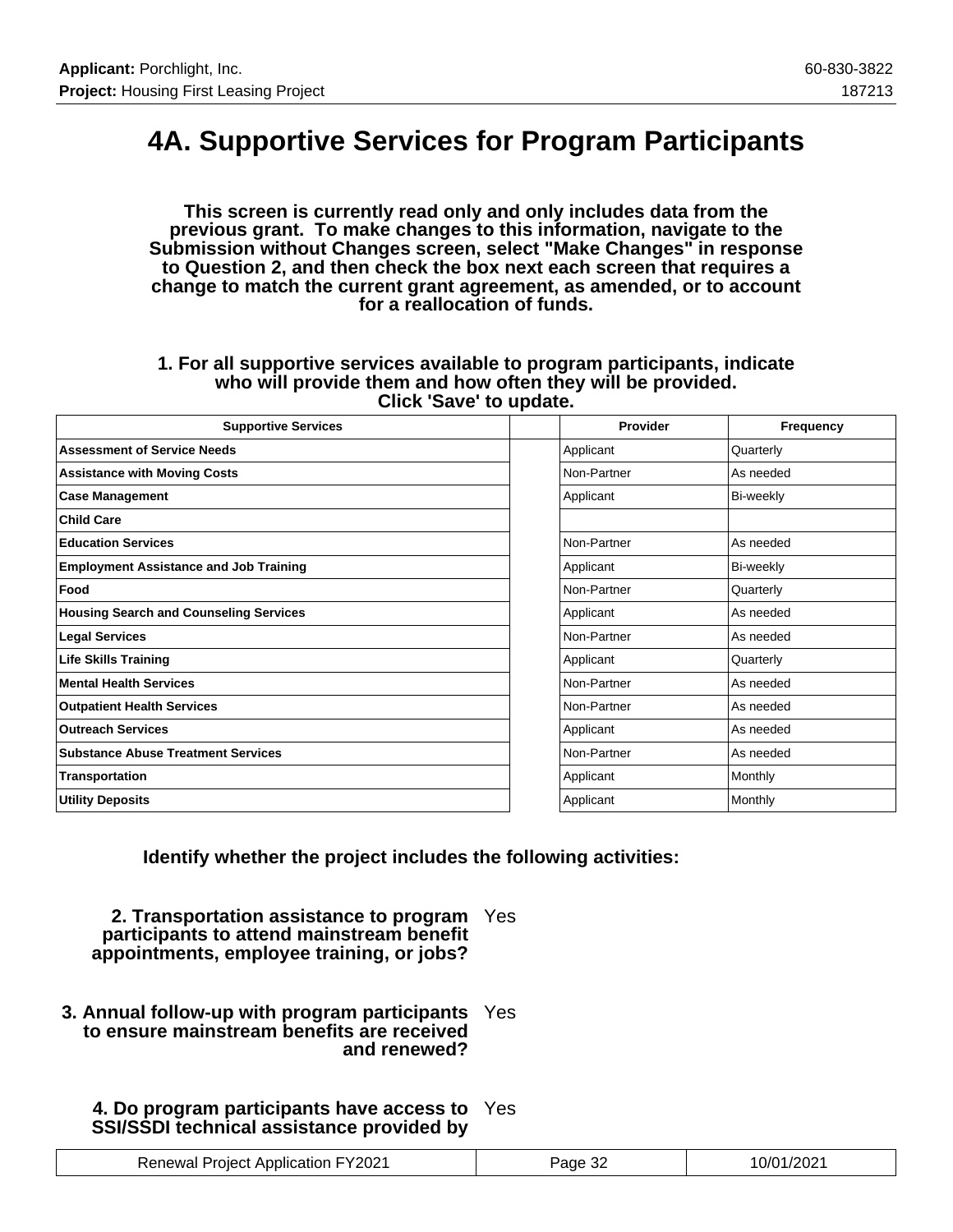### **this project, subrecipient, or partner agency?**

**4a. Has the staff person providing the technical assistance completed SOAR training in the past 24 months?** Yes

| <b>Renewal Project Application FY2021</b> | Page 33 | 10/01/2021 |
|-------------------------------------------|---------|------------|
|-------------------------------------------|---------|------------|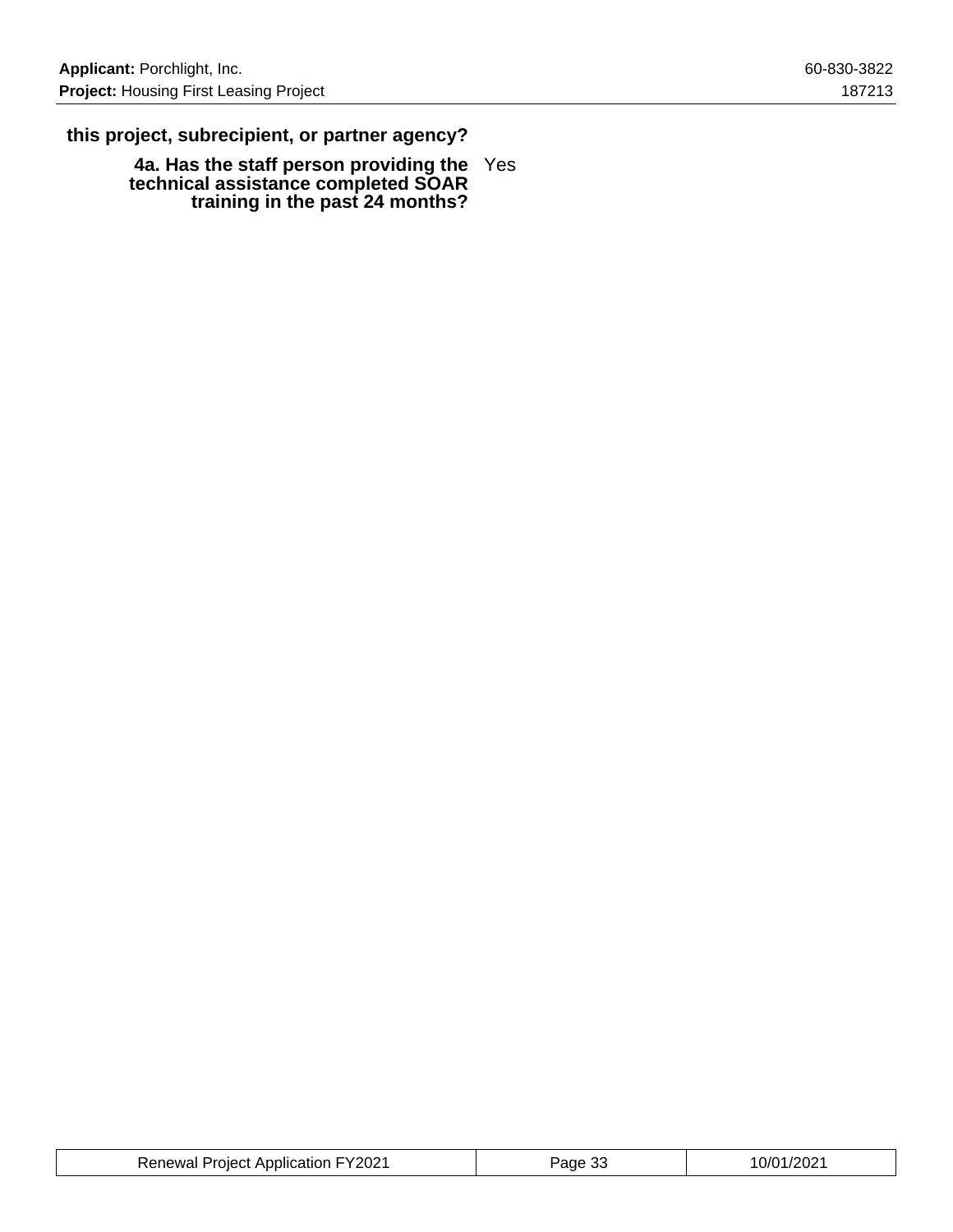# **4B. Housing Type and Location**

**This screen is currently read only and only includes data from the previous grant. To make changes to this information, navigate to the Submission without Changes screen, select "Make Changes" in response to Question 2, and then check the box next each screen that requires a change to match the current grant agreement, as amended, or to account for a reallocation of funds.**

**The following list summarizes each housing site in the project. To add a housing site to the list, select the icon. To view or update a housing site already listed, select the icon.**

#### **Total Units:** 12

**Total Beds:** 12

#### **Total Dedicated CH Beds:** 12

| <b>Housing Type</b>         | <b>Housing Type (JOINT)</b> | <b>Units</b> | <b>Beds</b> |
|-----------------------------|-----------------------------|--------------|-------------|
| Scattered-site apartments ( |                             |              |             |
| Scattered-site apartments ( | ---                         |              |             |
| Scattered-site apartments ( | ---                         |              |             |
| Scattered-site apartments ( | ---                         |              |             |
| Scattered-site apartments ( |                             |              |             |
| Scattered-site apartments ( | ---                         |              |             |

| <b>Renewal Project Application FY2021</b> | Page 34 | 10/01/2021 |
|-------------------------------------------|---------|------------|
|-------------------------------------------|---------|------------|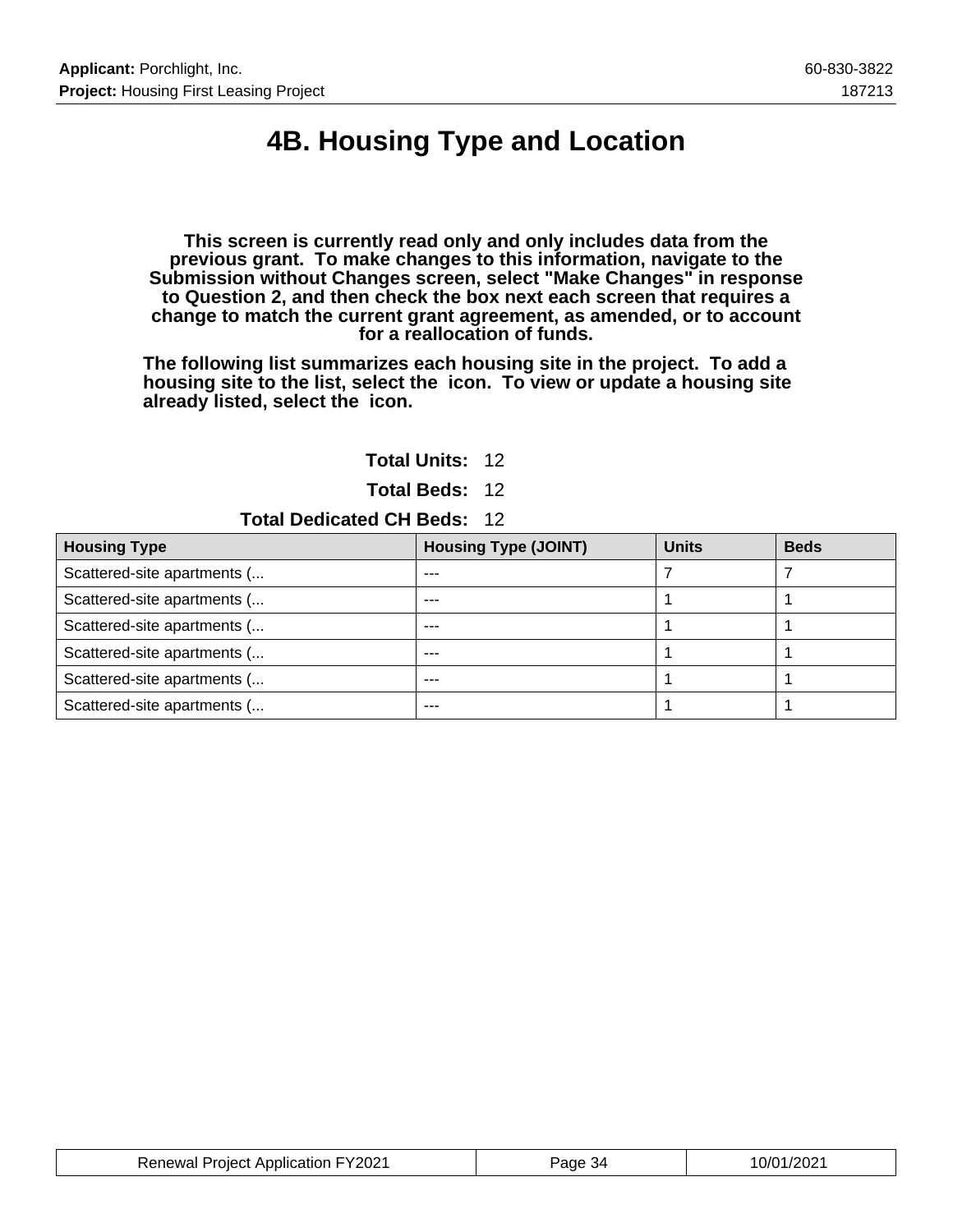## **4B. Housing Type and Location Detail**

**1. Housing Type:** Scattered-site apartments (including efficiencies)

#### **2. Indicate the maximum number of units and beds available for program participants at the selected housing site.**

**a. Units:** 7

**b. Beds:** 7

#### **3. How many beds of the total beds in "2b.** 7 **Beds" are dedicated to the chronically homeless?**

#### **This includes both the "dedicated" and "prioritized" beds from previous competitions.**

### **4. Address:**

Project applicants must enter an address for all proposed and existing properties. If the location is not yet known, enter the expected location of the housing units. For Scattered-site and Singlefamily home housing, or for projects that have units at multiple locations, project applicants should enter the address where the majority of beds will be located or where the majority of beds are located as of the application submission. Where the project uses tenant-based rental assistance in the RRH portion, or if the address for scattered-site or single-family homes housing cannot be identified at the time of application, enter the address for the project's administration office. Projects serving victims of domestic violence, including human trafficking, must use a PO Box or other anonymous address to ensure the safety of participants.

- **Street 1:** 2060 #20; 2070 #1, #3; 2080 #2, #20, #23, #27 Allen Blvd
- **Street 2:**
	- **City:** Middleton
	- **State:** Wisconsin
- **ZIP Code:** 53562

#### **5. Select the geographic area(s) associated with the address: (for multiple selections hold CTRL Key)**

559025 Dane County, 553944 Madison

## **4B. Housing Type and Location Detail**

| <b>Renewal Project Application FY2021</b> | Page 35 | 10/01/2021 |
|-------------------------------------------|---------|------------|
|-------------------------------------------|---------|------------|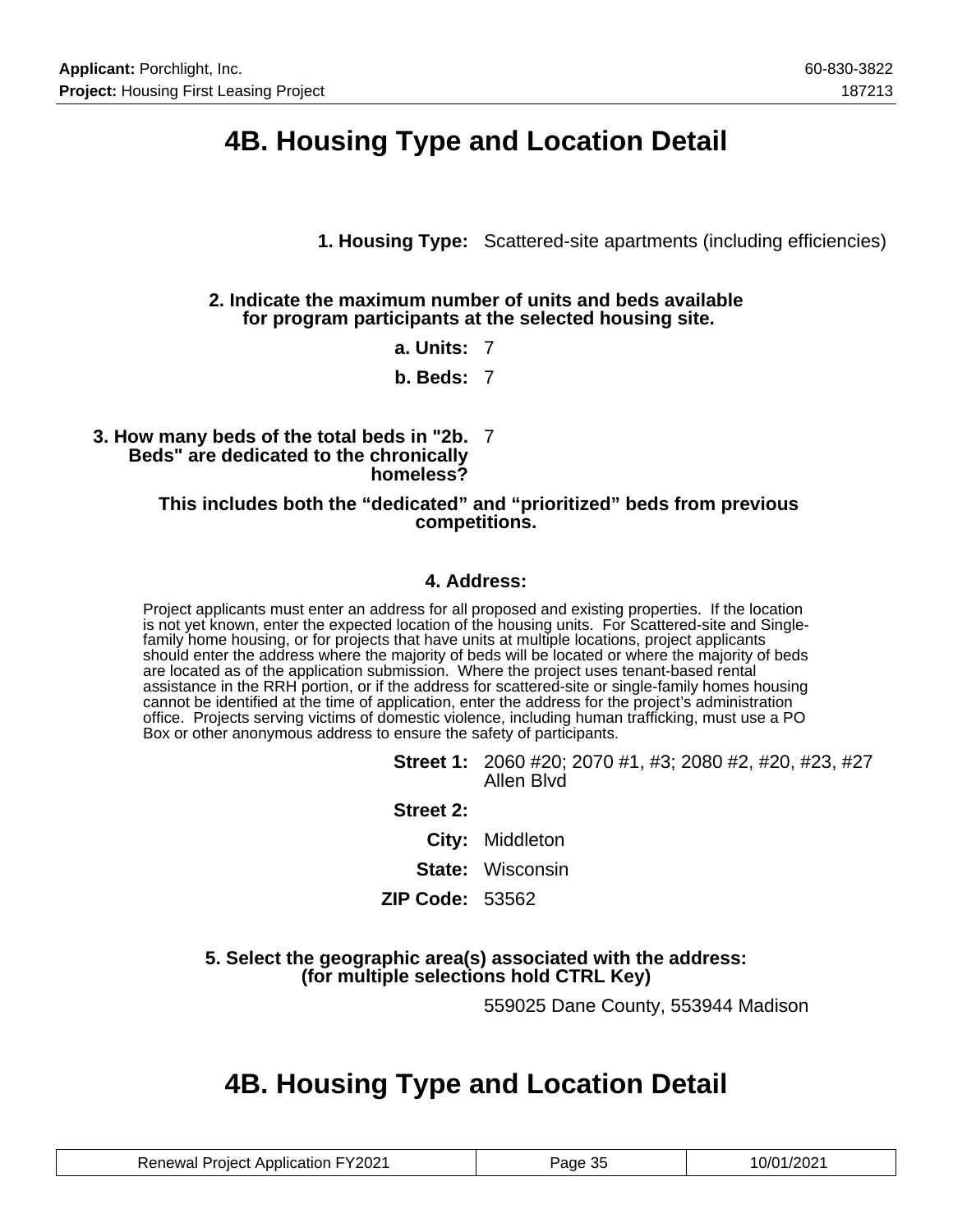**1. Housing Type:** Scattered-site apartments (including efficiencies)

#### **2. Indicate the maximum number of units and beds available for program participants at the selected housing site.**

#### **a. Units:** 1

#### **b. Beds:** 1

#### **3. How many beds of the total beds in "2b.** 1 **Beds" are dedicated to the chronically homeless?**

#### **This includes both the "dedicated" and "prioritized" beds from previous competitions.**

#### **4. Address:**

Project applicants must enter an address for all proposed and existing properties. If the location is not yet known, enter the expected location of the housing units. For Scattered-site and Singlefamily home housing, or for projects that have units at multiple locations, project applicants should enter the address where the majority of beds will be located or where the majority of beds are located as of the application submission. Where the project uses tenant-based rental assistance in the RRH portion, or if the address for scattered-site or single-family homes housing cannot be identified at the time of application, enter the address for the project's administration office. Projects serving victims of domestic violence, including human trafficking, must use a PO Box or other anonymous address to ensure the safety of participants.

> **Street 1:** 738 E. Dayton Street #107 **Street 2: City:** Madison **State:** Wisconsin **ZIP Code:** 53703

**5. Select the geographic area(s) associated with the address: (for multiple selections hold CTRL Key)**

559025 Dane County, 553944 Madison

### **4B. Housing Type and Location Detail**

**1. Housing Type:** Scattered-site apartments (including efficiencies)

| <b>Renewal Project Application FY2021</b> | Page 36 | 10/01/2021 |
|-------------------------------------------|---------|------------|
|-------------------------------------------|---------|------------|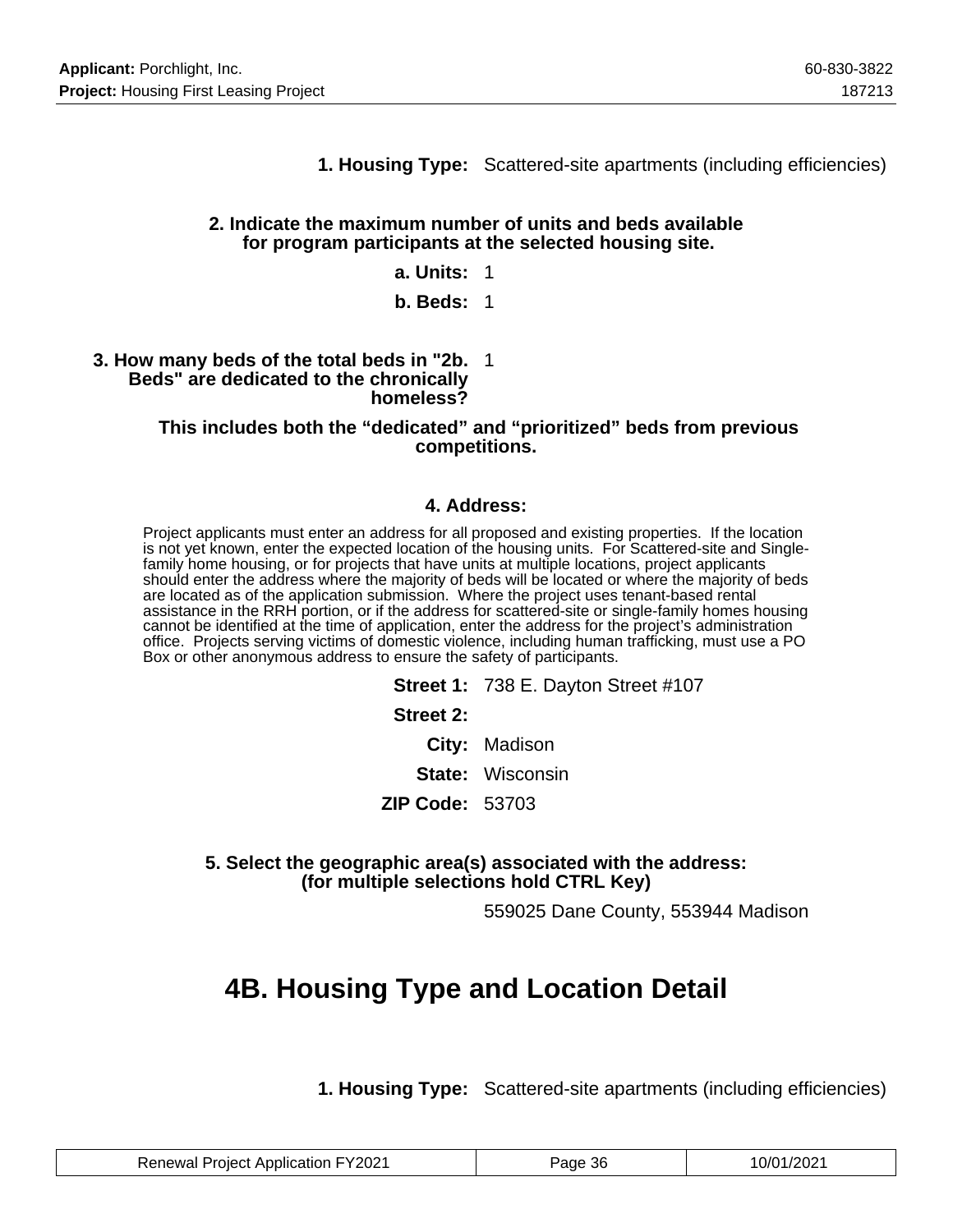#### **2. Indicate the maximum number of units and beds available for program participants at the selected housing site.**

**a. Units:** 1

#### **b. Beds:** 1

#### **3. How many beds of the total beds in "2b.** 1 **Beds" are dedicated to the chronically homeless?**

#### **This includes both the "dedicated" and "prioritized" beds from previous competitions.**

#### **4. Address:**

Project applicants must enter an address for all proposed and existing properties. If the location is not yet known, enter the expected location of the housing units. For Scattered-site and Singlefamily home housing, or for projects that have units at multiple locations, project applicants should enter the address where the majority of beds will be located or where the majority of beds are located as of the application submission. Where the project uses tenant-based rental assistance in the RRH portion, or if the address for scattered-site or single-family homes housing cannot be identified at the time of application, enter the address for the project's administration office. Projects serving victims of domestic violence, including human trafficking, must use a PO Box or other anonymous address to ensure the safety of participants.

> **Street 1:** 3033 Webb Ave. #5 **Street 2: City:** Madison **State:** Wisconsin **ZIP Code:** 53704

#### **5. Select the geographic area(s) associated with the address: (for multiple selections hold CTRL Key)**

559025 Dane County, 553944 Madison

## **4B. Housing Type and Location Detail**

**1. Housing Type:** Scattered-site apartments (including efficiencies)

**2. Indicate the maximum number of units and beds available for program participants at the selected housing site.**

#### **a. Units:** 1

| <b>Renewal Project Application FY2021</b> | Page 37 | 10/01/2021 |
|-------------------------------------------|---------|------------|
|-------------------------------------------|---------|------------|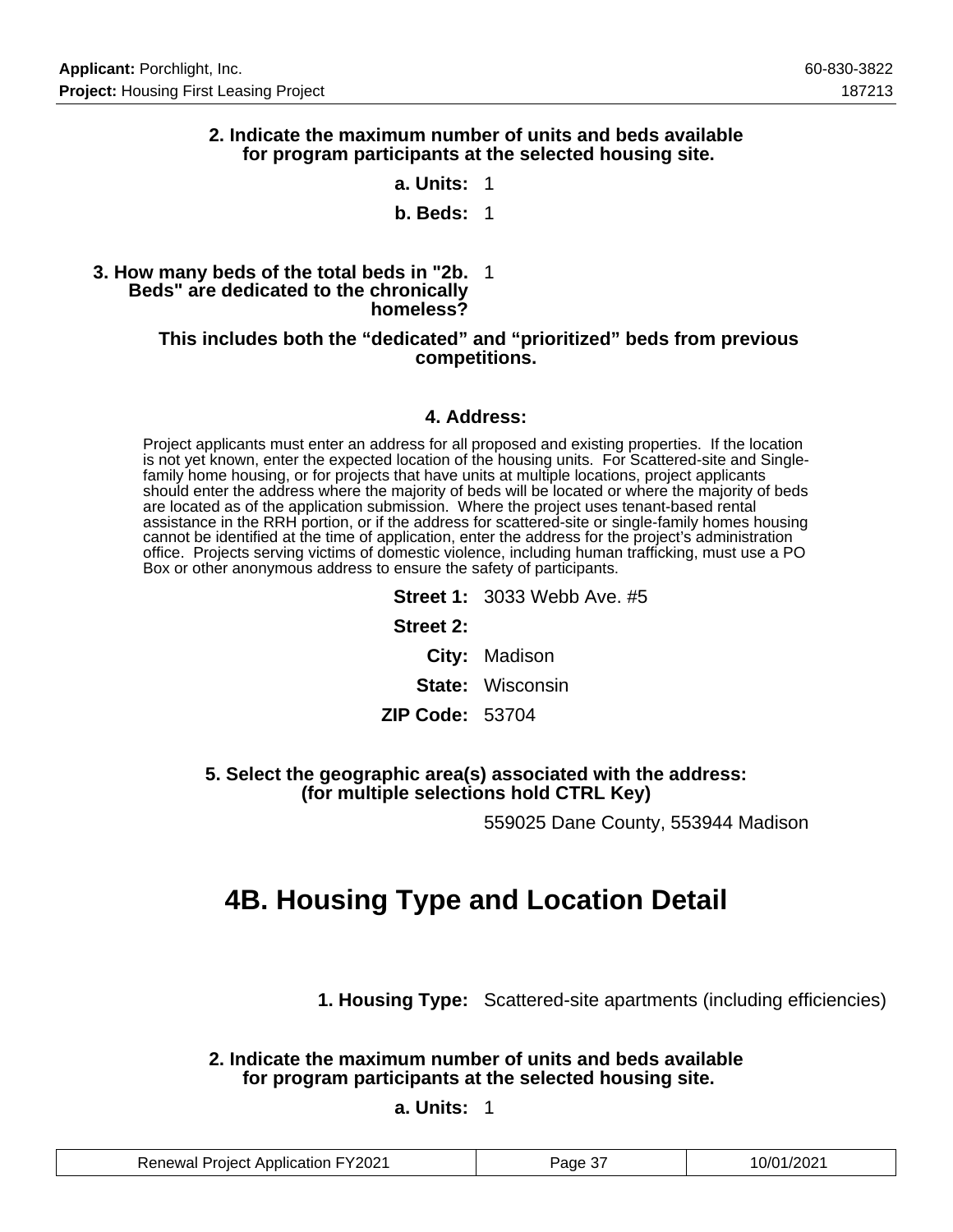#### **b. Beds:** 1

#### **3. How many beds of the total beds in "2b.** 1 **Beds" are dedicated to the chronically homeless?**

#### **This includes both the "dedicated" and "prioritized" beds from previous competitions.**

#### **4. Address:**

Project applicants must enter an address for all proposed and existing properties. If the location is not yet known, enter the expected location of the housing units. For Scattered-site and Singlefamily home housing, or for projects that have units at multiple locations, project applicants should enter the address where the majority of beds will be located or where the majority of beds are located as of the application submission. Where the project uses tenant-based rental assistance in the RRH portion, or if the address for scattered-site or single-family homes housing cannot be identified at the time of application, enter the address for the project's administration office. Projects serving victims of domestic violence, including human trafficking, must use a PO Box or other anonymous address to ensure the safety of participants.

|                 | Street 1: 1002 W. Badger Road #3 |
|-----------------|----------------------------------|
| Street 2:       |                                  |
|                 | City: Madison                    |
|                 | <b>State: Wisconsin</b>          |
| ZIP Code: 53713 |                                  |
|                 |                                  |

#### **5. Select the geographic area(s) associated with the address: (for multiple selections hold CTRL Key)**

559025 Dane County, 553944 Madison

## **4B. Housing Type and Location Detail**

**1. Housing Type:** Scattered-site apartments (including efficiencies)

#### **2. Indicate the maximum number of units and beds available for program participants at the selected housing site.**

**a. Units:** 1

**b. Beds:** 1

#### **3. How many beds of the total beds in "2b.** 1

| <b>Renewal Project Application FY2021</b> | Page 38 | 10/01/2021 |
|-------------------------------------------|---------|------------|
|-------------------------------------------|---------|------------|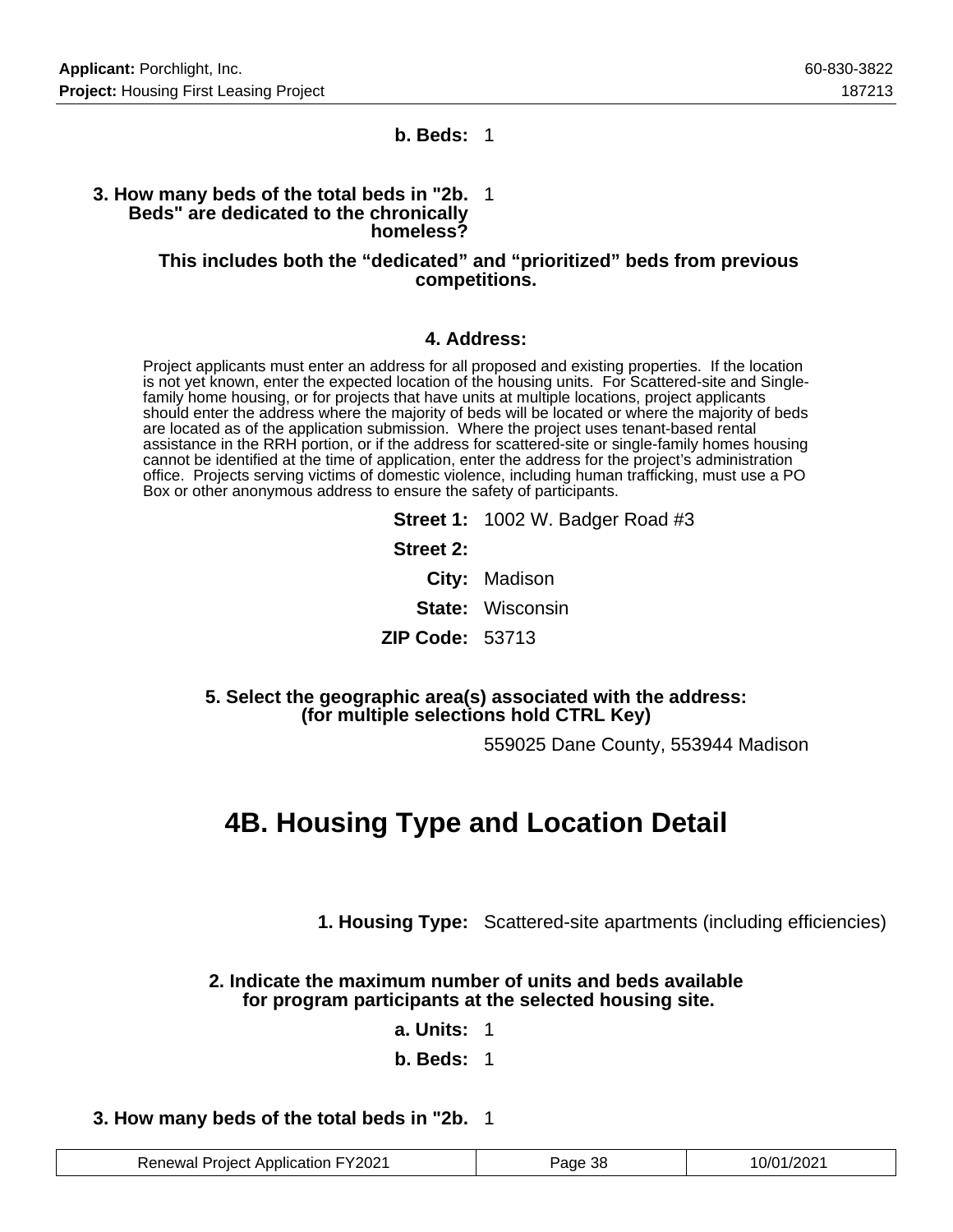#### **Beds" are dedicated to the chronically homeless?**

#### **This includes both the "dedicated" and "prioritized" beds from previous competitions.**

#### **4. Address:**

Project applicants must enter an address for all proposed and existing properties. If the location is not yet known, enter the expected location of the housing units. For Scattered-site and Singlefamily home housing, or for projects that have units at multiple locations, project applicants should enter the address where the majority of beds will be located or where the majority of beds are located as of the application submission. Where the project uses tenant-based rental assistance in the RRH portion, or if the address for scattered-site or single-family homes housing cannot be identified at the time of application, enter the address for the project's administration office. Projects serving victims of domestic violence, including human trafficking, must use a PO Box or other anonymous address to ensure the safety of participants.

> **Street 1:** 1710 Niemann Place #3 **Street 2: City:** Madison **State:** Wisconsin **ZIP Code:** 53711

**5. Select the geographic area(s) associated with the address: (for multiple selections hold CTRL Key)**

559025 Dane County, 553944 Madison

## **4B. Housing Type and Location Detail**

**1. Housing Type:** Scattered-site apartments (including efficiencies)

#### **2. Indicate the maximum number of units and beds available for program participants at the selected housing site.**

**a. Units:** 1

#### **b. Beds:** 1

**3. How many beds of the total beds in "2b.** 1 **Beds" are dedicated to the chronically homeless?**

> **This includes both the "dedicated" and "prioritized" beds from previous competitions.**

| uon FY2021 جنوب<br>Renewal<br>Project<br>: Applicatic | 39<br>Page | /202<br>n/c |
|-------------------------------------------------------|------------|-------------|
|-------------------------------------------------------|------------|-------------|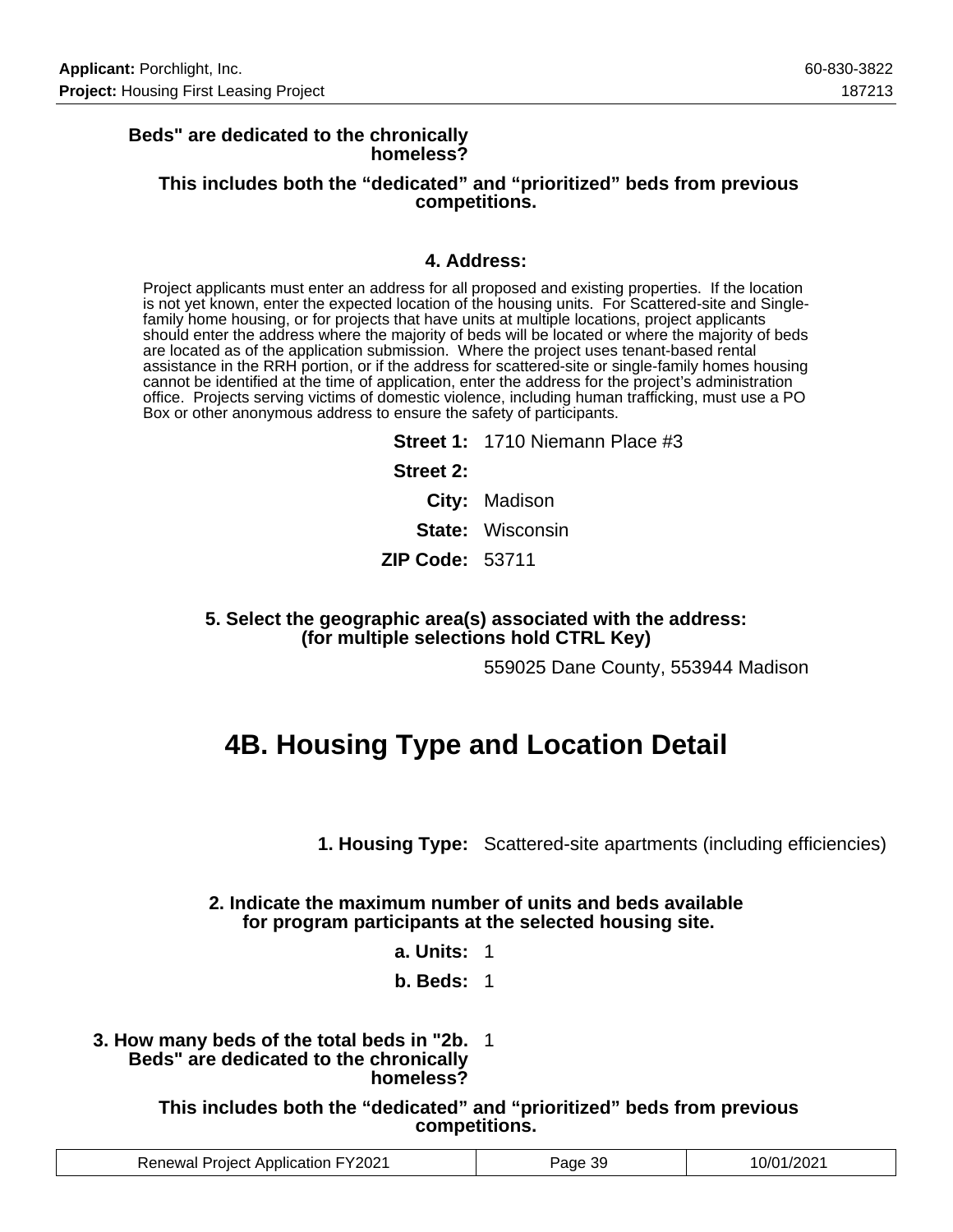### **4. Address:**

Project applicants must enter an address for all proposed and existing properties. If the location is not yet known, enter the expected location of the housing units. For Scattered-site and Singlefamily home housing, or for projects that have units at multiple locations, project applicants should enter the address where the majority of beds will be located or where the majority of beds are located as of the application submission. Where the project uses tenant-based rental assistance in the RRH portion, or if the address for scattered-site or single-family homes housing cannot be identified at the time of application, enter the address for the project's administration office. Projects serving victims of domestic violence, including human trafficking, must use a PO Box or other anonymous address to ensure the safety of participants.

|                        | <b>Street 1: 310 E. Mifflin Street #5</b> |
|------------------------|-------------------------------------------|
| Street 2:              |                                           |
|                        | City: Madison                             |
|                        | <b>State:</b> Wisconsin                   |
| <b>ZIP Code: 53703</b> |                                           |
|                        |                                           |

### **5. Select the geographic area(s) associated with the address: (for multiple selections hold CTRL Key)**

559025 Dane County, 553944 Madison

| <b>Renewal Project Application FY2021</b> | Page 40 | 10/01/2021 |
|-------------------------------------------|---------|------------|
|-------------------------------------------|---------|------------|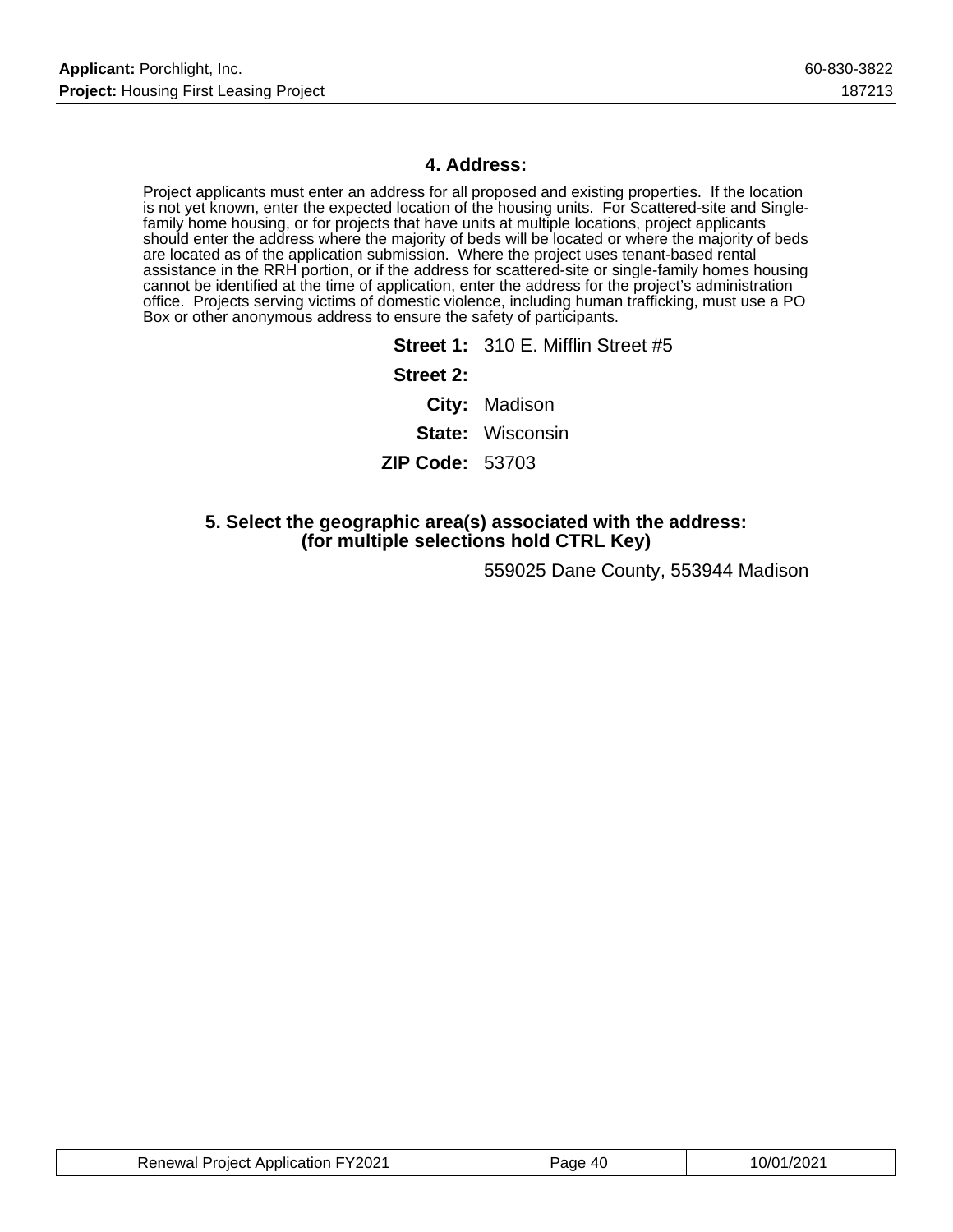# **5A. Program Participants - Households**

**This screen is currently read only and only includes data from the previous grant. To make changes to this information, navigate to the Submission without Changes screen, select "Make Changes" in response to Question 2, and then check the box next each screen that requires a change to match the current grant agreement, as amended, or to account for a reallocation of funds.**

| <b>Households</b>                   | Households with at<br><b>Least One Adult</b><br>and One Child               | <b>Adult Households</b><br>without Children                             | <b>Households with</b><br><b>Only Children</b>               | Total        |
|-------------------------------------|-----------------------------------------------------------------------------|-------------------------------------------------------------------------|--------------------------------------------------------------|--------------|
| <b>Total Number of Households</b>   | $\Omega$                                                                    | 12                                                                      | $\Omega$                                                     | 12           |
|                                     |                                                                             |                                                                         |                                                              |              |
| <b>Characteristics</b>              | Persons in<br>Households with at<br><b>Least One Adult</b><br>and One Child | <b>Adult Persons in</b><br><b>Households without</b><br><b>Children</b> | Persons in<br><b>Households with</b><br><b>Only Children</b> | <b>Total</b> |
| Persons over age 24                 | $\Omega$                                                                    | 12                                                                      |                                                              | 12           |
| Persons ages 18-24                  | $\mathbf 0$                                                                 | $\mathbf 0$                                                             |                                                              | $\mathbf 0$  |
| Accompanied Children under age 18   | 0                                                                           |                                                                         | 0                                                            | 0            |
| Unaccompanied Children under age 18 |                                                                             |                                                                         | 0                                                            | $\Omega$     |
| <b>Total Persons</b>                | $\Omega$                                                                    | 12                                                                      | $\mathbf 0$                                                  | 12           |

**Click Save to automatically calculate totals**

| <b>Renewal Project Application FY2021</b> | Page 41 | 10/01/2021 |
|-------------------------------------------|---------|------------|
|-------------------------------------------|---------|------------|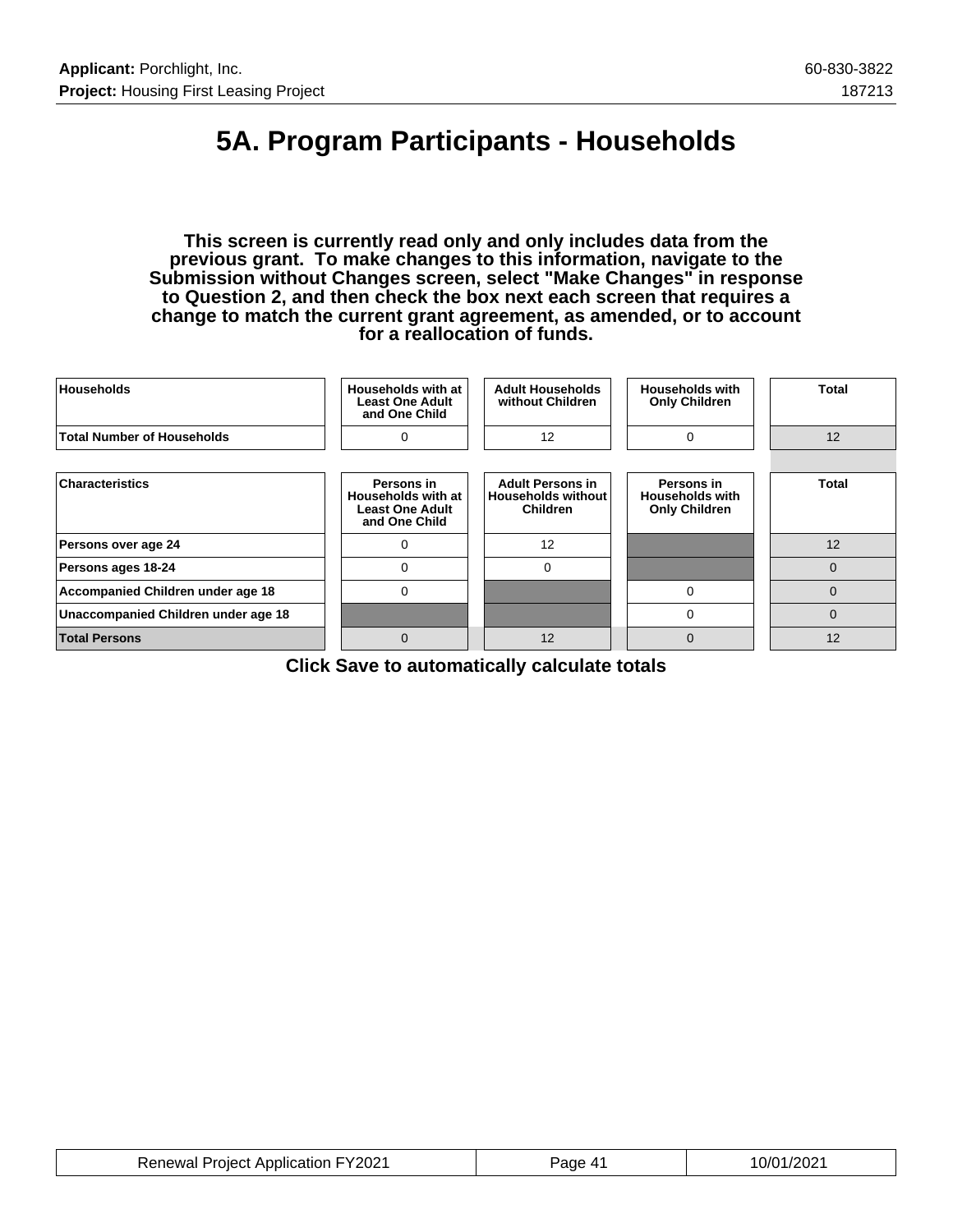## **5B. Program Participants - Subpopulations**

**This screen is currently read only and only includes data from the previous grant. To make changes to this information, navigate to the Submission without Changes screen, select "Make Changes" in response to Question 2, and then check the box next each screen that requires a change to match the current grant agreement, as amended, or to account for a reallocation of funds.**

#### **Persons in Households with at Least One Adult and One Child**

| <b>Characteristics</b> | <b>CH</b><br>(Not<br>Veterans   Veterans | <b>CH</b> | (Not CH) Substan | Veterans Chronic<br><sub>ce</sub><br><b>Abuse</b> | <b>HIV/AID</b><br>s | <b>Severely</b><br><b>Mentally</b><br>Ш | <b>DV</b> | <b>Physical</b><br><b>Disability</b> | Developmenta<br><b>Disability</b> | <b>Persons Not</b><br>Represented<br>by a<br>Listed<br>Subpopulatio |
|------------------------|------------------------------------------|-----------|------------------|---------------------------------------------------|---------------------|-----------------------------------------|-----------|--------------------------------------|-----------------------------------|---------------------------------------------------------------------|
| Persons over age 24    |                                          |           |                  |                                                   |                     |                                         |           |                                      |                                   |                                                                     |
| Persons ages 18-24     |                                          |           |                  |                                                   |                     |                                         |           |                                      |                                   |                                                                     |
| Children under age 18  |                                          |           |                  |                                                   |                     |                                         |           |                                      |                                   |                                                                     |
| <b>Total Persons</b>   | 0                                        | $\Omega$  | 0                | $\Omega$                                          | $\Omega$            |                                         |           |                                      |                                   |                                                                     |

### **Persons in Households without Children**

| <b>Characteristics</b> | <b>CH</b><br>(Not<br><b>Veterans</b> | <b>CH</b><br><b>IVeterans</b> | <b>Veterans</b><br>(Not CH) Chronic | <b>Substan</b><br><b>ce</b><br><b>Abuse</b> | <b>HIV/AID</b><br>S | <b>Severely</b><br><b>Mentally</b><br>ш | <b>DV</b> | <b>Physical</b><br><b>Disability</b> | Developmenta<br><b>Disability</b> | <b>Persons Not</b><br>Represented<br>by a<br>Listed<br>Subpopulatio |
|------------------------|--------------------------------------|-------------------------------|-------------------------------------|---------------------------------------------|---------------------|-----------------------------------------|-----------|--------------------------------------|-----------------------------------|---------------------------------------------------------------------|
| Persons over age 24    | 10                                   |                               |                                     | 5                                           |                     | 12                                      |           |                                      |                                   |                                                                     |
| Persons ages 18-24     |                                      |                               |                                     |                                             |                     |                                         |           |                                      |                                   |                                                                     |
| <b>Total Persons</b>   | 10                                   | $\Omega$                      |                                     | 5                                           |                     | 12                                      |           |                                      |                                   |                                                                     |

**Click Save to automatically calculate totals**

| <b>Characteristics</b>                        | <b>CH</b><br>(Not<br><b>Veterans</b> | <b>CH</b><br>∣Veterans I | <b>Veterans</b><br>(Not CH) | <b>Chronic</b><br><b>Substan</b><br>ce<br><b>Abuse</b> | <b>HIV/AID</b><br>S | <b>Severely</b><br><b>Mentally</b><br>Ш | <b>DV</b> | <b>Physical</b><br><b>Disability</b> | Developmenta<br><b>Disability</b> | <b>Persons Not</b><br>Represented<br>by a<br>Listed<br>Subpopulatio |
|-----------------------------------------------|--------------------------------------|--------------------------|-----------------------------|--------------------------------------------------------|---------------------|-----------------------------------------|-----------|--------------------------------------|-----------------------------------|---------------------------------------------------------------------|
| Accompanied Children under<br>aqe 18          |                                      |                          |                             |                                                        |                     |                                         |           |                                      |                                   |                                                                     |
| <b>Unaccompanied Children</b><br>under age 18 |                                      |                          |                             |                                                        |                     |                                         |           |                                      |                                   |                                                                     |
| <b>Total Persons</b>                          |                                      |                          |                             | $\Omega$                                               | $\Omega$            |                                         |           |                                      |                                   |                                                                     |

### **Persons in Households with Only Children**

Renewal Project Application FY2021 Page 42 10/01/2021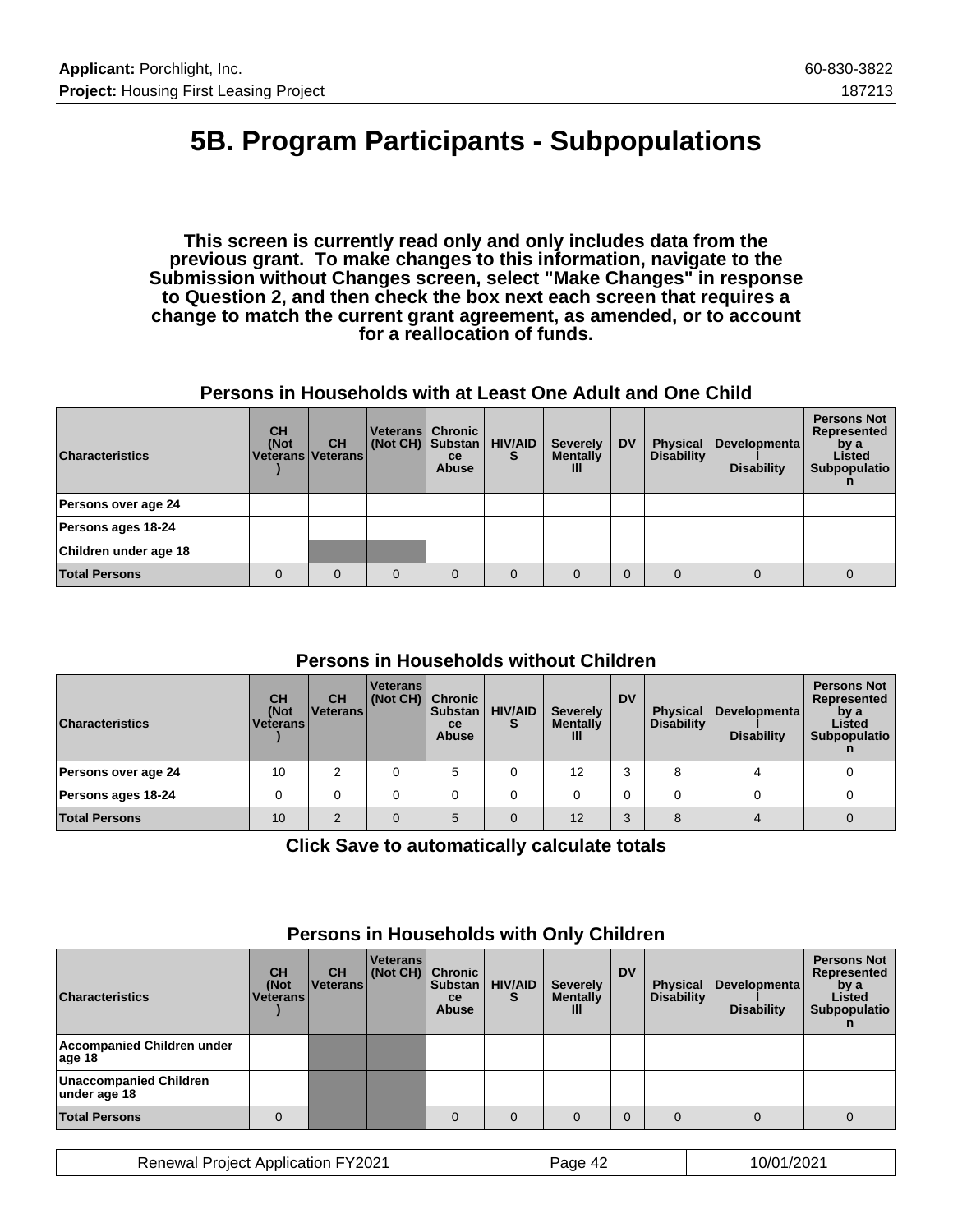# **6A. Funding Request**

| This screen is currently read only and only includes data from the<br>previous grant. To make changes to this information, navigate to the<br>Submission without Changes screen, select "Make Changes" in response<br>to Question 2, and then check the box next each screen that requires a<br>for a reallocation of funds. | change to match the current grant agreement, as amended, or to account |
|------------------------------------------------------------------------------------------------------------------------------------------------------------------------------------------------------------------------------------------------------------------------------------------------------------------------------|------------------------------------------------------------------------|
| 1. Do any of the properties in this project No<br>have an active restrictive covenant?                                                                                                                                                                                                                                       |                                                                        |
| 2. Was the original project awarded as either<br>a Samaritan Bonus or Permanent Housing<br><b>Bonus project?</b>                                                                                                                                                                                                             | Yes                                                                    |
| 3. Does this project propose to allocate funds No<br>according to an indirect cost rate?                                                                                                                                                                                                                                     |                                                                        |
| 4. Renewal Grant Term: This field is pre-<br>populated with a one-year grant term and<br>cannot be edited:                                                                                                                                                                                                                   | 1 Year                                                                 |
| 5. Select the costs for which funding is<br>requested:                                                                                                                                                                                                                                                                       |                                                                        |
| <b>Leased Units</b>                                                                                                                                                                                                                                                                                                          | X                                                                      |
| <b>Leased Structures</b>                                                                                                                                                                                                                                                                                                     |                                                                        |
| <b>Rental Assistance</b>                                                                                                                                                                                                                                                                                                     |                                                                        |
| <b>Supportive Services</b>                                                                                                                                                                                                                                                                                                   | X                                                                      |

**Operating** X **HMIS**

| <b>Renewal Project Application FY2021</b> | Page 43 | 10/01/2021 |
|-------------------------------------------|---------|------------|
|-------------------------------------------|---------|------------|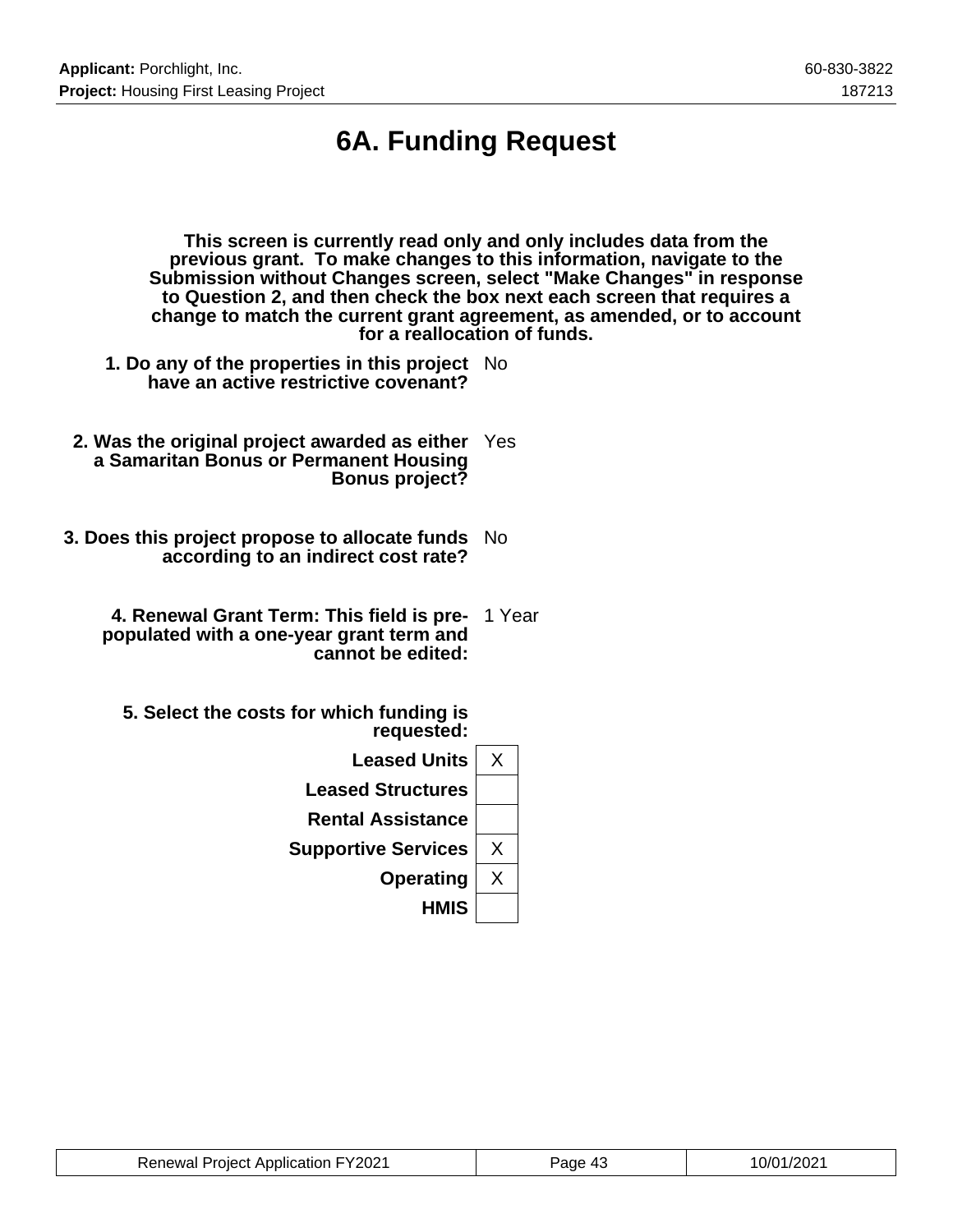# **6B. Leased Units Budget**

**The following list summarizes the funds being requested for one or more units leased for operating the projects. To add information to the list, select the icon. To view or update information already listed, select the icon.**

|                  | \$121,547                    |                                                |                               |
|------------------|------------------------------|------------------------------------------------|-------------------------------|
|                  | 1 Yearl                      |                                                |                               |
|                  | \$121,547                    |                                                |                               |
|                  | <b>Total Units:</b>          | 12                                             |                               |
| <b>FMR Area</b>  | <b>Total Units Requested</b> | <b>Total Annual Budget</b><br><b>Requested</b> | <b>Total Budget Requested</b> |
| WI - Madison, WI | 12                           | \$121,547                                      | \$121,547                     |

| <b>Renewal Project Application FY2021</b> | Page 44 | 10/01/2021 |
|-------------------------------------------|---------|------------|
|-------------------------------------------|---------|------------|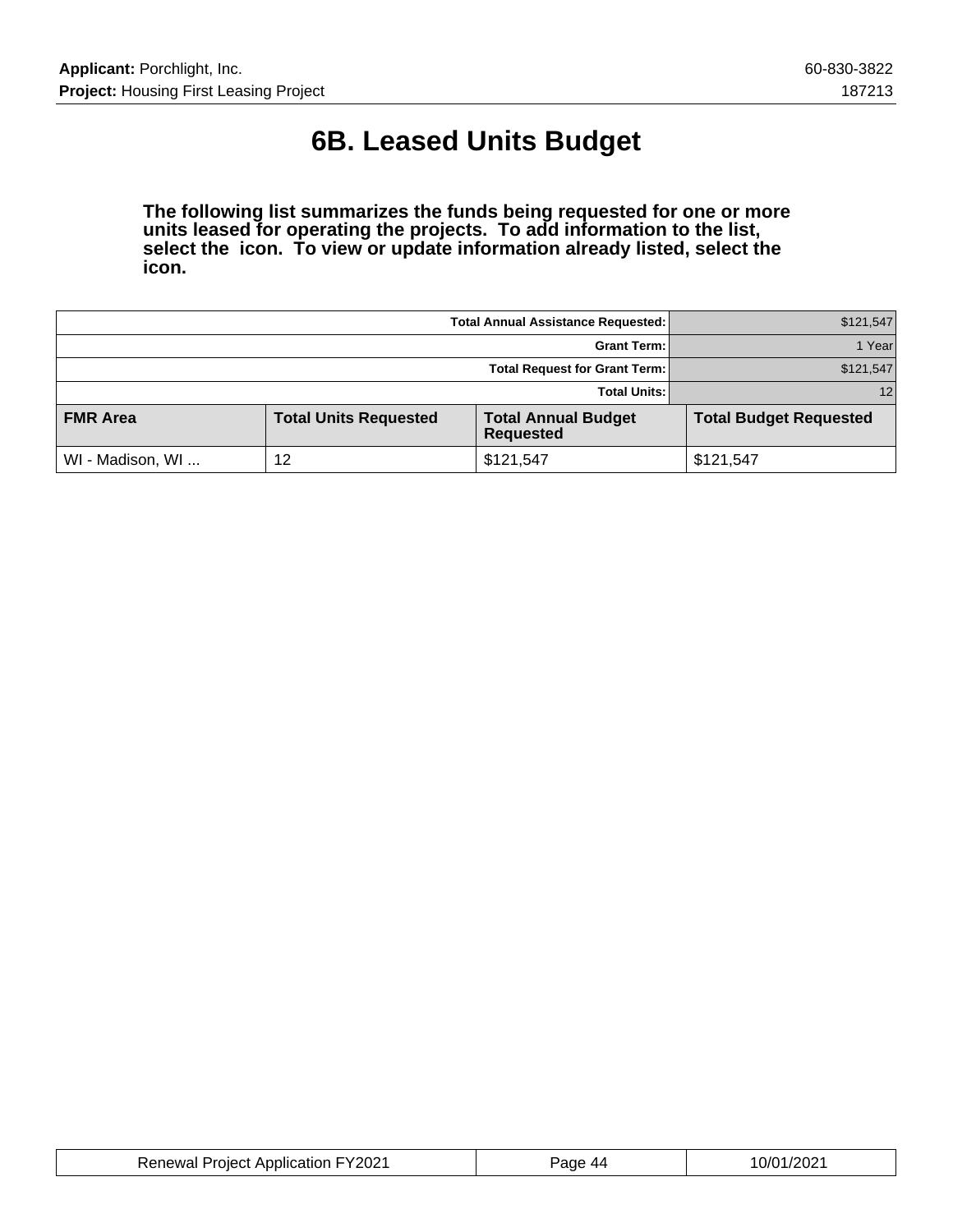## **Leased Units Budget Detail**

**Enter the appropriate values in the "Number of Units" AND "Total Request" fields.**

**Metropolitan or non-metropolitan** WI - Madison, WI HUD Metro FMR Area **fair market rent area:** (5502599999)

| <b>Size of Units</b><br># of Units<br><b>Total</b><br>(Applicant)<br>Request<br>(Applicant)<br><b>SRO</b><br>0 Bedroom<br>1 Bedroom<br>11<br>2 Bedroom<br>3 Bedroom<br>4 Bedroom<br>5 Bedroom<br>6 Bedroom<br>7 Bedroom<br>8 Bedroom<br>9 Bedroom<br>\$121,547<br><b>Total Units and Annual</b><br>12<br><b>Assistance Requested</b><br>1 Year<br><b>Grant Term</b><br><b>Total Request for Grant Term</b><br>\$121,547 |  |  |  |
|-------------------------------------------------------------------------------------------------------------------------------------------------------------------------------------------------------------------------------------------------------------------------------------------------------------------------------------------------------------------------------------------------------------------------|--|--|--|
|                                                                                                                                                                                                                                                                                                                                                                                                                         |  |  |  |
|                                                                                                                                                                                                                                                                                                                                                                                                                         |  |  |  |
|                                                                                                                                                                                                                                                                                                                                                                                                                         |  |  |  |
|                                                                                                                                                                                                                                                                                                                                                                                                                         |  |  |  |
|                                                                                                                                                                                                                                                                                                                                                                                                                         |  |  |  |
|                                                                                                                                                                                                                                                                                                                                                                                                                         |  |  |  |
|                                                                                                                                                                                                                                                                                                                                                                                                                         |  |  |  |
|                                                                                                                                                                                                                                                                                                                                                                                                                         |  |  |  |
|                                                                                                                                                                                                                                                                                                                                                                                                                         |  |  |  |
|                                                                                                                                                                                                                                                                                                                                                                                                                         |  |  |  |
|                                                                                                                                                                                                                                                                                                                                                                                                                         |  |  |  |
|                                                                                                                                                                                                                                                                                                                                                                                                                         |  |  |  |
|                                                                                                                                                                                                                                                                                                                                                                                                                         |  |  |  |
|                                                                                                                                                                                                                                                                                                                                                                                                                         |  |  |  |
|                                                                                                                                                                                                                                                                                                                                                                                                                         |  |  |  |

### **Leased Units Annual Budget**

**Click the 'Save' button to automatically calculate totals.**

| <b>Renewal Project Application FY2021</b> | Page 45 | 10/01/2021 |
|-------------------------------------------|---------|------------|
|-------------------------------------------|---------|------------|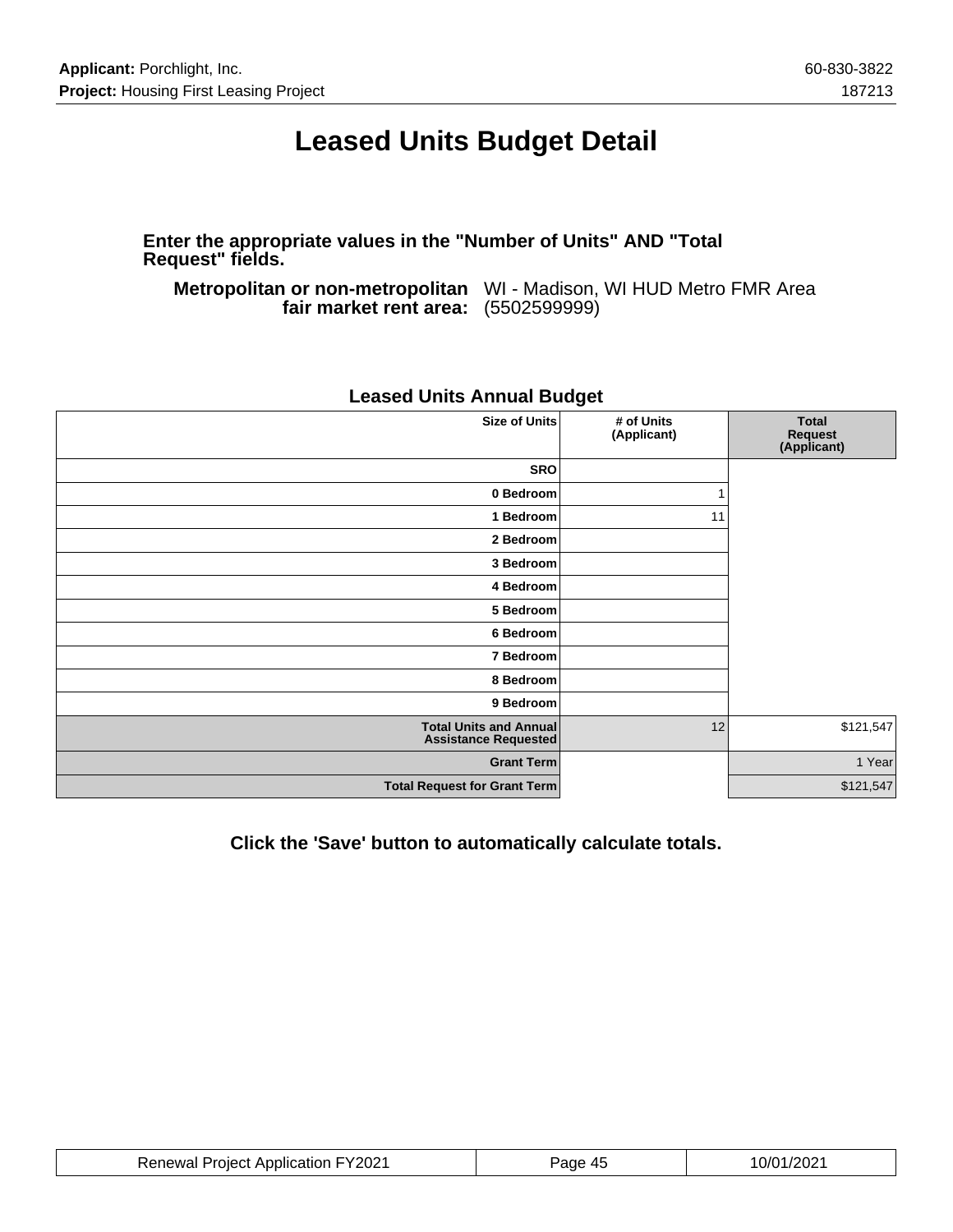# **6D. Sources of Match**

#### **The following list summarizes the funds that will be used as Match for this project. To add a Match source to the list, select the icon. To view or update a Match source already listed, select the icon.**

#### **Summary for Match**

| <b>Total Value of Cash Commitments:</b>    | \$7,400          |
|--------------------------------------------|------------------|
| <b>Total Value of In-Kind Commitments:</b> | \$0 <sub>1</sub> |
| <b>Total Value of All Commitments:</b>     | \$7,400          |

#### **1. Will this project generate program income described in 24 CFR 578.97 to use as Match for this project?** Yes

#### **1a. Briefly describe the source of the program income:**

#### Rental income from tenants

#### **1b. Estimate the amount of program income** \$7,400  **that will be used as Match for this project:**

| <b>Type</b> | <b>Source</b> | <b>Contributor</b> | <b>Value of Commitments</b> |
|-------------|---------------|--------------------|-----------------------------|
| Cash        | Private       | program income     | \$7,400                     |

| <b>Cation FY2021</b><br><b>Project Application</b><br>≀AnAwal | 46 | w<br>. |
|---------------------------------------------------------------|----|--------|
|---------------------------------------------------------------|----|--------|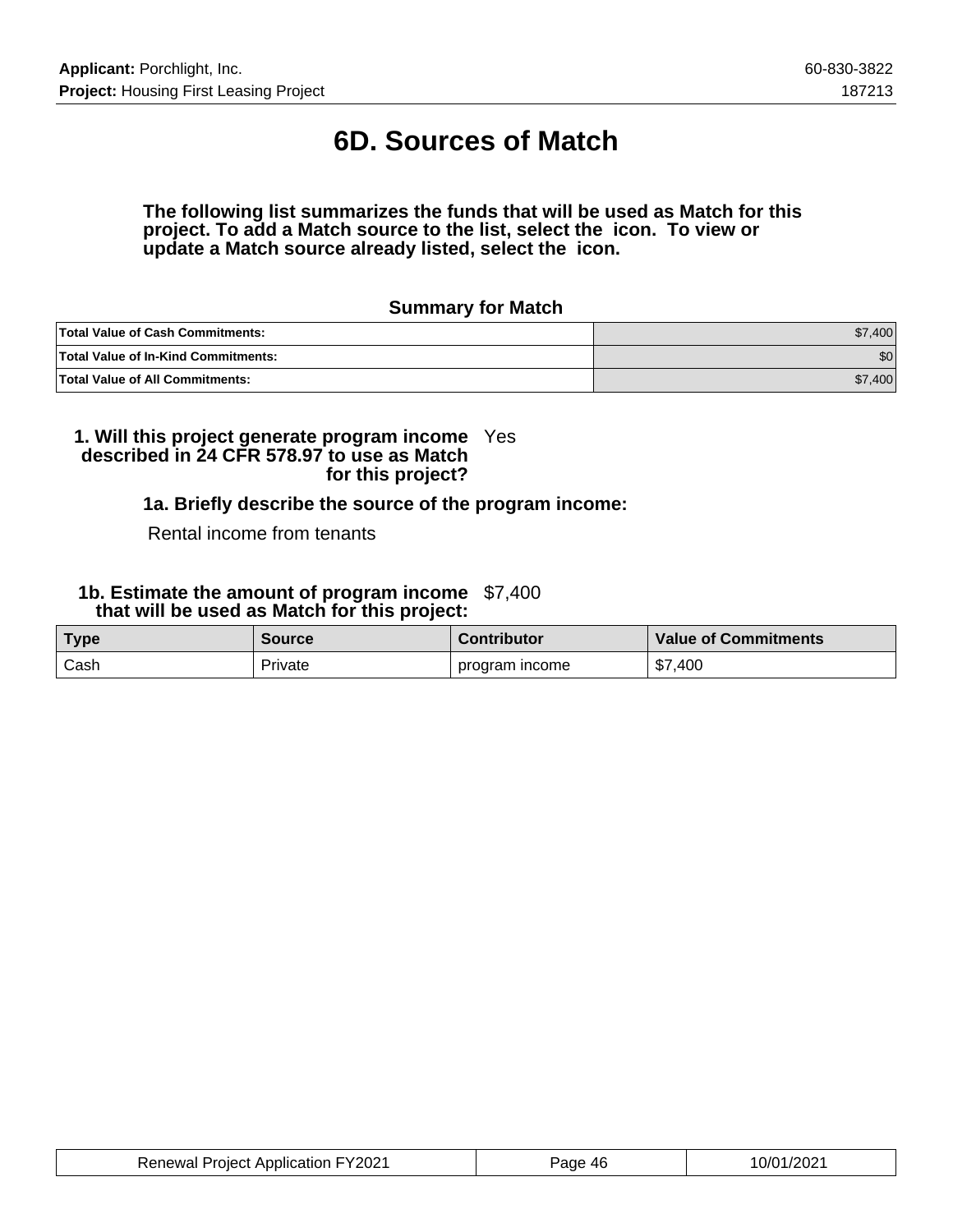# **Sources of Match Detail**

| 1. Type of Match Commitment: Cash                                                                                                 |  |
|-----------------------------------------------------------------------------------------------------------------------------------|--|
| 2. Source: Private                                                                                                                |  |
| <b>3. Name of Source:</b> program income<br>(Be as specific as possible and include the<br>office or grant program as applicable) |  |
| 4. Amount of Written Committment: \$7,400                                                                                         |  |

| <b>Renewal Project Application FY2021</b> | Page 47 | 10/01/2021 |
|-------------------------------------------|---------|------------|
|-------------------------------------------|---------|------------|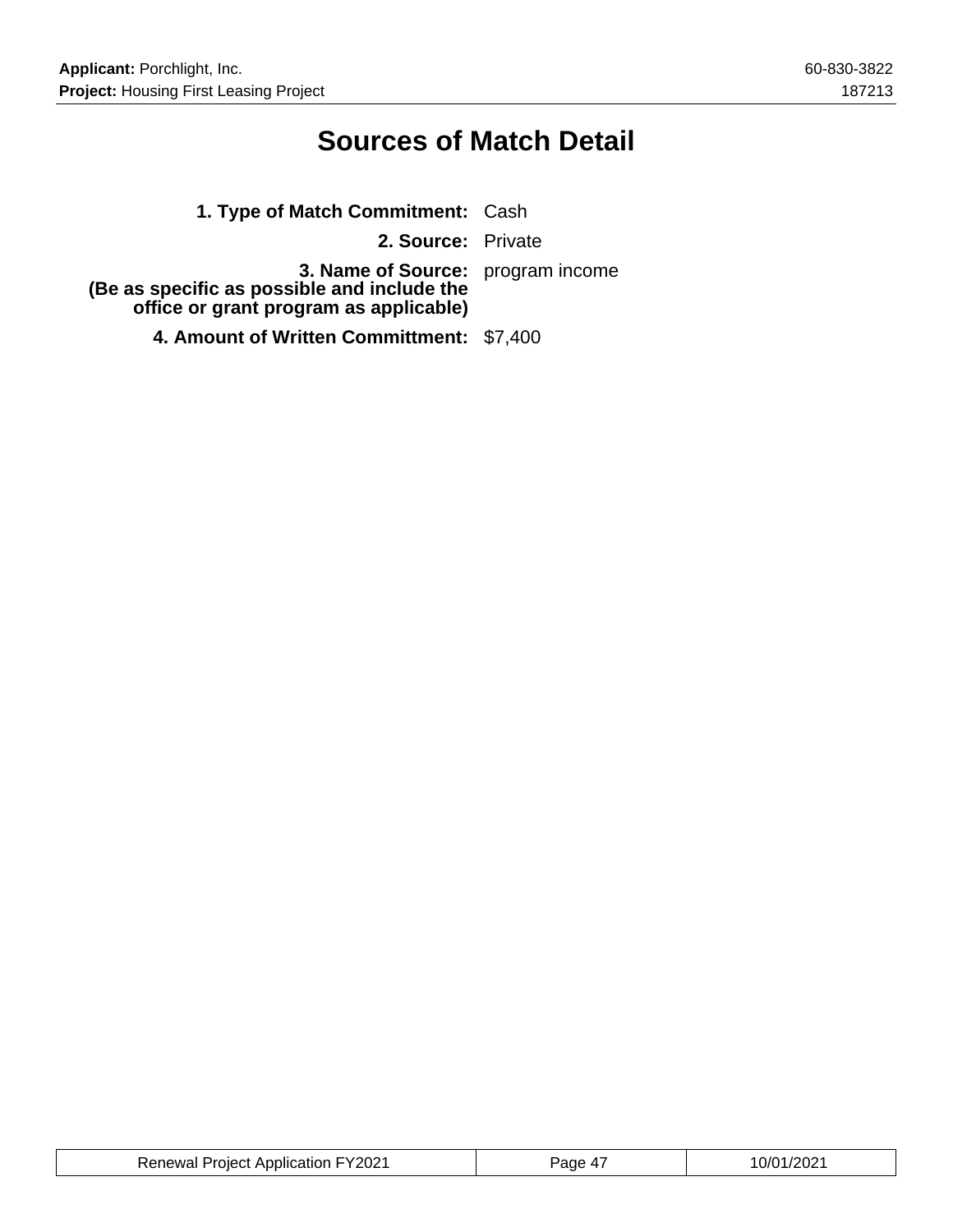# **6E. Summary Budget**

**The following information summarizes the funding request for the total term of the project. Budget amounts from the Leased Units, Rental Assistance, and Match screens have been automatically imported and cannot be edited. However, applicants must confirm and correct, if necessary, the total budget amounts for Leased Structures, Supportive Services, Operating, HMIS, and Admin. Budget amounts must reflect the most accurate project information according to the most recent project grant agreement or project grant agreement amendment, the CoC's final HUD-approved FY 2018 GIW or the project budget as reduced due to CoC reallocation. Please note that, new for FY 2018, there are no detailed budget screens for Leased Structures, Supportive Services, Operating, or HMIS costs. HUD expects the original details of past approved budgets for these costs to be the basis for future expenses. However, any reasonable and eligible costs within each CoC cost category can be expended and will be verified during a HUD monitoring.**

| <b>Eligible Costs</b>                       | <b>Total Assistance</b><br><b>Requested</b><br>for 1 year<br><b>Grant Term</b><br>(Applicant) |
|---------------------------------------------|-----------------------------------------------------------------------------------------------|
| 1a. Leased Units                            | \$121,547                                                                                     |
| 1b. Leased Structures                       | \$0                                                                                           |
| 2. Rental Assistance                        | \$0                                                                                           |
| 3. Supportive Services                      | \$19,150                                                                                      |
| 4. Operating                                | \$4,501                                                                                       |
| 5. HMIS                                     | \$0                                                                                           |
| 6. Sub-total Costs Requested                | \$145,198                                                                                     |
| 7. Admin<br>(Up to 10%)                     | \$5,823                                                                                       |
| 8. Total Assistance<br>plus Admin Requested | \$151,021                                                                                     |
| 9. Cash Match                               | \$7,400                                                                                       |
| 10. In-Kind Match                           | \$0                                                                                           |
| 11. Total Match                             | \$7,400                                                                                       |
| 12. Total Budget                            | \$158,421                                                                                     |

| <b>Renewal Project Application FY2021</b> | Page 48 | 10/01/2021 |
|-------------------------------------------|---------|------------|
|-------------------------------------------|---------|------------|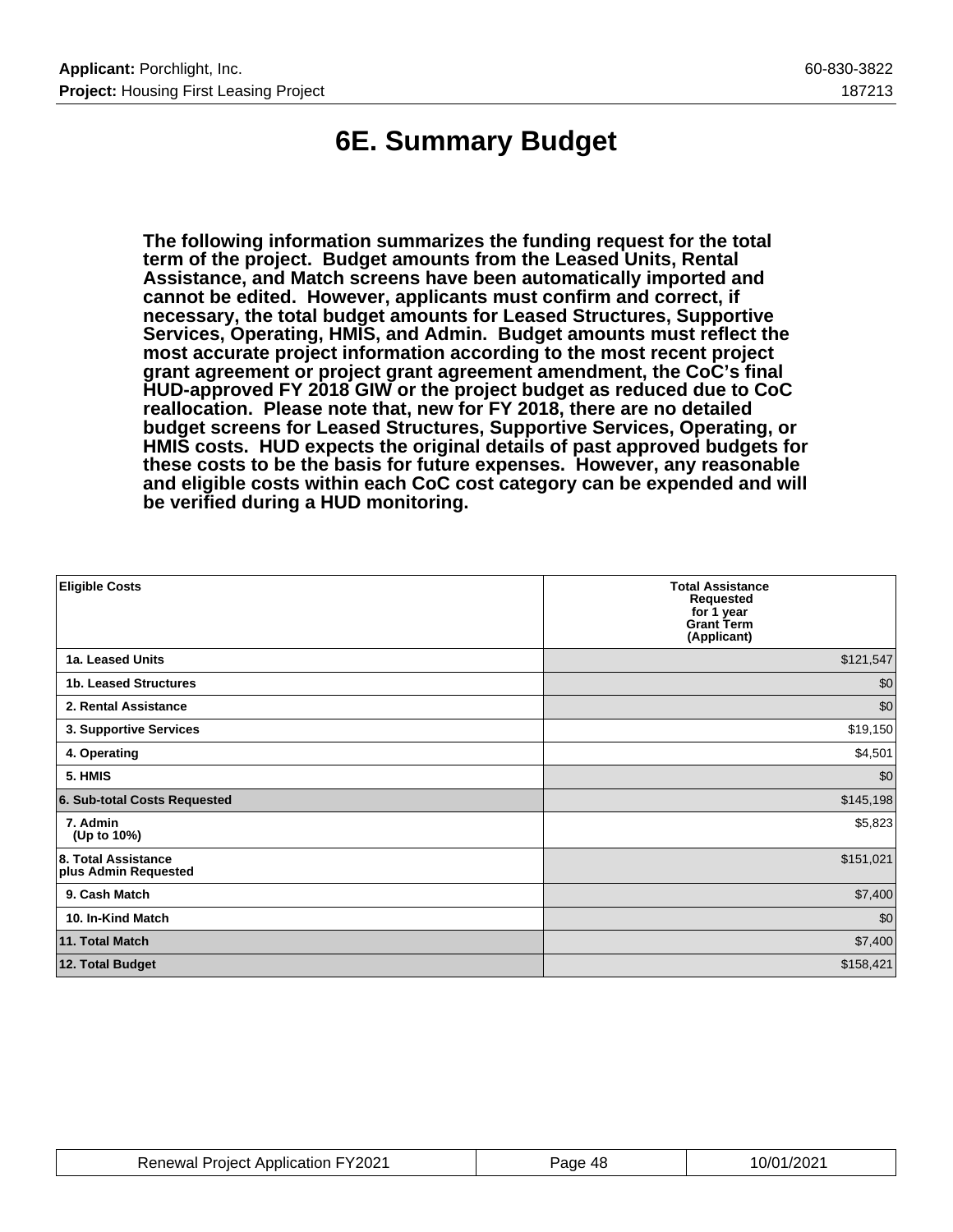# **7A. Attachment(s)**

| <b>Document Type</b>                       | <b>Required?</b> | <b>Document Description</b> | Date Attached |
|--------------------------------------------|------------------|-----------------------------|---------------|
| 1) Subrecipient Nonprofit<br>Documentation | No               | IRS letter for 501c3        | 08/22/2017    |
| 2) Other Attachment                        | No               | 50070 - HFLP                | 09/28/2021    |
| 3) Other Attachment                        | No               |                             |               |

| <b>Renewal Project Application FY2021</b> | . 49<br>Page | 10/01/2021 |
|-------------------------------------------|--------------|------------|
|-------------------------------------------|--------------|------------|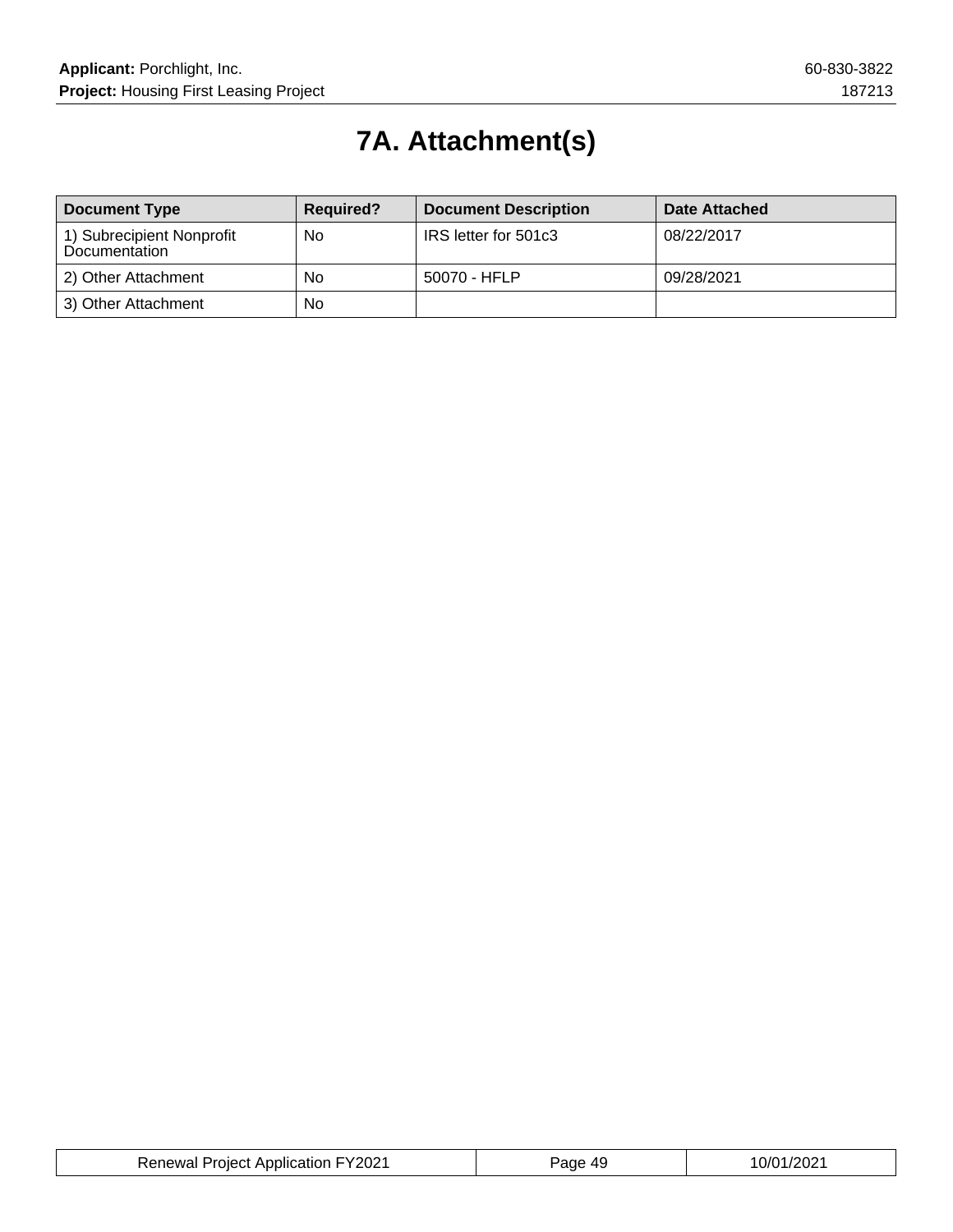# **Attachment Details**

**Document Description:** IRS letter for 501c3

## **Attachment Details**

**Document Description:** 50070 - HFLP

# **Attachment Details**

**Document Description:**

| <b>Renewal Project Application FY2021</b> | Page 50 | 10/01/2021 |
|-------------------------------------------|---------|------------|
|                                           |         |            |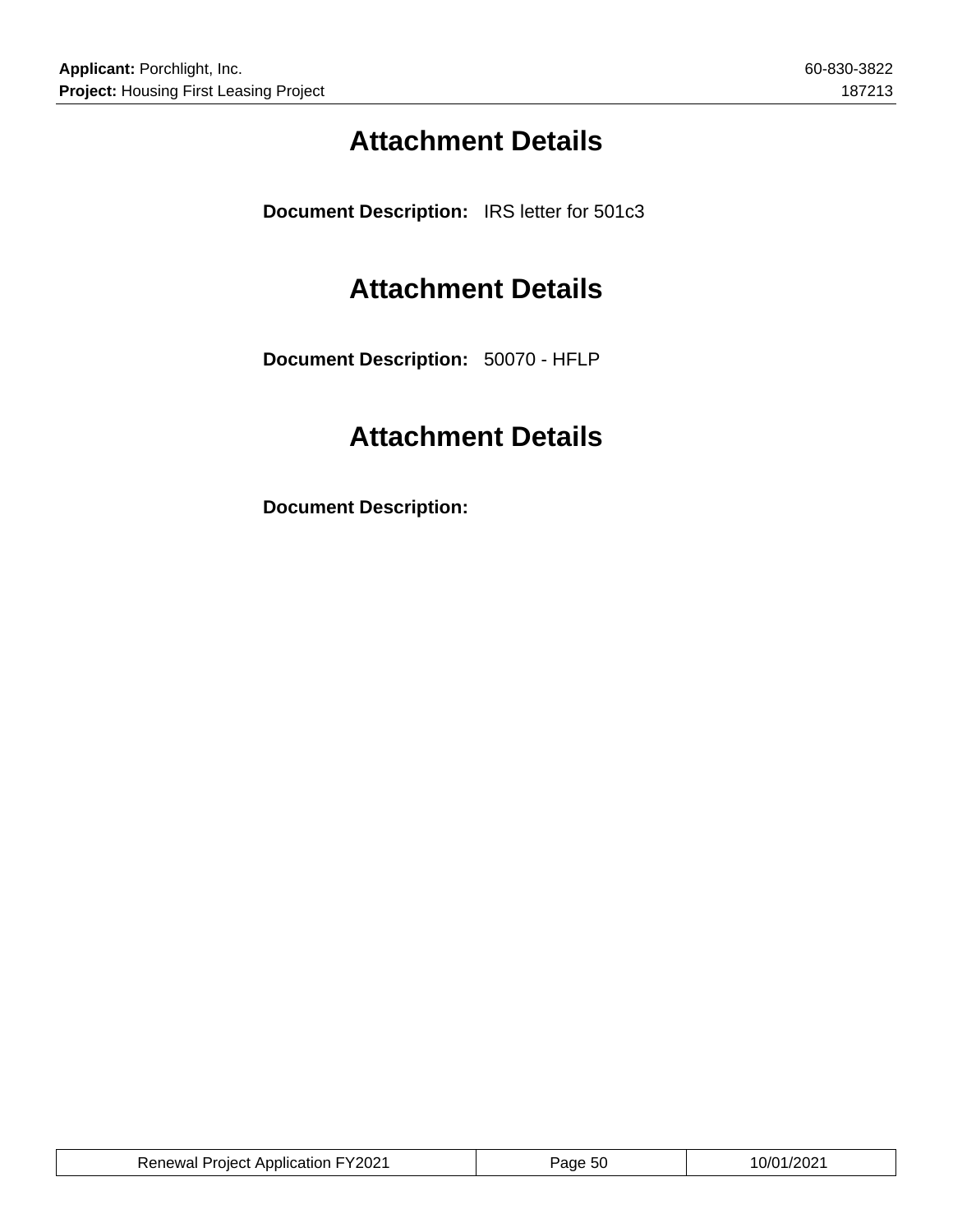# **7B. Certification**

### **A. For all projects: Fair Housing and Equal Opportunity**

It will comply with Title VI of the Civil Rights Act of 1964 (42 U.S.C. 2000(d)) and regulations pursuant thereto (Title 24 CFR part I), which state that no person in the United States shall, on the ground of race, color or national origin, be excluded from participation in, be denied the benefits of, or be otherwise subjected to discrimination under any program or activity for which the applicant receives Federal financial assistance, and will immediately take any measures necessary to effectuate this agreement. With reference to the real property and structure(s) thereon which are provided or improved with the aid of Federal financial assistance extended to the applicant, this assurance shall obligate the applicant, or in the case of any transfer, transferee, for the period during which the real property and structure(s) are used for a purpose for which the Federal financial assistance is extended or for another purpose involving the provision of similar services or benefits.

It will comply with the Fair Housing Act (42 U.S.C. 3601-19), as amended, and with implementing regulations at 24 CFR part 100, which prohibit discrimination in housing on the basis of race, color, religion, sex, disability, familial status or national origin.

It will comply with Executive Order 11063 on Equal Opportunity in Housing and with implementing regulations at 24 CFR Part 107 which prohibit discrimination because of race, color, creed, sex or national origin in housing and related facilities provided with Federal financial assistance.

It will comply with Executive Order 11246 and all regulations pursuant thereto (41 CFR Chapter 60-1), which state that no person shall be discriminated against on the basis of race, color, religion, sex or national origin in all phases of employment during the performance of Federal contracts and shall take affirmative action to ensure equal employment opportunity. The applicant will incorporate, or cause to be incorporated, into any contract for construction work as defined in Section 130.5 of HUD regulations the equal opportunity clause required by Section 130.15(b) of the HUD regulations.

It will comply with Section 3 of the Housing and Urban Development Act of 1968, as amended (12 U.S.C. 1701(u)), and regulations pursuant thereto (24 CFR Part 135), which require that to the greatest extent feasible opportunities for training and employment be given to lower-income residents of the project and contracts for work in connection with the project be awarded in substantial part to persons residing in the area of the project.

It will comply with Section 504 of the Rehabilitation Act of 1973 (29 U.S.C. 794), as amended, and with implementing regulations at 24 CFR Part 8, which prohibit discrimination based on disability in Federally-assisted and conducted programs and activities.

It will comply with the Age Discrimination Act of 1975 (42 U.S.C. 6101-07), as amended, and implementing regulations at 24 CFR Part 146, which prohibit discrimination because of age in projects and activities receiving Federal financial assistance.

| <b>Renewal Project Application FY2021</b> | Page 51 | 10/01/2021 |
|-------------------------------------------|---------|------------|
|-------------------------------------------|---------|------------|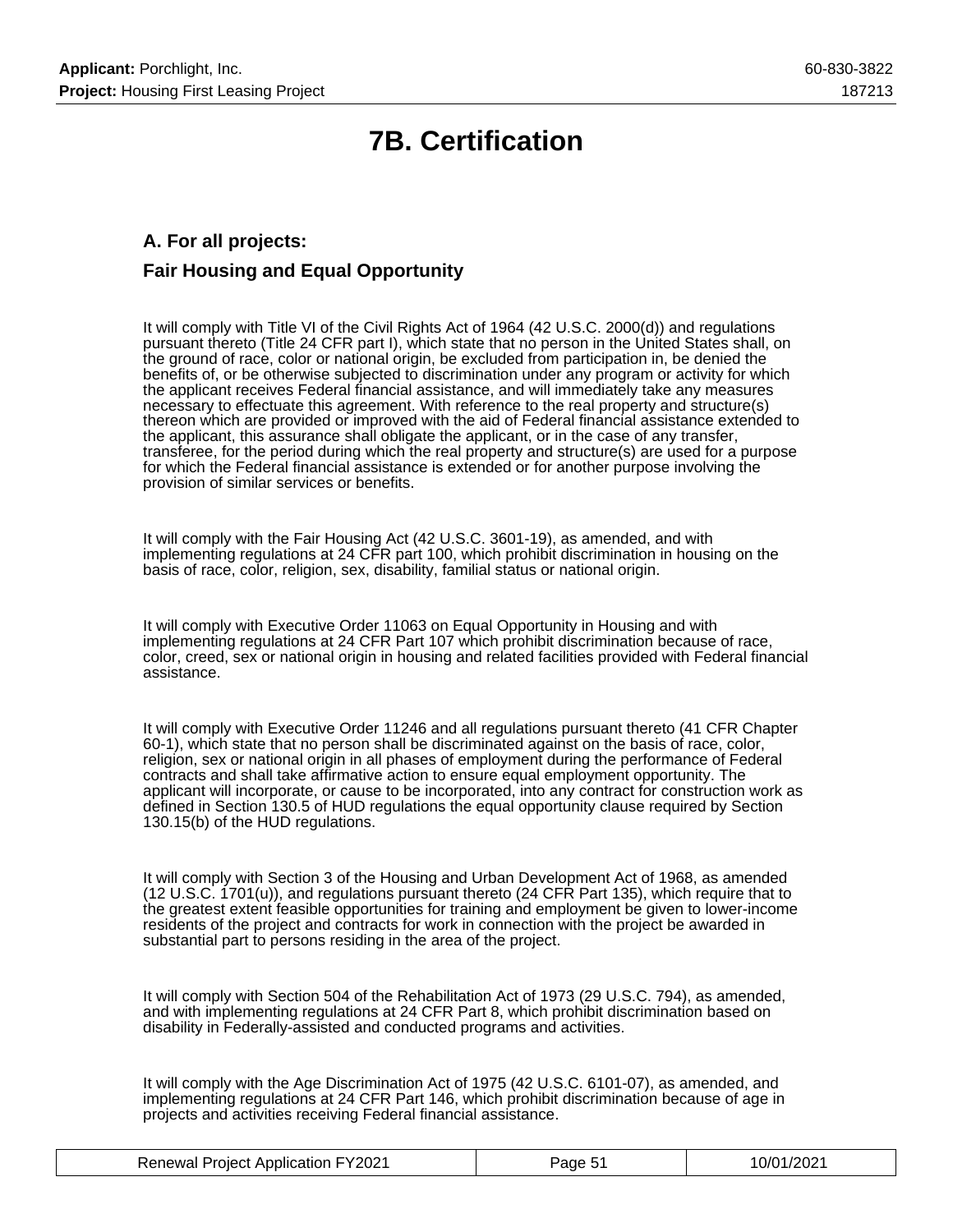It will comply with Executive Orders 11625, 12432, and 12138, which state that program participants shall take affirmative action to encourage participation by businesses owned and operated by members of minority groups and women.

If persons of any particular race, color, religion, sex, age, national origin, familial status, or disability who may qualify for assistance are unlikely to be reached, it will establish additional procedures to ensure that interested persons can obtain information concerning the assistance. It will comply with the reasonable modification and accommodation requirements and, as appropriate, the accessibility requirements of the Fair Housing Act and section 504 of the Rehabilitation Act of 1973, as amended.

#### **Additional for Rental Assistance Projects:**

If applicant has established a preference for targeted populations of disabled persons pursuant to 24 CFR 578.33(d) or 24 CFR 582.330(a), it will comply with this section's nondiscrimination requirements within the designated population.

### **B. For non-Rental Assistance Projects Only.**

#### **20-Year Operation Rule.**

Applicants receiving assistance for acquisition, rehabilitation or new construction: The project will be operated for no less than 20 years from the date of initial occupancy or the date of initial service provision for the purpose specified in the application.

#### **15-Year Operation Rule – 24 CFR part 578 only.**

Applicants receiving assistance for acquisition, rehabilitation or new construction: The project will be operated for no less than 15 years from the date of initial occupancy or the date of initial service provision for the purpose specified in the application.

#### **1-Year Operation Rule.**

For applicants receiving assistance for supportive services, leasing, or operating costs but not receiving assistance for acquisition, rehabilitation, or new construction: The project will be operated for the purpose specified in the application for any year for which such assistance is provided.

#### **C. Explanation.**

Where the applicant is unable to certify to any of the statements in this certification, such applicant shall provide an explanation.

### **Name of Authorized Certifying Official** Karla Thennes

**Date:** 10/01/2021

**Title:** Executive Director

#### **Applicant Organization:** Porchlight, Inc.

| <b>Renewal Project Application FY2021</b> | Page 52 | 10/01/2021 |
|-------------------------------------------|---------|------------|
|-------------------------------------------|---------|------------|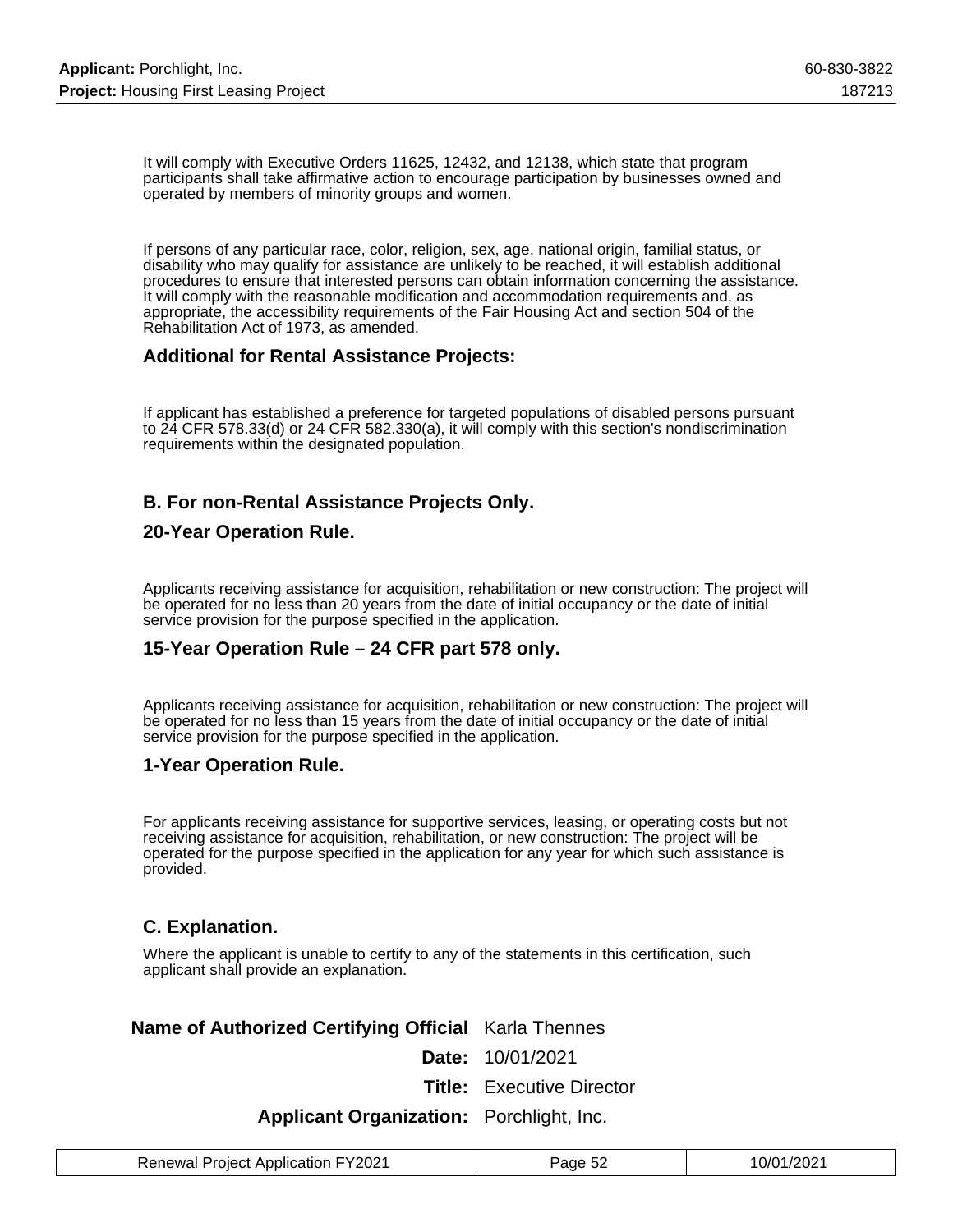### **PHA Number (For PHA Applicants Only):**

- **I certify that I have been duly authorized by the applicant to submit this Applicant Certification and to ensure compliance. I am aware that any false, ficticious, or fraudulent statements or claims may subject me to criminal, civil, or administrative penalties . (U.S. Code, Title 218, Section 1001).** X
- **Active SAM Status Requirement. I certify that our organization has an active System for Award Management (SAM) registration as required by 2 CFR 200.300(b) at the time of project application submission to HUD and will ensure this SAM registration will be renewed annually to meet this requirement.** X

| <b>Renewal Project Application FY2021</b> | Page 53 | 10/01/2021 |
|-------------------------------------------|---------|------------|
|-------------------------------------------|---------|------------|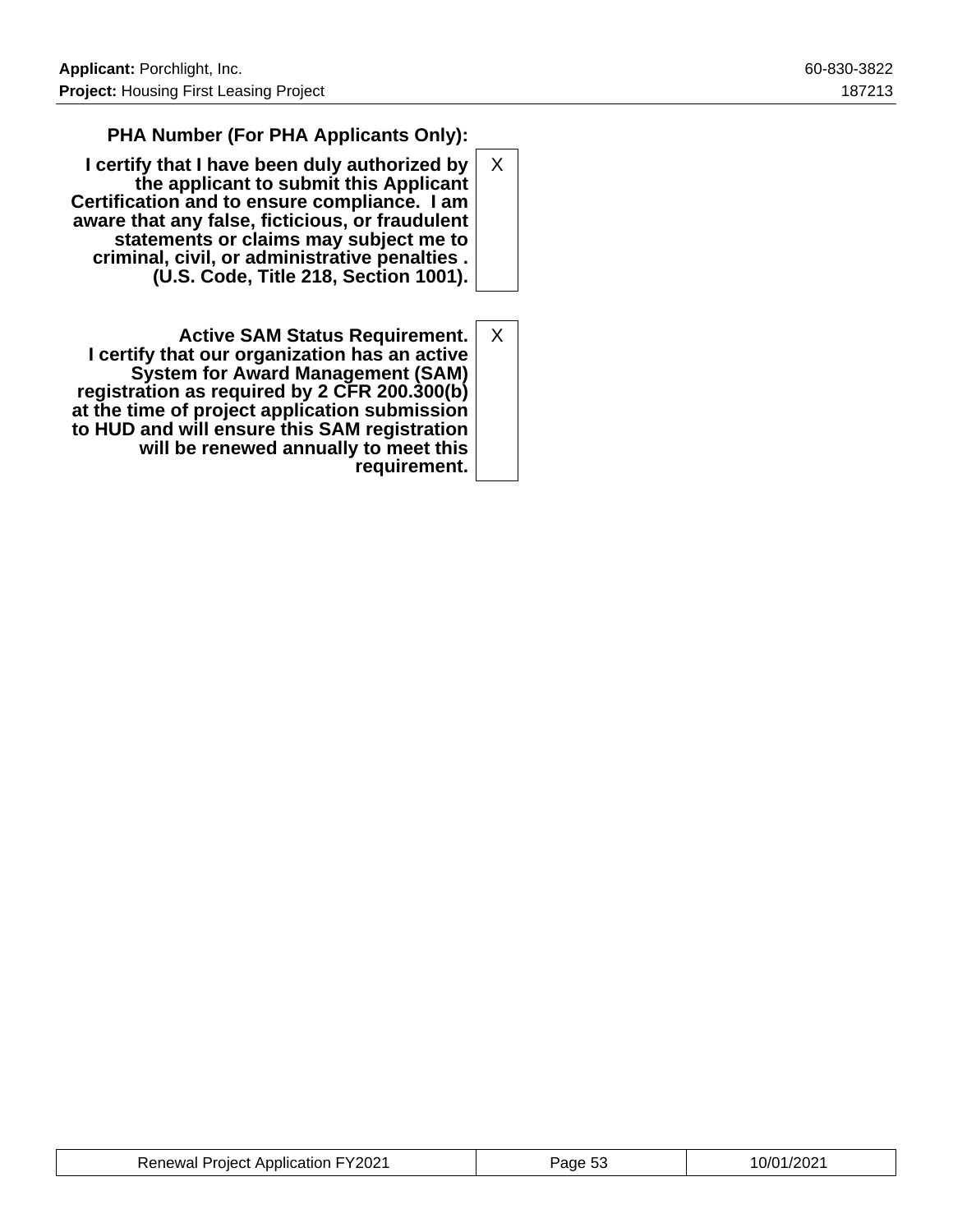# **8B Submission Summary**

| Page                                      | <b>Last Updated</b> |            |
|-------------------------------------------|---------------------|------------|
|                                           |                     |            |
| 1A. SF-424 Application Type               | 09/28/2021          |            |
| 1B. SF-424 Legal Applicant                | No Input Required   |            |
| 1C. SF-424 Application Details            | No Input Required   |            |
| <b>Renewal Project Application FY2021</b> | Page 54             | 10/01/2021 |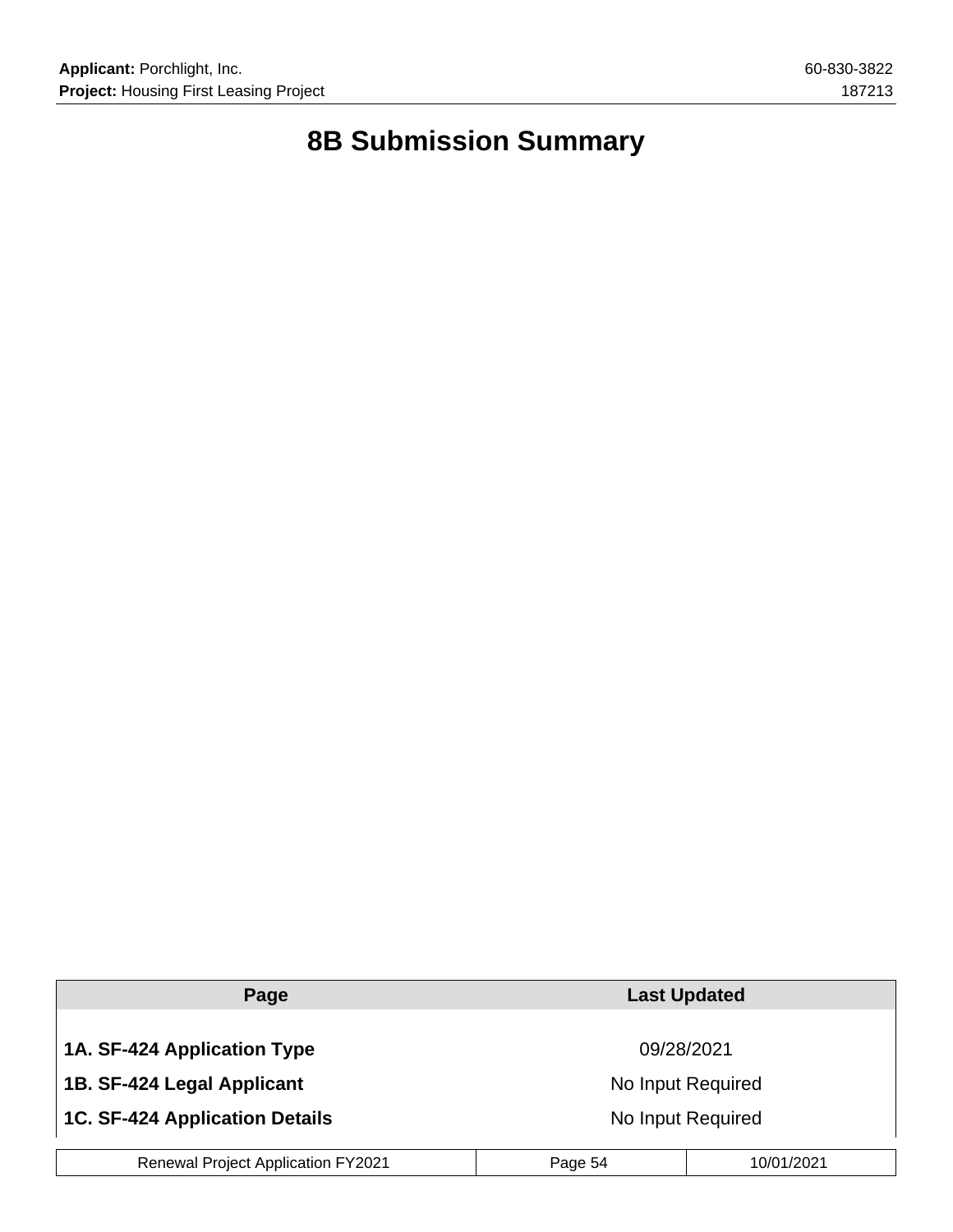| 1D. SF-424 Congressional District(s)                                    | 09/28/2021        |  |
|-------------------------------------------------------------------------|-------------------|--|
| 1E. SF-424 Compliance                                                   | 09/27/2021        |  |
| 1F. SF-424 Declaration                                                  | 09/28/2021        |  |
| 1G. HUD-2880                                                            | 09/28/2021        |  |
| 1H. HUD-50070                                                           | 09/28/2021        |  |
| 1I. Cert. Lobbying                                                      | 09/28/2021        |  |
| 1J. SF-LLL                                                              | 09/28/2021        |  |
| <b>IK. SF-424B</b>                                                      | 09/28/2021        |  |
| <b>Submission Without Changes</b>                                       | 10/01/2021        |  |
| <b>Recipient Performance</b>                                            | 09/27/2021        |  |
| <b>Renewal Grant Consolidation or Renewal</b><br><b>Grant Expansion</b> | 09/28/2021        |  |
| <b>2A. Subrecipients</b>                                                | No Input Required |  |
| <b>3A. Project Detail</b>                                               | 09/28/2021        |  |
| <b>3B. Description</b>                                                  | 09/27/2021        |  |
| <b>3C. Dedicated Plus</b>                                               | 09/27/2021        |  |
| <b>4A. Services</b>                                                     | 09/27/2021        |  |
|                                                                         |                   |  |
| <b>4B. Housing Type</b>                                                 | 10/01/2021        |  |
| <b>5A. Households</b>                                                   | 09/27/2021        |  |
| <b>5B. Subpopulations</b>                                               | No Input Required |  |
| <b>6A. Funding Request</b>                                              | 09/27/2021        |  |
| <b>6B. Leased Units</b>                                                 | 10/01/2021        |  |
| 6D. Match                                                               | 10/01/2021        |  |
| 6E. Summary Budget                                                      | No Input Required |  |
| 7A. Attachment(s)                                                       | 09/27/2021        |  |

| ്ക്ക് FY2021<br>: Annlication.<br>Renewal<br>- roject | апе<br>u. | - 0/01<br>202<br>. |
|-------------------------------------------------------|-----------|--------------------|
|                                                       |           |                    |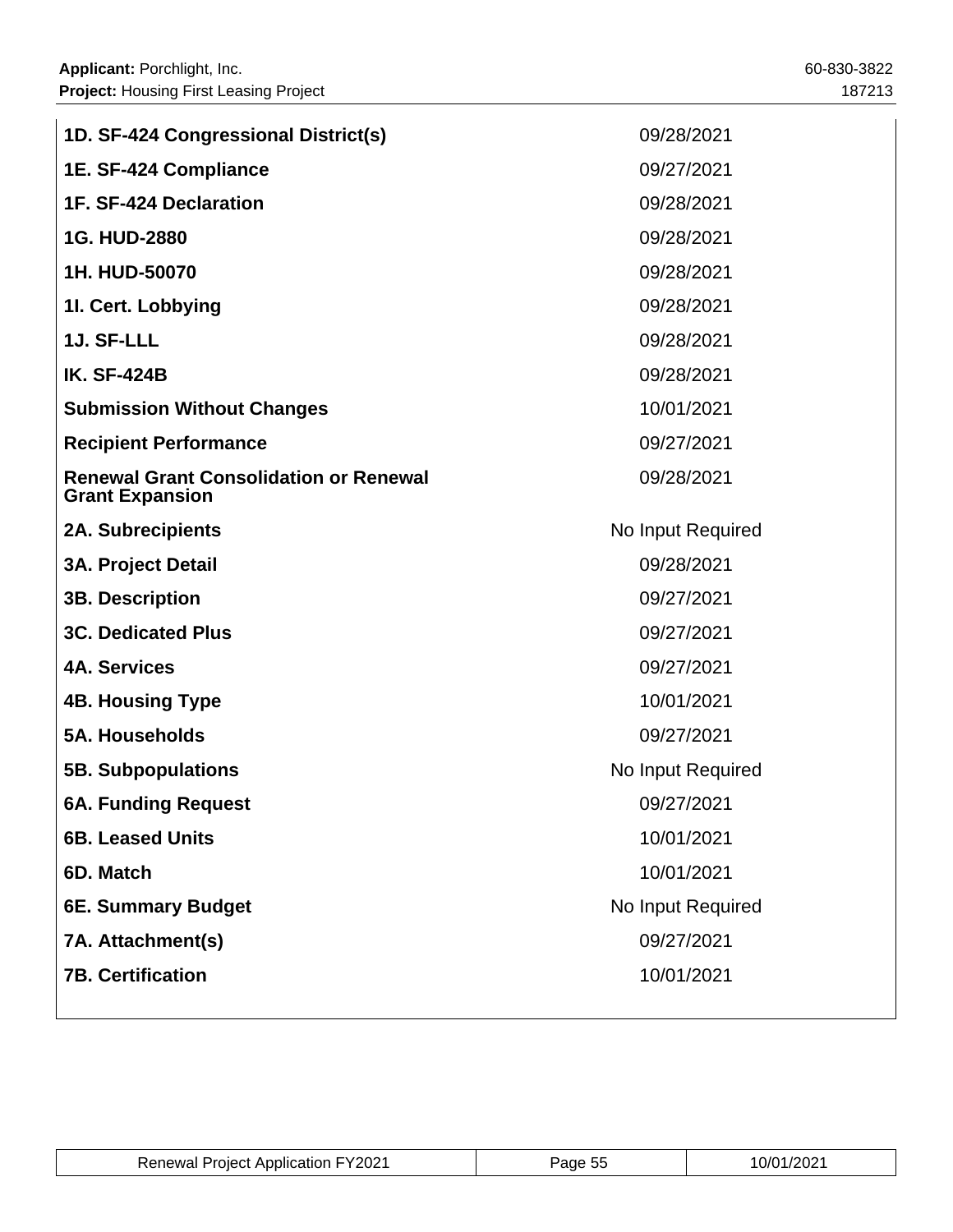OGDEN UT 84201-0038

In reply refer to: 0441846085 Apr. 26, 2011 LTR 4168C 0 39-1579521  $000000000$ 00029768 BODC: TE

PORCHLIGHT INC 306 N BROOKS ST MADISON WI 53715-1082

034013

Employer Identification Number: 39-1579521 Person to Contact: MS HOPKINS Toll Free Telephone Number: 1-877-829-5500

Dear Taxpayer:

This is in response to your Apr. 15, 2011, request for information regarding your tax-exempt status.

Our records indicate that you were recognized as exempt under section 501(c)(3) of the Internal Revenue Code in a determination letter issued in September 1987.

Our records also indicate that you are not a private foundation within the meaning of section 509(a) of the Code because you are described in  $section(s) 509(a)(1) and 170(b)(1)(A)(vi).$ 

Donors may deduct contributions to you as provided in section 170 of the Code. Bequests, legacies, devises, transfers, or gifts to you or for your use are deductible for Federal estate and gift tax purposes if they meet the applicable provisions of sections 2055, 2106, and 2522 of the Code.

Please refer to our website www.irs.gov/eo for information regarding filing requirements. Specifically, section 6033(j) of the Code provides that failure to file an annual information return for three consecutive years results in revocation of tax-exempt status as of the filing due date of the third return for organizations required to file. We will publish a list of organizations whose tax-exempt status was revoked under section 6033(j) of the Code on our website beginning in early 2011.